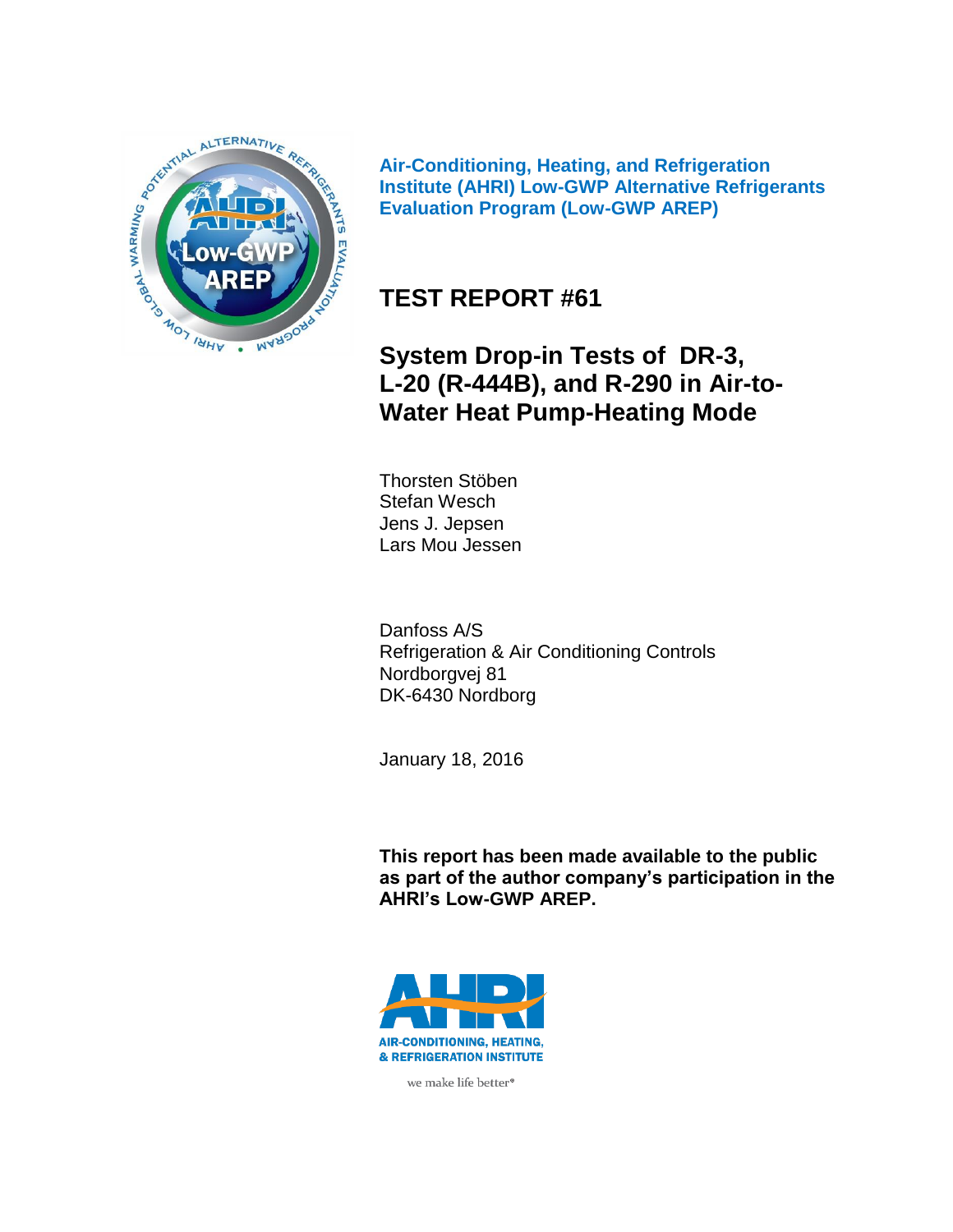### **1- Introduction.**

This report describes the test of three alternative low GWP refrigerants in a standard air to water heat pump with refrigerant R-407C as the base line refrigerant. The purpose of the tests is to gain knowledge of capacity and efficiency of low GWP refrigerants applied in applications.

| Refrigerant          | Composition (wt. $\%$ )                | GWP         | Glide at $0^{\circ}$ C |
|----------------------|----------------------------------------|-------------|------------------------|
| $R-407C$ (base line) | 52% R-134a, 25% R-125, 23% R-32        | 1526        | 6.7K                   |
| DR <sub>3</sub>      | 78,5% R-1234yf, 21,5% R-32             | 146         | 7,8K                   |
| R-444B/L20           | 48,5% R-1234ze, 41,5% R-32, 10% R-152A | 295         | 8,8K                   |
| $R-290$              | 100% R-290                             | $\mathbf 3$ | 0,0K                   |

The tested refrigerants are listed below:

The tests were performed in a period of time from October 2015 to November 2015 in Danfoss Application Development Center, Nordborg, Denmark.

### **2- Details of test Setup**

### **a. Description of System**

The air to water heat pump unit selected for the drop in test is a residential unit manufactured by Danfoss Heat Pumps. The rated capacity stated by the manufacturer is 15,21 kW at A7/W35 according to EN14511.

It is equipped with Copeland scroll compressor (ZH38K4E-TDF-524) and charged with 5,7kg R-407C and 32 cSt POE oil. The expansion device is a Danfoss electronic expansion valve (ETS6) with a Danfoss EIM316 superheat controller. The unit is equipped with a 4-way valve for reversing the refrigerant flow during defrosting of the evaporator coil.

The system is mainly used for heating of residential homes. The heating functionality is the only function that is evaluated in this report.

### **b. Description of Modification to System**

For test purposes, pressure transmitters and temperature sensors were installed in the positions shown in fig 1. The EIM316 superheat controller was changed to a prototype controller. The reason for the change was to adapt the pressure temperature conversion to the alternative refrigerants. The prototype controller contained the same control algorithm as the factory mounted controller.

The pressure temperature conversions for the alternative refrigerants were calculated from Refprop 9.1 update HMX.BNC file of 08.12.2014.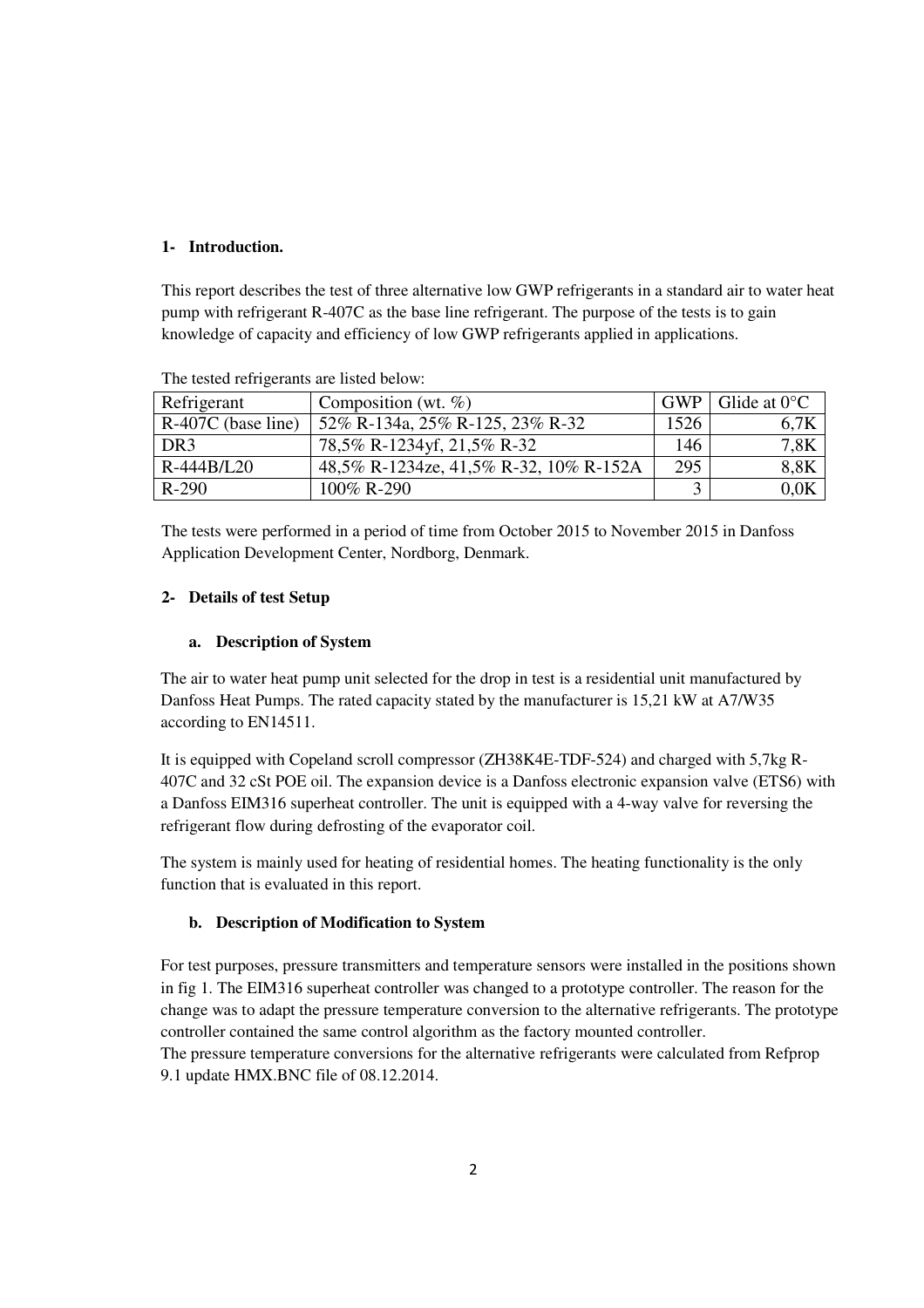

Fig. 1 Danfoss DHP-AQ 16 Updated 20151124 JJJ

### **c. Description of Tests Conducted**

The heat pump was installed in a psychrometric test chamber and connected on the water side to a load system that was placed outside the test chamber.

The psychrometric chamber controls dry and wet bulb air temperatures in the test chamber and the load system controls water flow to a fixed temperature difference between inlet and outlet water. At the same time the outlet water temperature was controlled to a fixed value. In other tests the water flow was fixed and only the water outlet temperature was controlled.

All capacity and efficiency data published were measured and calculated in this work are water side data. The instrumentation (specified below) remained unchanged throughout the tests.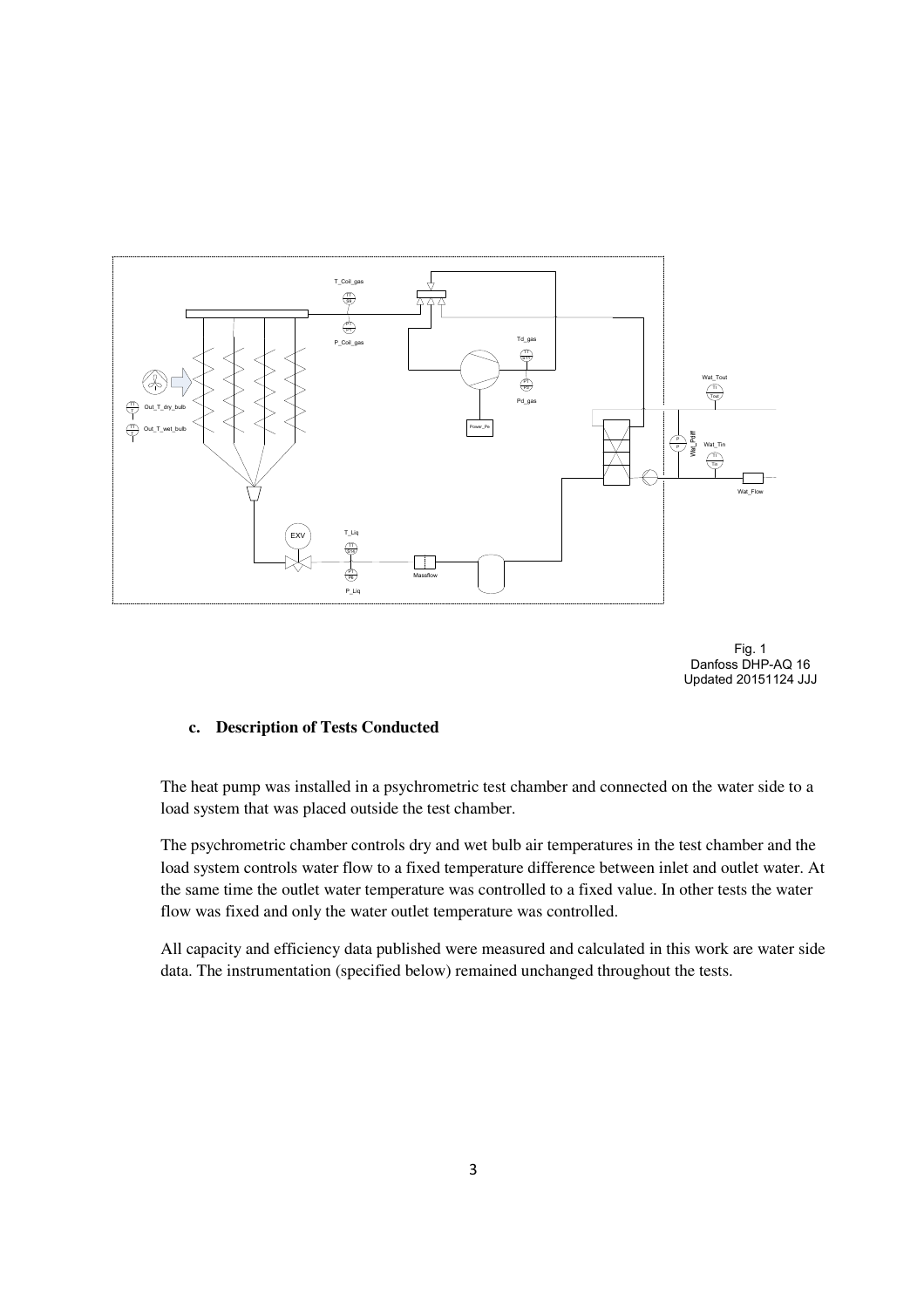### Instrumentation

 $\overline{\phantom{a}}$ 

| Refrigerant Side              |                 |           |                    |                  |  |  |  |  |  |  |
|-------------------------------|-----------------|-----------|--------------------|------------------|--|--|--|--|--|--|
| <b>Measuring Point</b>        | Schematic Fig.1 | Sensor ID | Accuracy           | Range            |  |  |  |  |  |  |
| Pressures                     |                 |           |                    |                  |  |  |  |  |  |  |
| <b>Compressor Discharge</b>   | Pd gas          | 263284    | 0.2 <sub>bar</sub> | $1-41$ bar $(A)$ |  |  |  |  |  |  |
| <b>Expansion Device Inlet</b> | P lig           | 263290    | 0.2 <sub>bar</sub> | $1-41$ bar(A)    |  |  |  |  |  |  |
| Evaporator outlet             | P_Coil_gas      | 263291    | 0.2 <sub>bar</sub> | $1-41$ bar(A)    |  |  |  |  |  |  |
| <b>Temperatures</b>           |                 |           |                    |                  |  |  |  |  |  |  |
| <b>Compressor Discharge</b>   | Td_gas          | 263322    | $0.1^{\circ}$ C    | $-20 + 80$ °C    |  |  |  |  |  |  |
| <b>Expansion Device Inlet</b> | $T$ liq         | 263341    | $0.1^{\circ}$ C    | $-20 + 80$ °C    |  |  |  |  |  |  |
| Evaporator outlet             | T Coil gas      | 263342    | $0.1^{\circ}$ C    | $-20 + 80$ °C    |  |  |  |  |  |  |

| Air Side                      |                  |           |                 |               |  |  |  |  |  |
|-------------------------------|------------------|-----------|-----------------|---------------|--|--|--|--|--|
| <b>Measuring Point</b>        | Schematic Fig.1  | Sensor ID | Accuracy        | Range         |  |  |  |  |  |
| Air Side                      |                  |           |                 |               |  |  |  |  |  |
| Outdoor Air Entering dry bulb | $Out_T_dry_bulb$ | 264587    | $0.1^{\circ}$ C | $-20 + 60$ °C |  |  |  |  |  |
| Outdoor Air Entering wet bulb | Out T wet bulb   | 264904    | $0.2$ °C        | $-20 + 25$ °C |  |  |  |  |  |

| Water Side                        |                 |           |                 |                 |  |  |  |  |
|-----------------------------------|-----------------|-----------|-----------------|-----------------|--|--|--|--|
| <b>Measuring Point</b>            | Schematic Fig.1 | Sensor ID | Accuracy        | Range           |  |  |  |  |
| Water Side                        |                 |           |                 |                 |  |  |  |  |
| Water Entering heat pump          | Wat Tin         | 270993    | $0.1^{\circ}$ C | $0-60\degree C$ |  |  |  |  |
| Water Leaving heat pump           | Wat Tout        | 270994    | $0.1^{\circ}$ C | $0-60\degree C$ |  |  |  |  |
| Water static pressure drop in/out | Wat Pdiff       | 270988    | $<0.05$ bar     | $0-1$ Bar       |  |  |  |  |
| Water Volumenflow                 | Wat Flow        | 263855    | $<$ 401/h       | $0-4000$ l/h    |  |  |  |  |
| Electric Power                    |                 |           |                 | Range           |  |  |  |  |
|                                   |                 | Sensor ID | Accuracy        |                 |  |  |  |  |
| Total Power input to heat pump    | Powe Pe         | 265131    | 0.068kW         | $0-13.6$ kW     |  |  |  |  |

Table: 1. Specifications of measurement devices.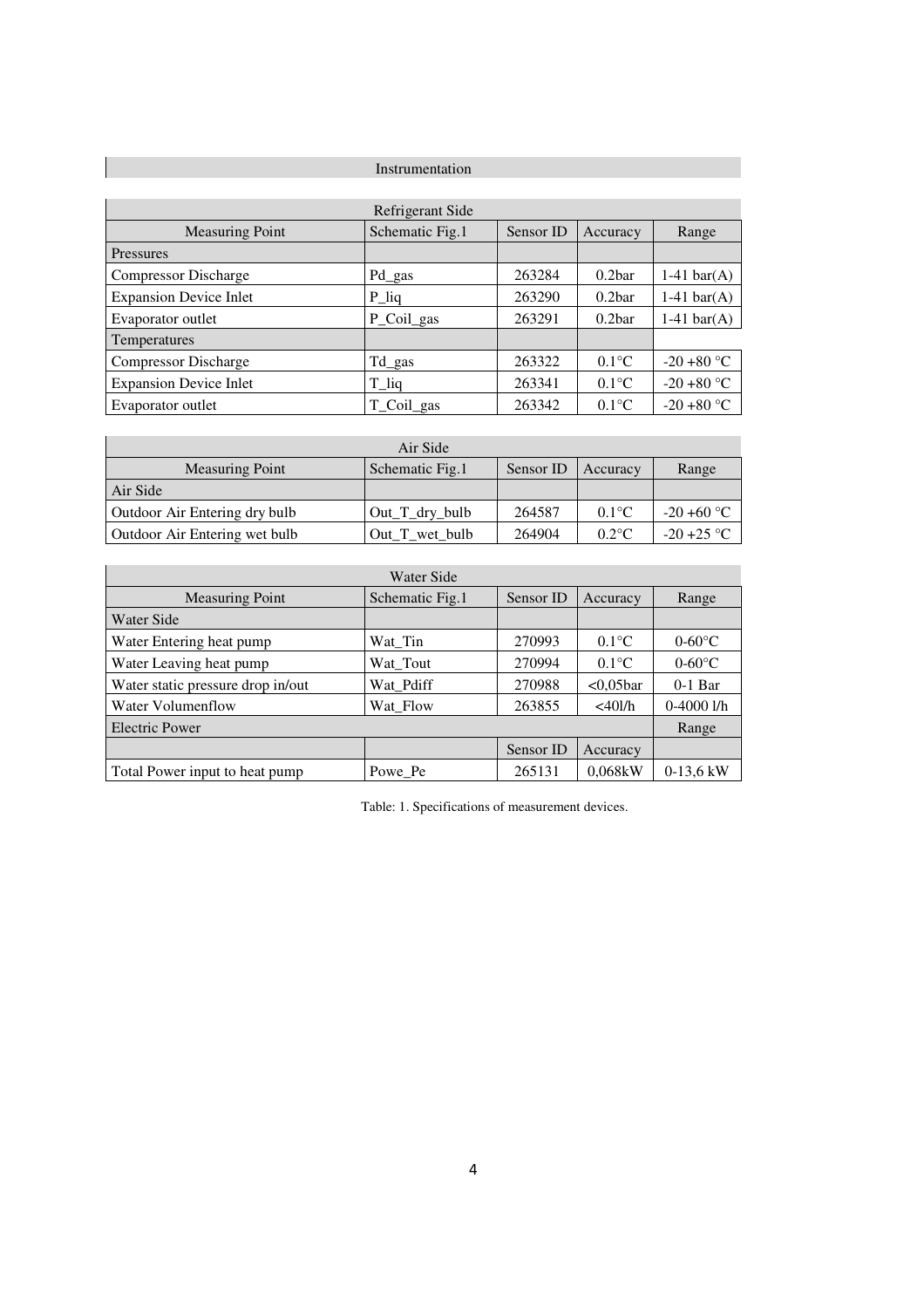The tests were performed according to the table below for the base line refrigerant R-407C and the alternative refrigerants DR3, R-444B and R-290. The conditions was specified (by the standard) by ambient temperature and outlet water temperature for the EN14511 test. (A12/W35 means ambient +12C water outlet +35C) For the EN14825 tests the conditions were specified by ambient temperature and weighted average of inlet and outlet temperature for the given part load condition. (A12/WA35 means ambient +12C average water inlet/outlet +35C). Ambient wet bulb temperature is controlled to 1K below ambient dry bulb temperature in all conditions as described in EN14825.

| Equipment                                  | <b>Standard</b> | <b>Standard Test</b>                                                                                                        | <b>Conditions test</b>                                                              | Output                         |
|--------------------------------------------|-----------------|-----------------------------------------------------------------------------------------------------------------------------|-------------------------------------------------------------------------------------|--------------------------------|
| 16kW residential air<br>to water heat pump | EN14511:2013    | Air to water heating mode<br>(low temperatures, heating)<br>season average)                                                 | A12/W35<br>A7/W35<br>A2/W35<br>$A-7/W35$<br>$A-15/W35$                              | Capacities<br>COP's            |
|                                            | EN14825:2013    | SCOP in "heating season"<br>average", "fixed water<br>outlet", "low temperature"<br>application" and bivalent<br>point -7C. | A12/AW35<br>A7/ AW35<br>A <sub>2</sub> / AW <sub>35</sub><br>A-7/ AW35<br>A-15/AW35 | <b>SCOP</b><br>Design capacity |

Table 2: Test conditions and outputs.

In order to delimit the test work the tests were only done for "low temperature application" and "heating season average".

The charging of R-407C was done in test condition A7/W35. It was charged gradually until the rated capacity was reached.

Charging of the alternative refrigerants was done in the same test condition and to the same sub cooling as R-407C.

The tests of SCOP were also limited to "low temperature application", "heating season average" and fixed water temperature. The SCOP calculation for the various refrigerants was also done at a fixed bivalent point – ambient temperature of -7C. (The bivalent point is defined as the ambient temperature at which the heat demand is equal to the heat pump capacity). Fixed bivalent point resulted in different capacities at the design point temperature for the different refrigerants which is the heating demand at the design point temperature (defined as -10C for "heating season average" in EN14825).

#### **3- Results**

#### **a. Data forms.**

Data forms for the tests are shown appendix A.

#### **b. Results of EN14511 test of capacities and COP's.**

The system was charged as shown in the table below.

| Standard A7W35    | $R-407c$ | DR-3 | R-444B | $R-290$ |
|-------------------|----------|------|--------|---------|
| Charge amount, kg | ے ک      |      | 4.6    | ∠.u     |
| Sub cooling, K    | J.I      | 4.5  | 4.4    | J,      |

Table 3: Determined flow at standard test A7W35 with controlled 5K difference between inlet water and outlet water temperatures.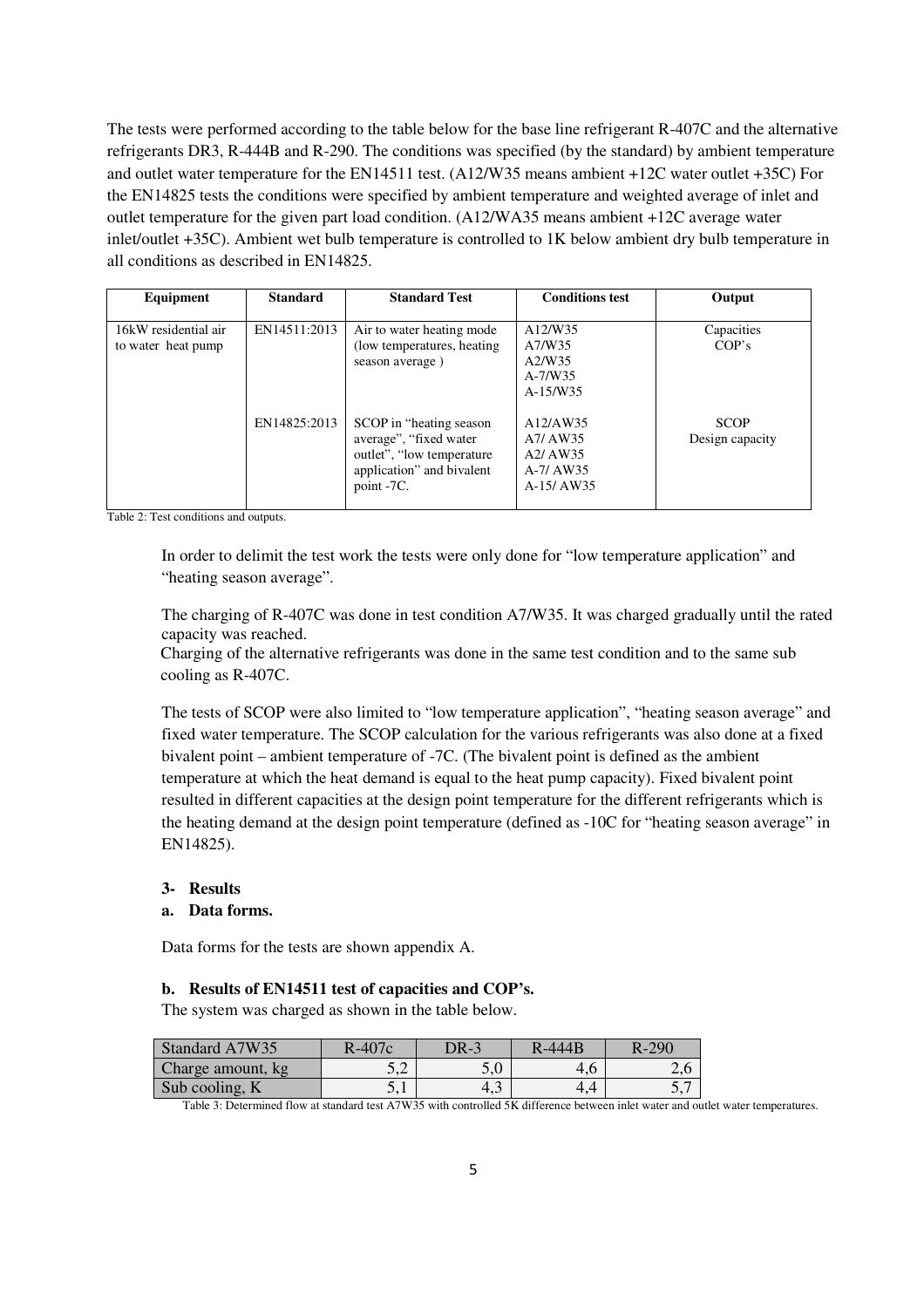The first test according to EN14511 determined the water flow at A7/W35 where temperature difference was controlled to 5K on the water side at ambient 7C. Outlet water temperature was controlled to +35C.

| 7W35<br><b>Standard</b><br>$\mathbf{A}$ | R-407C | DR3   | $R-444B$ | $R-290$ |
|-----------------------------------------|--------|-------|----------|---------|
| Flow, $1/s$                             | 0,754  | 0,704 | 0,693    | 0,678   |

Table 4: Determined flow at standard test A7W35 with controlled 5K difference between inlet water and outlet water temperatures.

These water flows were fixed in the following tests where the capacities and COP's were measured with fixed outlet water temperature and various ambient temperatures.

| Capacity | <b>R-407C</b> | DR <sub>3</sub> |         | $R-444B$ |         | R-290 |         |
|----------|---------------|-----------------|---------|----------|---------|-------|---------|
|          | kW            | kW              | $\%$    | kW       | $\%$    | kW    | $\%$    |
| A12W35   | 17,96         | 17,04           | $-5,1$  | 18,06    | $+0,6$  | 15,78 | $-12,1$ |
| A7W35    | 15,94         | 13,52           | $-15,2$ | 13,41    | $-15.9$ | 14,29 | $-10,4$ |
| A2W35    | 12,06         | 11,59           | $-3,9$  | 11,83    | $-1,9$  | 11,26 | $-6,6$  |
| A-7W35   | 10,91         | 10,03           | $-8,0$  | 10,37    | $-4,9$  | 10,18 | $-6,6$  |
| A-15W35  | 7,72          | 7,46            | $-3,3$  | 6,86     | $-11,1$ | 6,58  | $-14,7$ |

Table 5: Capacities measured with fixed outlet water temperature and fixed water flow with deviation from base line refrigerant.

| <b>COP</b> | $R-407C$ | DR <sub>3</sub> |         |      | $R-444B$ |      | $R-290$ |  |
|------------|----------|-----------------|---------|------|----------|------|---------|--|
|            |          |                 | $\%$    |      | $\%$     |      | $\%$    |  |
| A12W35     | 4,89     | 4,87            | $-0,4$  | 5,03 | $+2,9$   | 5,24 | $+7,2$  |  |
| A7W35      | 4,43     | 4,04            | $-8, 8$ | 3,87 | $-12,6$  | 4,80 | $+8,4$  |  |
| A2W35      | 3,48     | 3,50            | $+0,6$  | 3,48 | 0,0      | 3,92 | $+12,6$ |  |
| A-7W35     | 3,25     | 3,13            | $-3,7$  | 3,14 | $-3,4$   | 3,48 | $+7,1$  |  |
| A-15W35    | 2,44     | 2,46            | $+0,8$  | 2,21 | $-9,4$   | 2,42 | $-0,8$  |  |

Table 6: COP measured with fixed outlet water temperature and fixed water flow with deviation from base line refrigerant.

#### **c. Results of EN14825 test of SCOP's and design capacities.**

The results from the EN14511 test were used for determining the test conditions for the SCOP test according to EN14825.

| Outlet water  | R-407C, | DR <sub>3</sub> | R-444B. | R-290,        |
|---------------|---------|-----------------|---------|---------------|
| temp.         | C       | $\mathcal{C}$   | C       | $\mathcal{C}$ |
|               |         |                 |         |               |
| A12WA35       | 40,1    | 40,7            | 41,1    | 39,9          |
| <b>A7WA35</b> | 38,7    | 38,6            | 38,5    | 38,6          |
| A2WA35        | 36,7    | 37,0            | 37,1    | 36,7          |
| A-7WA35       | 35,0    | 35,0            | 35,0    | 35,0          |
| A-15WA35      | 32,8    | 32,8            | 32,3    | 32,5          |

Table 7: Outlet water temperatures for SCOP calculations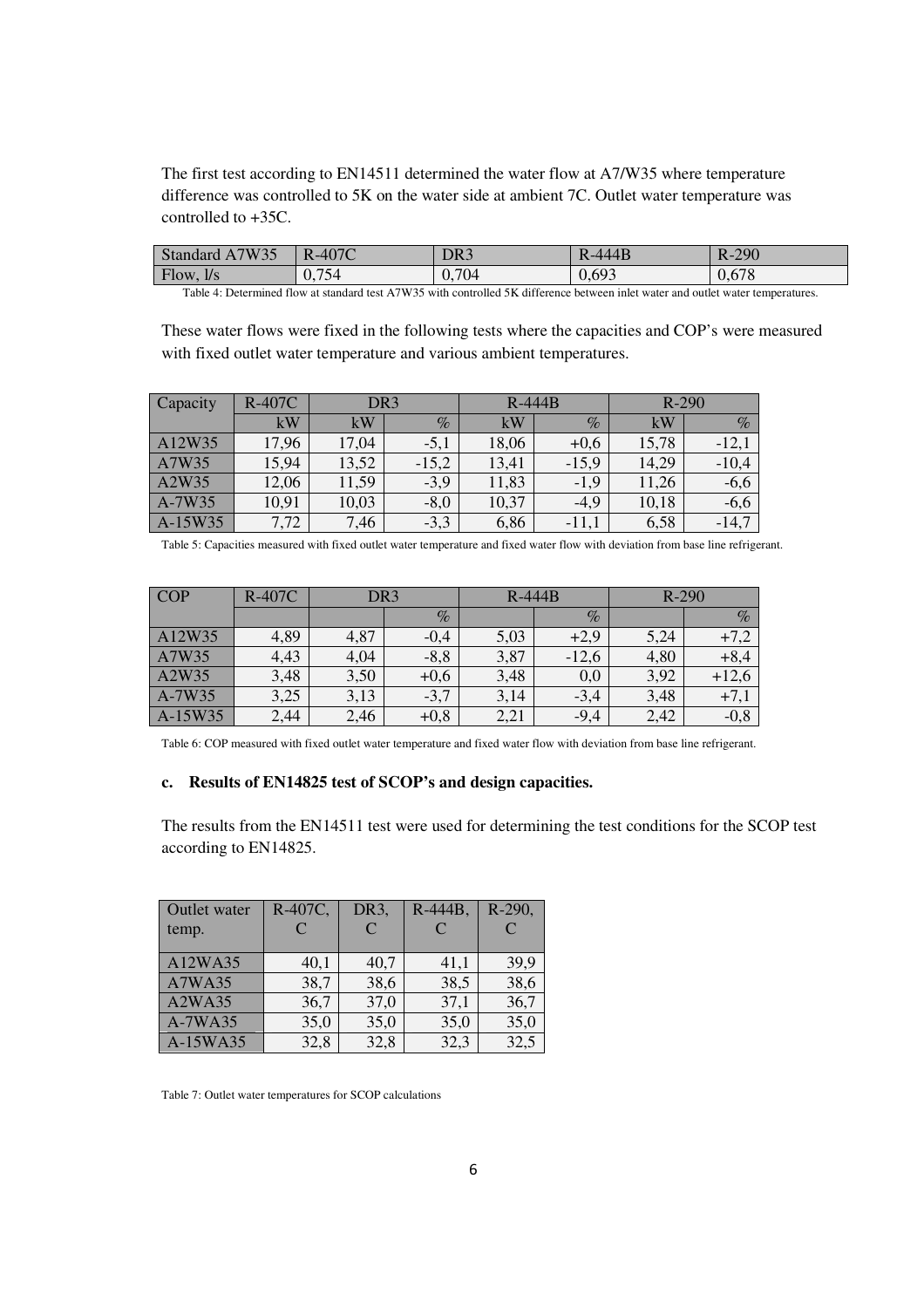The tests were performed with the above calculated outlet water temperatures and fixed flows.

| Capacity                        | <b>R-407C</b> | DR <sub>3</sub> |        | $R-444B$ |         | $R-290$ |         |
|---------------------------------|---------------|-----------------|--------|----------|---------|---------|---------|
|                                 | kW            | kW              | $\%$   | kW       | $\%$    | kW      | $\%$    |
| A12WA35                         | 17,48         | 16,38           | $-6,3$ | 17,46    | $-0.1$  | 15,18   | $-13,1$ |
| A7WA35                          | 15,84         | 14,55           | $-8,1$ | 13,59    | $-14,2$ | 14,00   | $-11,6$ |
| A <sub>2</sub> WA <sub>35</sub> | 12,07         | 11,42           | $-5,4$ | 11,76    | $-2,6$  | 11,18   | $-7,3$  |
| A-7WA35                         | 10,91         | 10,03           | $-8,0$ | 10,37    | $-4.9$  | 10,18   | $-6,6$  |
| A-15WA35                        | 7,66          | 7,14            | $-6,7$ | 6,75     | $-11,8$ | 6,66    | $-13,0$ |

Table 8: Measured capacities for SCOP calculations with deviation from base line refrigerant.

| <b>COP</b> | R-407C | DR3  |        | $R-444B$ |         | $R-290$ |        |
|------------|--------|------|--------|----------|---------|---------|--------|
|            |        |      | $\%$   |          | $\%$    |         | $\%$   |
| A12WA35    | 4,39   | 4,34 | $-1,1$ | 4,44     | $+1,1$  | 4,66    | +6,2   |
| A7WA35     | 4,15   | 4,07 | $-1,9$ | 3,71     | $-10,6$ | 4,43    | $+6,7$ |
| A2WA35     | 3,41   | 3,34 | $-2,1$ | 3,34     | $-2,1$  | 3,81    | +11,   |
| A-7WA35    | 3,25   | 3,13 | $-3,7$ | 3,14     | $-3,4$  | 3,48    | $+7,1$ |
| A-15WA35   | 2,50   | 2,43 | $-2,8$ | 2,26     | $-9,6$  | 2,52    | $+0,8$ |

Table 9: Measured COP's for SCOP calculations with deviation from base line refrigerant

|                                             | DR3<br>$R-407C$ |       | $R-444B$ |       | $R-290$ |       |         |
|---------------------------------------------|-----------------|-------|----------|-------|---------|-------|---------|
|                                             |                 |       | $\%$     |       | $\%$    |       | $\%$    |
| Capacity at design<br>point temperature, kW | 12,33           | 11,34 | $-8,0$   | 11,72 | $-4.9$  | 11,51 | $-6,$ . |
| <b>SCOP</b>                                 | 3,50            | 3,43  | $-2,0$   | 3,32  | $-5,1$  | 3,81  | $+8,0$  |

Table 10: Capacity at design point temperature and SCOP with deviations from base line refrigerant calculated with fixed bivalent point of -7C and fixed outlet water temperature for heating season average and low temperature application according to EN14825.

#### **d. Other - discussion of results.**

Applied on this heat pump DR3 showed generally lower capacities than R-407C - especially in the test point A7W35 and A-7W35 (-8% to -15%).The SCOP showed a 2% decrease in efficiency. COP drops especially at A7W35.

Applied on this heat pump R-444B showed generally lower capacities than R-407C especially in the test point A7W35 and A-7W35 (-14% to 16%).The SCOP showed a 5% decrease in efficiency. COP drops especially at A7W35.

Applied on this heat pump R-290 showed generally lower capacities than R-407C (-7% to -15%). The SCOP showed a 9% increase in efficiency.

Looking into the test data declining capacity occurred during many of the tests. After defrost of the evaporator the capacities returned back to the higher level.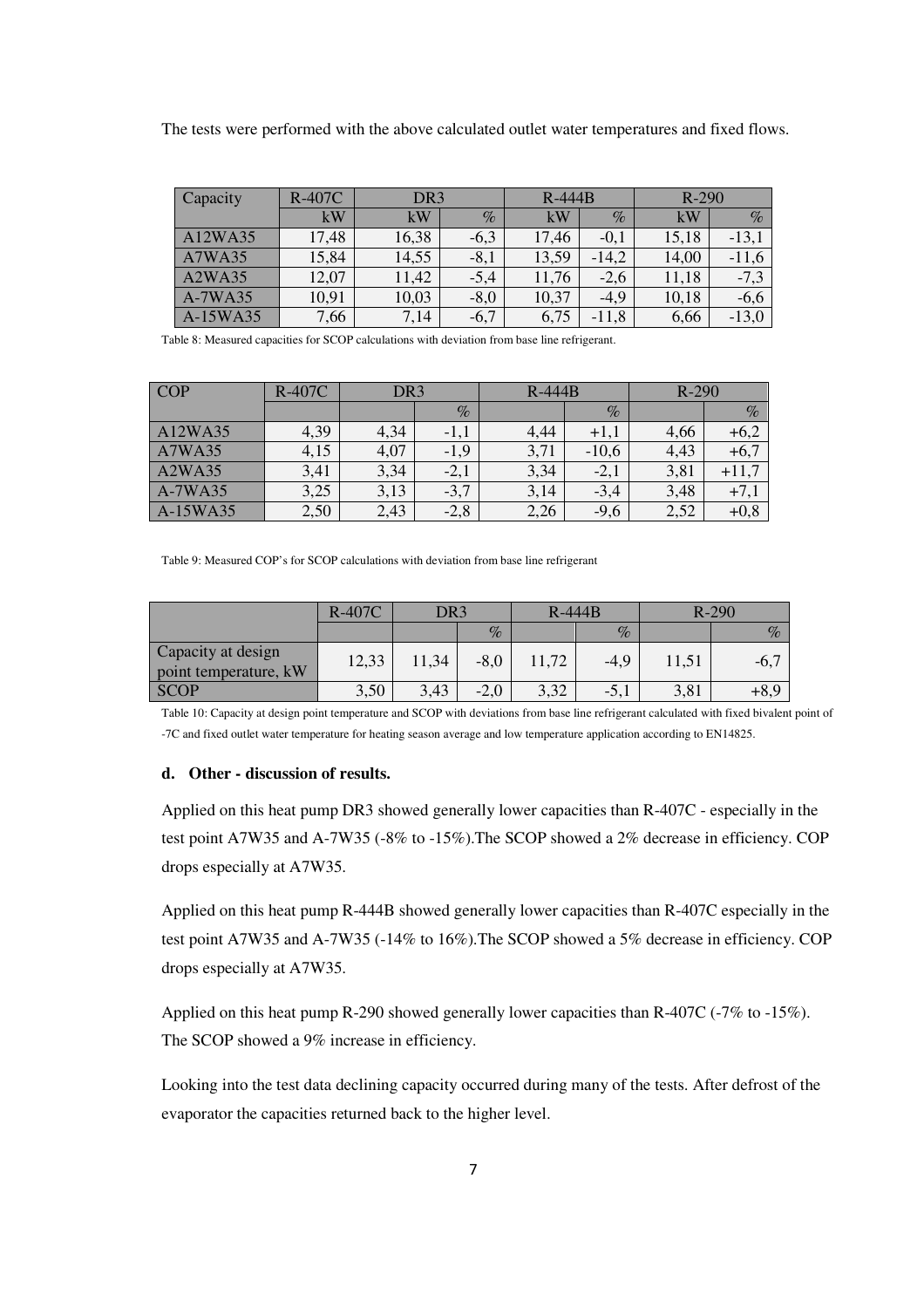In order to illustrate the influence from the declining capacities the results were evaluated using shorter equalization and data acquisition periods than required in the standard (See appendix B). It showed higher capacities and better COPs. The data also seemed more consistent, but the comparison of refrigerants showed the same picture with lower capacities for all alternative refrigerants and lower SCOP for DR-3 and R-444B higher COP for R-290 compared to the R-407C.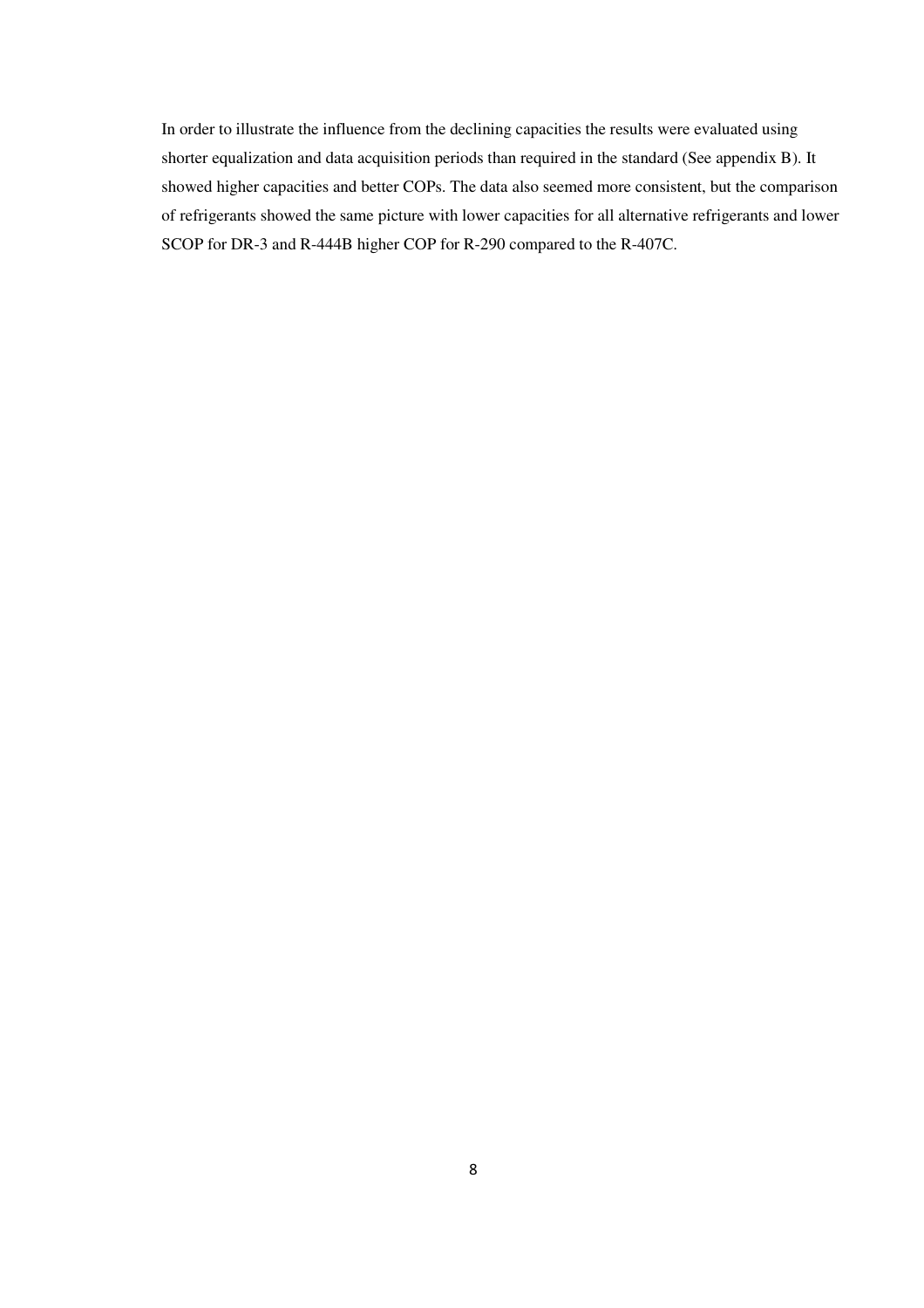## **Appendix A: Test data forms.**

## **Low\_GWP AREP SYSTEM DROP-IN TEST DATA FORM**

|                                            | <b>Basic Information</b>                    |      |                                              |       |                                  |                                |      |        |        |                 |      |          |  |  |
|--------------------------------------------|---------------------------------------------|------|----------------------------------------------|-------|----------------------------------|--------------------------------|------|--------|--------|-----------------|------|----------|--|--|
|                                            |                                             |      | Alternative Refrigerant (If not proprietary, |       | DR3 (78,5% R-1234yf, 21,5% R-32) |                                |      |        |        |                 |      |          |  |  |
|                                            | composition as Charged, % wt)               |      |                                              |       |                                  |                                |      |        |        |                 |      |          |  |  |
|                                            |                                             |      | Alternative Lubricant Type and ISO Viscosity |       |                                  | n.a.                           |      |        |        |                 |      |          |  |  |
|                                            | <b>Baseline Refrigerant and Lubricant</b>   |      |                                              |       | R407C / EMKARATE RL32-3MAF       |                                |      |        |        |                 |      |          |  |  |
|                                            | Make and Model of System                    |      |                                              |       | Danfoss DHP-AQ 16                |                                |      |        |        |                 |      |          |  |  |
|                                            |                                             |      | Nominal Capacity and Type of System          |       |                                  | A7 W35 15,3kW; Air to water HP |      |        |        |                 |      |          |  |  |
| <b>Comparison Data</b>                     |                                             |      | Base.                                        | Alt.  |                                  | <b>SI Units</b>                |      | Base.  | Alt.   | <b>IP Units</b> |      | Ratio    |  |  |
| <b>Heating Mode</b>                        |                                             |      | App<br>A12W35                                |       |                                  |                                |      |        |        |                 |      |          |  |  |
| Compressor Type                            |                                             |      | ZH38K4E-<br><b>TDF-524</b>                   | n.a.  |                                  |                                |      |        |        |                 |      |          |  |  |
|                                            | <b>Compressor Displacement</b>              |      | 0,24                                         | n.a.  |                                  | $m^3/min$                      |      | 8,475  | n.a.   | ft ^3min        |      | n.a.     |  |  |
|                                            | Nominal Motor Size                          |      | 5                                            | n.a.  |                                  | hp                             |      |        |        |                 |      | n.a.     |  |  |
| Motor Speed                                |                                             |      | 2900                                         | n.a.  |                                  | rpm                            |      |        |        |                 |      | n.a.     |  |  |
|                                            | <b>Expansion Device Type</b>                |      | Danfoss<br>ETS6                              | n.a.  |                                  |                                |      |        |        |                 |      |          |  |  |
| Lubricant Charge                           |                                             |      | 1,9                                          | n.a.  |                                  | kg                             |      | 4,18   | n.a.   | 1 <sub>b</sub>  |      | n.a.     |  |  |
|                                            | $\overline{5,2}$<br>5<br>Refrigerant Charge |      |                                              |       |                                  | kg                             |      | 11,464 | 11,02  | $\overline{1}b$ |      | $-3,87%$ |  |  |
| <b>Refrigerant Mass Flow</b><br>Rate       |                                             | n.a. | n.a.                                         |       | kg/min                           |                                | n.a. | n.a.   | 1b/min |                 | n.a. |          |  |  |
| inlet if applicable                        | Composition, at compr.                      |      |                                              | n.a.  |                                  | $\%$ wt                        |      |        |        |                 |      |          |  |  |
| Ambient                                    | Indoor                                      | db   | n.a.                                         | n.a.  |                                  | $\mathbf C$                    |      | n.a.   | n.a.   | $\mathbf{F}$    |      |          |  |  |
| Temps.                                     |                                             | wb   | n.a.                                         | n.a.  |                                  | $\overline{C}$                 |      | n.a.   | n.a.   | $\overline{F}$  |      |          |  |  |
|                                            | Outdoor                                     | db   | 12,0                                         | 12,0  |                                  | $\mathcal{C}$                  |      | 53,6   | 53,6   | ${\bf F}$       |      |          |  |  |
|                                            |                                             | wb   | 11,0                                         | 11,01 |                                  | $\overline{C}$                 |      | 51,81  | 51,83  | $\overline{F}$  |      |          |  |  |
| <b>Total Capacity</b>                      |                                             |      | 17956                                        | 17038 |                                  | W                              |      | 61270  | 58139  | Btu/hr          |      | $-5,11%$ |  |  |
| <b>Sensible Capacity</b>                   |                                             |      | n.a.                                         | n.a.  |                                  | W                              |      | n.a.   | n.a.   | Btu/hr          |      | n.a.     |  |  |
|                                            | <b>Total System Power Input</b>             |      | 3672                                         | 3494  |                                  | $\overline{W}$                 |      | 3672   | 3494   | W               |      | $-4,84%$ |  |  |
|                                            | <b>Compressor Power Input</b>               |      | n.a.                                         | n.a.  |                                  | W                              |      | n.a.   | n.a.   | W               |      | n.a.     |  |  |
| (EER)                                      | <b>Energy Efficiency Ratio</b>              |      | n.a.                                         | n.a.  |                                  | W/W                            |      | n.a.   | n.a.   | Btuh/W          |      | n.a.     |  |  |
| Coeff. Of Performance<br>4,89<br>(COP)     |                                             | 4,87 |                                              |       |                                  |                                |      |        |        | $-0,4$          |      |          |  |  |
|                                            | <b>Other System Changes</b>                 |      |                                              |       |                                  |                                |      |        |        |                 |      |          |  |  |
| n.a.                                       |                                             |      |                                              |       |                                  |                                |      |        |        |                 |      |          |  |  |
| <b>System Data</b>                         |                                             |      |                                              |       |                                  | Base.                          | Alt. |        | Ratio  |                 |      |          |  |  |
| Degradation Coefficient - Cd               |                                             |      |                                              |       |                                  | n.a.                           | n.a. |        | n.a.   |                 |      |          |  |  |
|                                            | Seasonal Energy Efficiency Ratio - SEER     |      |                                              |       |                                  |                                | n.a. |        | n.a.   |                 |      |          |  |  |
| Heating Seasonal Performance Factor - HSPF |                                             |      |                                              |       |                                  | n.a.                           | n.a. |        | n.a.   |                 |      |          |  |  |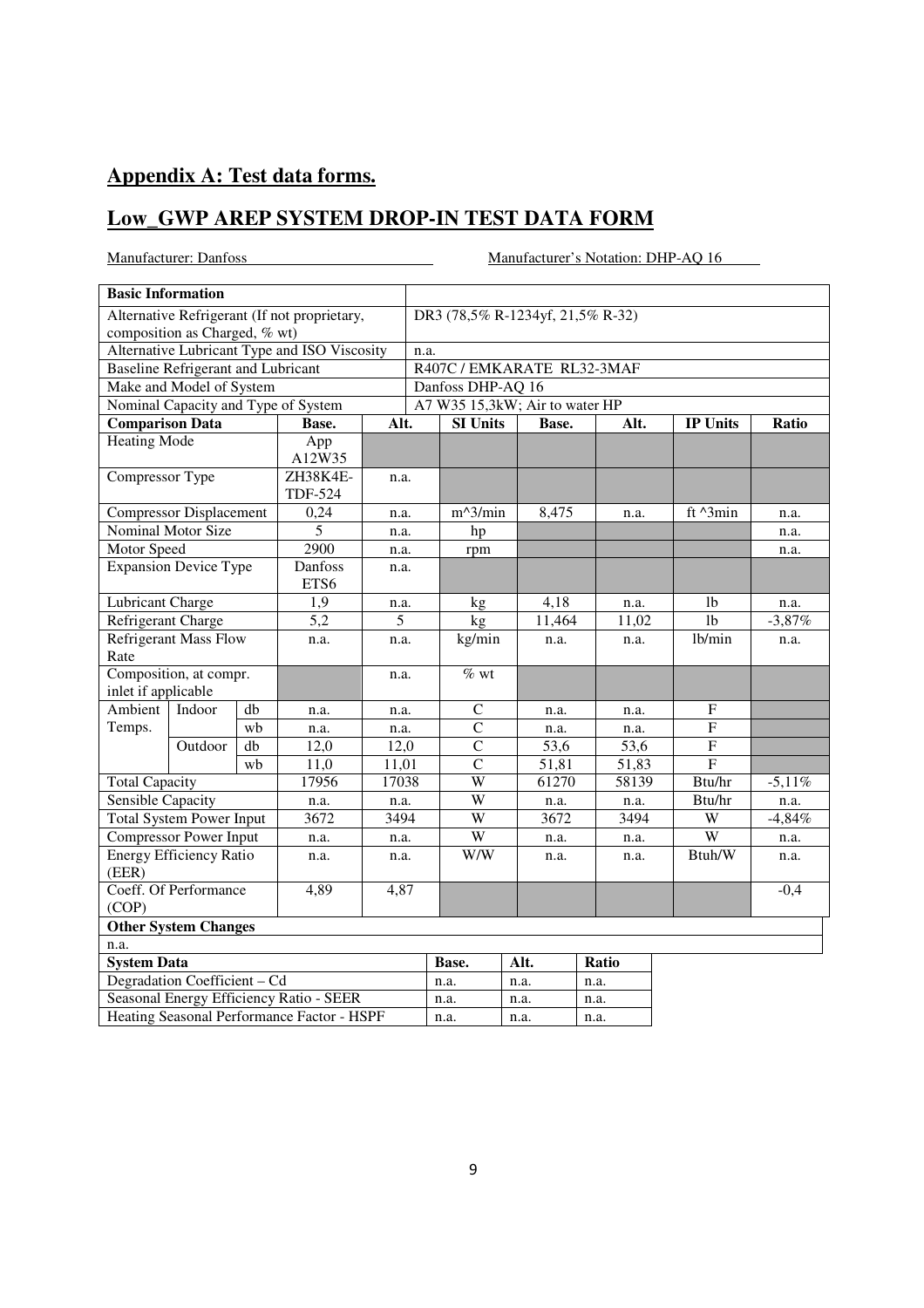Type of System: Air to water HP Alternate Refrigerant: DR3

| <b>Air/Water Side Data</b> | Base. | Alt.  | <b>SI Units</b>   | Base. | Alt.  | <b>IP Units</b> | Ratio     |
|----------------------------|-------|-------|-------------------|-------|-------|-----------------|-----------|
| Evaporator                 |       |       |                   |       |       |                 |           |
| Heat Exchange Fluid        | Air   | Air   |                   |       |       |                 |           |
| Flow Rate (gas)            | n.a.  | n.a.  | $m \lambda$ 3/min | n.a.  | n.a.  | ft $3/min$      | n.a.      |
| Flow Rate (liquid)         | n.a.  | n.a.  | L/min             | n.a.  | n.a.  | gal/min         | n.a.      |
| <b>Inlet Temperature</b>   | 12,00 | 12,00 | C                 | 53,6  | 53,6  | F               |           |
| <b>Outlet Temperature</b>  | n.a.  | n.a.  | C                 | n.a.  | n.a.  | F               |           |
| Condenser                  |       |       |                   |       |       |                 |           |
| Heat Exchange Fluid        | Water | Water |                   |       |       |                 |           |
| Flow Rate (gas)            | n.a.  | n.a.  | $m \lambda$ 3/min | n.a.  | n.a.  | ft $3/min$      | n.a.      |
| Flow Rate (liquid)         | 45,25 | 42,27 | L/min             | 11.95 | 11.16 | gal/min         | $-6,61\%$ |
| <b>Inlet Temperature</b>   | 29,36 | 29,26 | C                 | 84.85 | 84.68 | F               |           |
| <b>Outlet Temperature</b>  | 35    | 34.99 | C                 | 95,00 | 94.99 | F               |           |

(e.g., SSHP, window RAC, chiller, etc.) (and composition as charged, % weight, if not proprietary)

| <b>Refrigerant Side Data</b>        |       | <b>Baseline</b> |       | <b>Alternative</b> |        | <b>Baseline</b> | <b>Alternative</b> |          |
|-------------------------------------|-------|-----------------|-------|--------------------|--------|-----------------|--------------------|----------|
| <b>Temperatures &amp; Pressures</b> | T(C)  | $P$ [kPa]       | T(C)  | $P$ [kPa]          | T[F]   | $P$ [psia]      | T[F]               | P [psia] |
| <b>Compressor Suction</b>           | n.a.  | n.a.            | n.a.  | n.a.               | n.a.   | n.a.            | n.a.               | n.a.     |
| <b>Compressor Discharge</b>         | 62,34 | 1538            | 57,42 | 1462               | 144,22 | 223,17          | 135,36             | 212,13   |
| Condenser Inlet                     | n.a.  | n.a.            | n.a.  | n.a.               | n.a.   | n.a.            | n.a.               | n.a.     |
| <b>Condenser Outlet</b>             | n.a.  | n.a.            | n.a.  | n.a.               | n.a.   | n.a.            | n.a.               | n.a.     |
| <b>Expansion Device Inlet</b>       | 31,12 | 1511            | 28,9  | 1433               | 88     | 219,2           | 84,13              | 207,95   |
| Subcooling, at expan. device        | 3     |                 | 3,38  |                    | 5,4    |                 | 6,08               |          |
| <b>Evaporator Inlet</b>             | n.a.  | n.a.            | n.a.  | n.a.               | n.a.   | n.a.            | n.a.               | n.a.     |
| <b>Evaporator Outlet</b>            | 9.19  | 568             | 9.55  | 553                | 48,55  | 82,42           | 49,2               | 80,3     |
| <b>Evaporator Superheat</b>         | 3,02  |                 | 3.5   |                    | 5,43   |                 | 6,3                |          |

| Data Source(s) for Refrigerant Properties |  |
|-------------------------------------------|--|
| REFPROP 9.1 with update on HMX.BNC file   |  |
| 08.12.2014                                |  |

### **Additional Notes**

Refrigerant data are average from a stable condition minimum 30min. maximum 70min..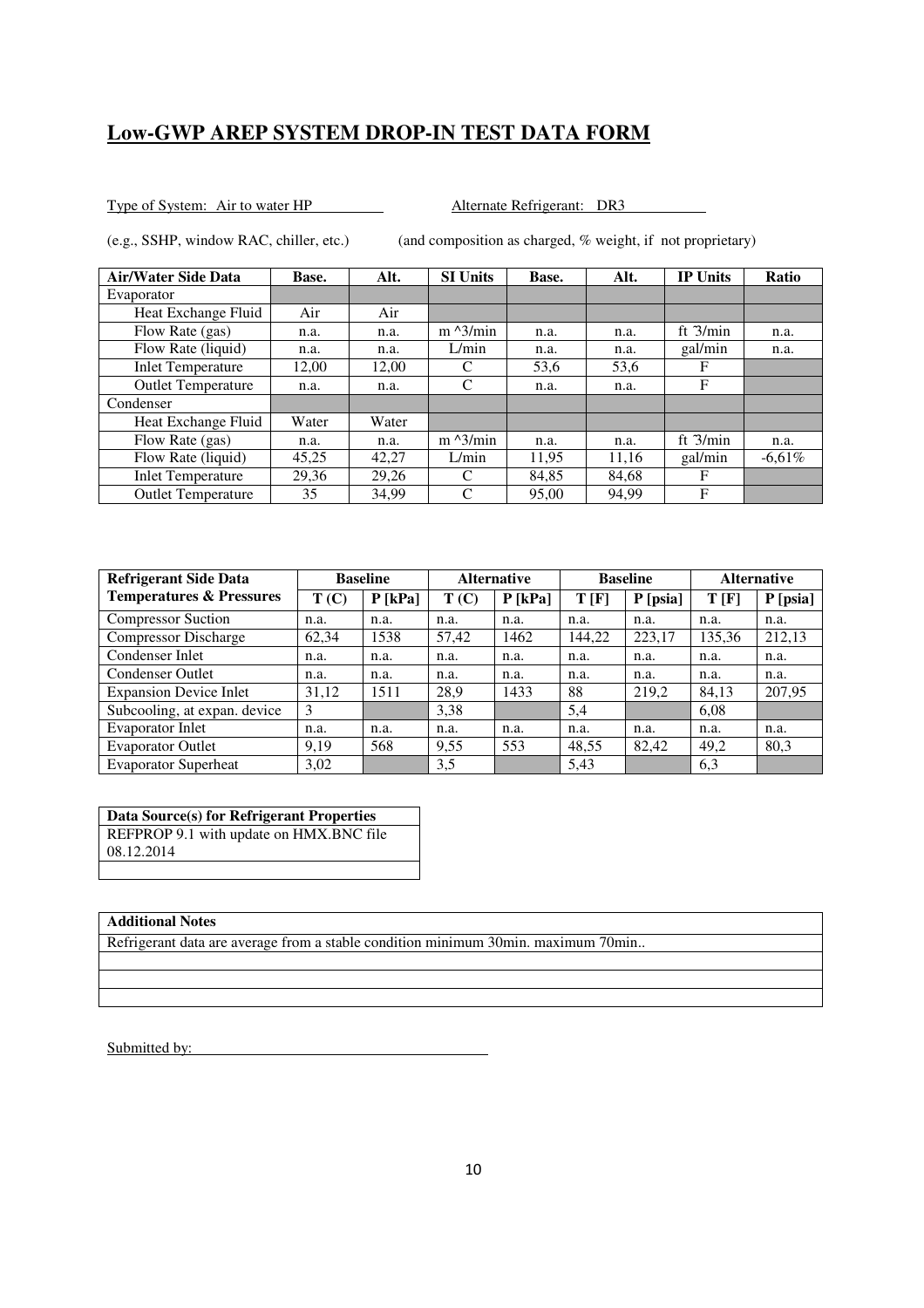|                                        | <b>Basic Information</b>                  |                 |                                              |       |                   |                                    |        |       |                |                 |           |  |  |
|----------------------------------------|-------------------------------------------|-----------------|----------------------------------------------|-------|-------------------|------------------------------------|--------|-------|----------------|-----------------|-----------|--|--|
|                                        |                                           |                 | Alternative Refrigerant (If not proprietary, |       |                   | DR3 (78,5% R-1234yf, 21,5% R-32)   |        |       |                |                 |           |  |  |
|                                        | composition as Charged, % wt)             |                 |                                              |       |                   |                                    |        |       |                |                 |           |  |  |
|                                        |                                           |                 | Alternative Lubricant Type and ISO Viscosity |       |                   | n.a.<br>R407C / EMKARATE RL32-3MAF |        |       |                |                 |           |  |  |
|                                        | <b>Baseline Refrigerant and Lubricant</b> |                 |                                              |       |                   |                                    |        |       |                |                 |           |  |  |
|                                        | Make and Model of System                  |                 |                                              |       | Danfoss DHP-AQ 16 |                                    |        |       |                |                 |           |  |  |
|                                        |                                           |                 | Nominal Capacity and Type of System          |       |                   | A7 W35 15,3kW; Air to water HP     |        |       |                |                 |           |  |  |
| <b>Comparison Data</b>                 |                                           |                 | Base.                                        | Alt.  |                   | <b>SI Units</b>                    |        | Base. | Alt.           | <b>IP Units</b> | Ratio     |  |  |
| <b>Heating Mode</b>                    |                                           |                 | App<br>A7W35                                 |       |                   |                                    |        |       |                |                 |           |  |  |
| Compressor Type                        |                                           |                 | ZH38K4E-                                     | n.a.  |                   |                                    |        |       |                |                 |           |  |  |
|                                        |                                           |                 | <b>TDF-524</b>                               |       |                   |                                    |        |       |                |                 |           |  |  |
|                                        | <b>Compressor Displacement</b>            |                 | 0,24                                         | n.a.  |                   | $m^3/min$                          |        | 8,475 | n.a.           | ft ^3min        | n.a.      |  |  |
|                                        | Nominal Motor Size                        |                 | 5                                            | n.a.  |                   | hp                                 |        |       |                |                 | n.a.      |  |  |
| <b>Motor Speed</b>                     |                                           |                 | 2900                                         | n.a.  |                   | rpm                                |        |       |                |                 | n.a.      |  |  |
|                                        | <b>Expansion Device Type</b>              |                 | Danfoss<br>ETS6                              | n.a.  |                   |                                    |        |       |                |                 |           |  |  |
| Lubricant Charge                       |                                           |                 | 1,9                                          | n.a.  |                   | kg                                 |        | 4,18  | n.a.           | 1b              | n.a.      |  |  |
| Refrigerant Charge                     |                                           | 5,2             | 5                                            |       | kg                |                                    | 11,464 | 11,02 | 1 <sub>b</sub> | $-3,87%$        |           |  |  |
| <b>Refrigerant Mass Flow</b><br>Rate   |                                           | n.a.            | n.a.                                         |       | kg/min            |                                    | n.a.   | n.a.  | lb/min         | n.a.            |           |  |  |
|                                        | Composition, at compr.                    |                 |                                              | n.a.  |                   | $%$ wt                             |        |       |                |                 |           |  |  |
| inlet if applicable                    |                                           |                 |                                              |       |                   |                                    |        |       |                |                 |           |  |  |
| Ambient                                | Indoor                                    | db              | n.a.                                         | n.a.  |                   | $\mathbf C$                        |        | n.a.  | n.a.           | ${\bf F}$       |           |  |  |
| Temps.                                 |                                           | wb              | n.a.                                         | n.a.  |                   | $\overline{C}$                     |        | n.a.  | n.a.           | ${\bf F}$       |           |  |  |
|                                        | Outdoor                                   | $\overline{db}$ | $7,\overline{0}$                             | 6,99  |                   | $\overline{C}$                     |        | 44,6  | 44,59          | $\overline{F}$  |           |  |  |
|                                        |                                           | wb              | 6,3                                          | 6,29  |                   | $\overline{C}$                     |        | 43,34 | 43,33          | F               |           |  |  |
| <b>Total Capacity</b>                  |                                           |                 | 15939                                        | 14890 |                   | $\overline{\mathsf{W}}$            |        | 54389 | 50807          | Btu/hr          | $-6,58\%$ |  |  |
| <b>Sensible Capacity</b>               |                                           |                 | n.a.                                         | n.a.  |                   | $\overline{W}$                     |        | n.a.  | n.a.           | Btu/hr          | n.a.      |  |  |
|                                        | <b>Total System Power Input</b>           |                 | 3593                                         | 3403  |                   | $\overline{\mathbf{W}}$            |        | 3593  | 3403           | W               | $-5,28%$  |  |  |
|                                        | <b>Compressor Power Input</b>             |                 | n.a.                                         | n.a.  |                   | $\overline{W}$                     |        | n.a.  | n.a.           | $\overline{W}$  | n.a.      |  |  |
| (EER)                                  | <b>Energy Efficiency Ratio</b>            |                 | n.a.                                         | n.a.  |                   | W/W                                |        | n.a.  | n.a.           | Btuh/W          | n.a.      |  |  |
| Coeff. Of Performance<br>4,43<br>(COP) |                                           |                 | 4,37                                         |       |                   |                                    |        |       |                | $-1,35$         |           |  |  |
| <b>Other System Changes</b>            |                                           |                 |                                              |       |                   |                                    |        |       |                |                 |           |  |  |
| n.a.                                   |                                           |                 |                                              |       |                   |                                    |        |       |                |                 |           |  |  |
| <b>System Data</b>                     |                                           |                 |                                              |       |                   | Base.                              | Alt.   |       | Ratio          |                 |           |  |  |
|                                        | Degradation Coefficient - Cd              |                 |                                              |       |                   | n.a.                               | n.a.   |       | n.a.           |                 |           |  |  |
|                                        |                                           |                 | Seasonal Energy Efficiency Ratio - SEER      |       |                   | n.a.                               | n.a.   |       | n.a.           |                 |           |  |  |
|                                        |                                           |                 | Heating Seasonal Performance Factor - HSPF   |       |                   | n.a.                               | n.a.   |       | n.a.           |                 |           |  |  |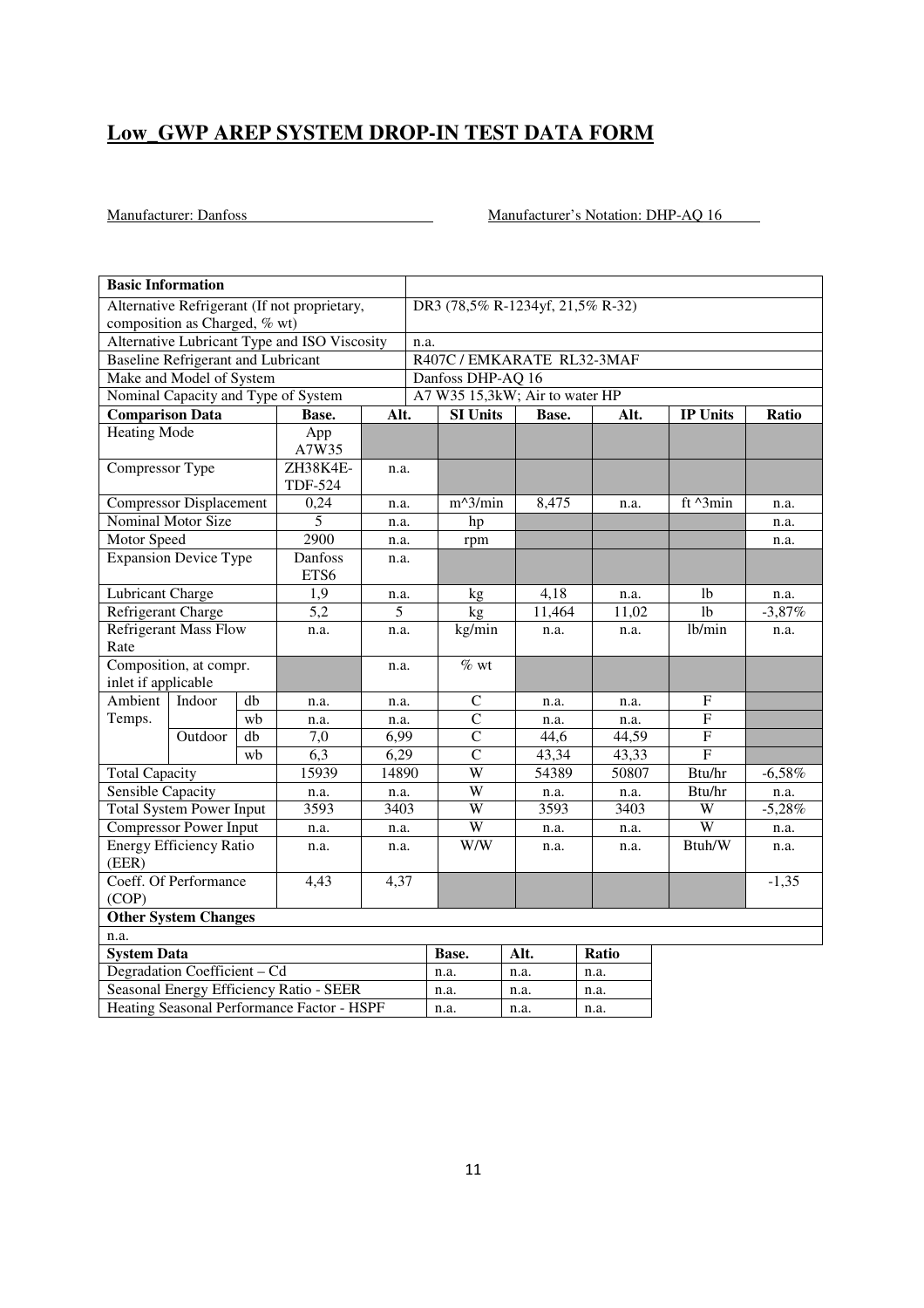Type of System: Air to water HP Alternate Refrigerant: DR3

(e.g., SSHP, window RAC, chiller, etc.) (and composition as charged, % weight, if not proprietary)

| Air/Water Side Data       | Base. | Alt.  | <b>SI Units</b>   | Base. | Alt.  | <b>IP Units</b> | <b>Ratio</b> |
|---------------------------|-------|-------|-------------------|-------|-------|-----------------|--------------|
| Evaporator                |       |       |                   |       |       |                 |              |
| Heat Exchange Fluid       | Air   | Air   |                   |       |       |                 |              |
| Flow Rate (gas)           | n.a.  | n.a.  | $m \lambda$ 3/min | n.a.  | n.a.  | ft $3/min$      | n.a.         |
| Flow Rate (liquid)        | n.a.  | n.a.  | L/min             | n.a.  | n.a.  | gal/min         | n.a.         |
| <b>Inlet Temperature</b>  | 7.00  | 6.99  | C                 | 44,6  | 44.59 | F               |              |
| <b>Outlet Temperature</b> | n.a.  | n.a.  | C                 | n.a.  | n.a.  | F               |              |
| Condenser                 |       |       |                   |       |       |                 |              |
| Heat Exchange Fluid       | Water | Water |                   |       |       |                 |              |
| Flow Rate (gas)           | n.a.  | n.a.  | $m \lambda$ 3/min | n.a.  | n.a.  | ft $3/min$      | n.a.         |
| Flow Rate (liquid)        | 45,25 | 42.27 | L/min             | 11,95 | 11.16 | gal/min         | $-6,61\%$    |
| <b>Inlet Temperature</b>  | 30.0  | 29.99 | C                 | 86.0  | 85.99 | F               |              |
| <b>Outlet Temperature</b> | 35,0  | 34,99 | C                 | 95,0  | 94,99 | F               |              |

| <b>Refrigerant Side Data</b>        |       | <b>Baseline</b> |       | <b>Alternative</b> |        | <b>Baseline</b> | <b>Alternative</b> |          |
|-------------------------------------|-------|-----------------|-------|--------------------|--------|-----------------|--------------------|----------|
| <b>Temperatures &amp; Pressures</b> | T(C)  | $P$ [kPa]       | T(C)  | $P$ [kPa]          | T[F]   | $P$ [psia]      | T[F]               | P [psia] |
| <b>Compressor Suction</b>           | n.a.  | n.a.            | n.a.  | n.a.               | n.a.   | n.a.            | n.a.               | n.a.     |
| <b>Compressor Discharge</b>         | 64,4  | 1531            | 58,48 | 1451               | 147,96 | 222,14          | 137,27             | 210,49   |
| Condenser Inlet                     | n.a.  | n.a.            | n.a.  | n.a.               | n.a.   | n.a.            | n.a.               | n.a.     |
| <b>Condenser Outlet</b>             | n.a.  | n.a.            | n.a.  | n.a.               | n.a.   | n.a.            | n.a.               | n.a.     |
| <b>Expansion Device Inlet</b>       | 28,97 | 1510            | 28,0  | 1429               | 84,15  | 219,08          | 82,49              | 207,27   |
| Subcooling, at expan. device        | 5,13  |                 | 4,15  |                    | 9,23   |                 | 7,47               |          |
| Evaporator Inlet                    | n.a.  | n.a.            | n.a.  | n.a.               | n.a.   | n.a.            | n.a.               | n.a.     |
| <b>Evaporator Outlet</b>            | 4.53  | 487             | 4,65  | 473                | 40.17  | 70,63           | 40,37              | 68,68    |
| <b>Evaporator Superheat</b>         | 2,67  |                 | 3,64  |                    | 4,80   |                 | 6,55               |          |

**Data Source(s) for Refrigerant Properties**  REFPROP 9.1 with update on HMX.BNC file 08.12.2014

### **Additional Notes**

Refrigerant data are average from a stable condition minimum 30min. maximum 70min.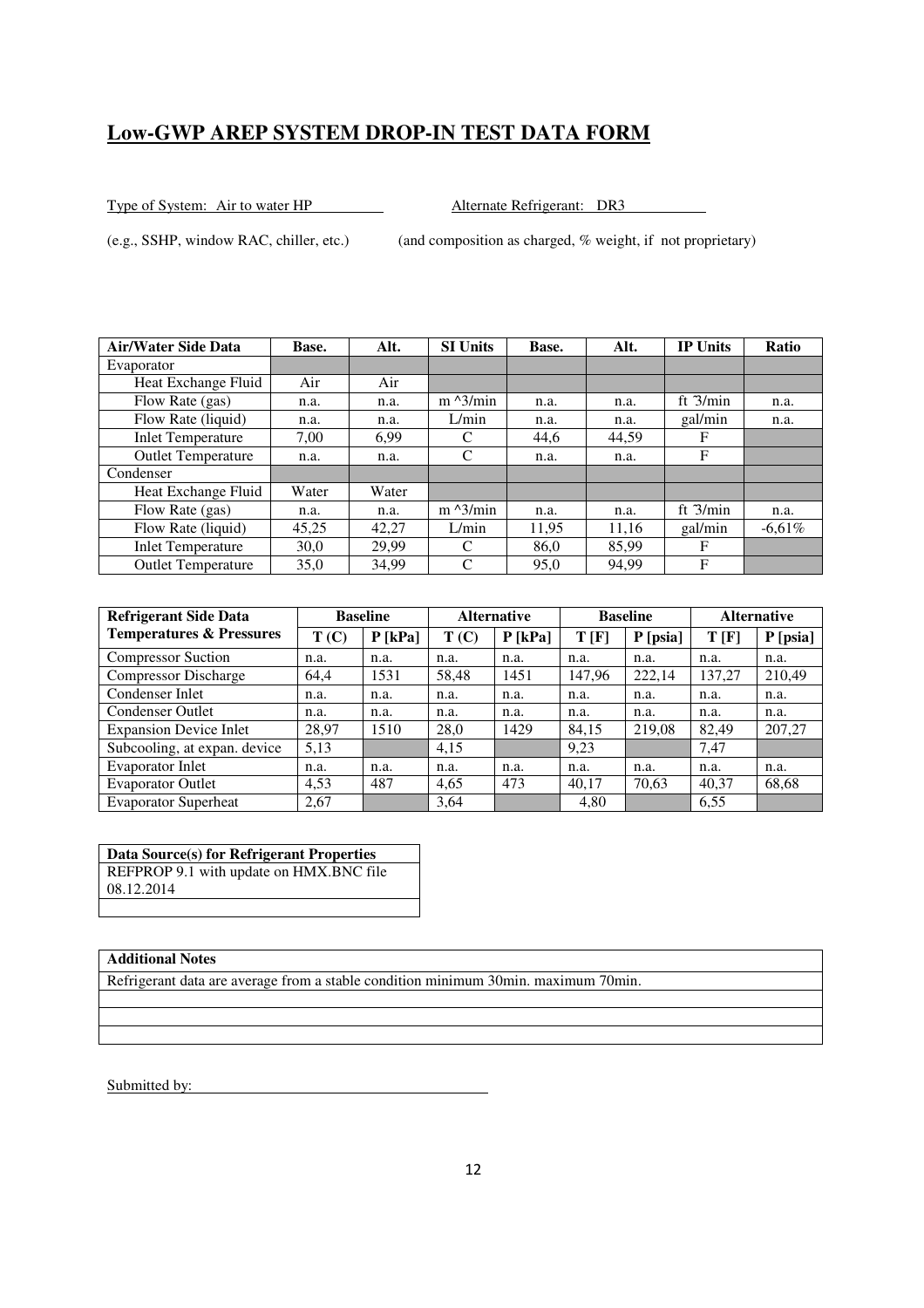| <b>Basic Information</b>                     |                                  |
|----------------------------------------------|----------------------------------|
| Alternative Refrigerant (If not proprietary, | DR3 (78,5% R-1234yf, 21,5% R-32) |
| composition as Charged, % wt)                |                                  |
| Alternative Lubricant Type and ISO Viscosity | n.a.                             |
| Baseline Refrigerant and Lubricant           | R407C / EMKARATE RL32-3MAF       |
| Make and Model of System                     | Danfoss DHP-AQ 16                |
| Nominal Capacity and Type of System          | A7 W35 15,3kW; Air to water HP   |

| <b>Comparison Data</b>        |                                 |      | Base.                   | Alt.  | <b>SI Units</b>    | Base.  | Alt.  | <b>IP Units</b>    | Ratio     |
|-------------------------------|---------------------------------|------|-------------------------|-------|--------------------|--------|-------|--------------------|-----------|
| <b>Heating Mode</b>           |                                 |      | App<br>A2W35            |       |                    |        |       |                    |           |
| Compressor Type               |                                 |      | ZH38K4<br>E-TDF-<br>524 | n.a.  |                    |        |       |                    |           |
|                               | <b>Compressor Displacement</b>  |      | 0,24                    | n.a.  | $m^3/min$          | 8,475  | n.a.  | ft $^{\wedge}3min$ | n.a.      |
|                               | Nominal Motor Size              |      | 5                       | n.a.  | hp                 |        |       |                    | n.a.      |
| Motor Speed                   |                                 |      | 2900                    | n.a.  | rpm                |        |       |                    | n.a.      |
|                               | <b>Expansion Device Type</b>    |      | Danfoss                 | n.a.  |                    |        |       |                    |           |
|                               |                                 |      | ETS <sub>6</sub>        |       |                    |        |       |                    |           |
| Lubricant Charge              |                                 |      | 1,9                     | n.a.  | kg                 | 4,18   | n.a.  | 1 <sub>b</sub>     | n.a.      |
| Refrigerant Charge            |                                 |      | 5,2                     | 5     | kg                 | 11,464 | 11,02 | 1 <sub>b</sub>     | $-3,87\%$ |
|                               | <b>Refrigerant Mass Flow</b>    |      | n.a.                    | n.a.  | kg/min             | n.a.   | n.a.  | lb/min             | n.a.      |
| Rate                          |                                 |      |                         |       |                    |        |       |                    |           |
|                               | Composition, at compr.          |      |                         | n.a.  | $\overline{\%}$ wt |        |       |                    |           |
| inlet if applicable           |                                 |      |                         |       |                    |        |       |                    |           |
| Ambient                       | Indoor                          | db   | n.a.                    | n.a.  | $\mathcal{C}$      | n.a.   | n.a.  | F                  |           |
| Temps.                        |                                 | wh   | n.a.                    | n.a.  | $\mathsf{C}$       | n.a.   | n.a.  | $\mathbf F$        |           |
|                               | Outdoor                         | db   | 2,0                     | 1,99  | $\mathsf{C}$       | 35,6   | 35,59 | F                  |           |
|                               |                                 | wb   | 1,01                    | 0.99  | $\mathsf{C}$       | 33,82  | 33,78 | $\mathbf{F}$       |           |
| <b>Total Capacity</b>         |                                 |      | 13788                   | 12830 | W                  | 47047  | 43780 | Btu/hr             | $-6.94\%$ |
| Sensible Capacity             |                                 |      | n.a.                    | n.a.  | W                  | n.a.   | n.a.  | Btu/hr             | n.a.      |
|                               | <b>Total System Power Input</b> |      | 3504                    | 3352  | W                  | 3504   | 3352  | W                  | $-4,33\%$ |
| <b>Compressor Power Input</b> |                                 | n.a. | n.a.                    | W     | n.a.               | n.a.   | W     | n.a.               |           |
| (EER)                         | Energy Efficiency Ratio         |      | n.a.                    | n.a.  | W/W                | n.a.   | n.a.  | Btuh/W             | n.a.      |
| (COP)                         | Coeff. Of Performance           |      | 3,93                    | 3,82  |                    |        |       |                    | $-2,79$   |

| <b>Other System Changes</b>                |       |      |       |  |  |  |  |  |
|--------------------------------------------|-------|------|-------|--|--|--|--|--|
| n.a.                                       |       |      |       |  |  |  |  |  |
| <b>System Data</b>                         | Base. | Alt. | Ratio |  |  |  |  |  |
| Degradation Coefficient – Cd               | n.a.  | n.a. | n.a.  |  |  |  |  |  |
| Seasonal Energy Efficiency Ratio - SEER    | n.a.  | n.a. | n.a.  |  |  |  |  |  |
| Heating Seasonal Performance Factor - HSPF | n.a.  | n.a. | n.a.  |  |  |  |  |  |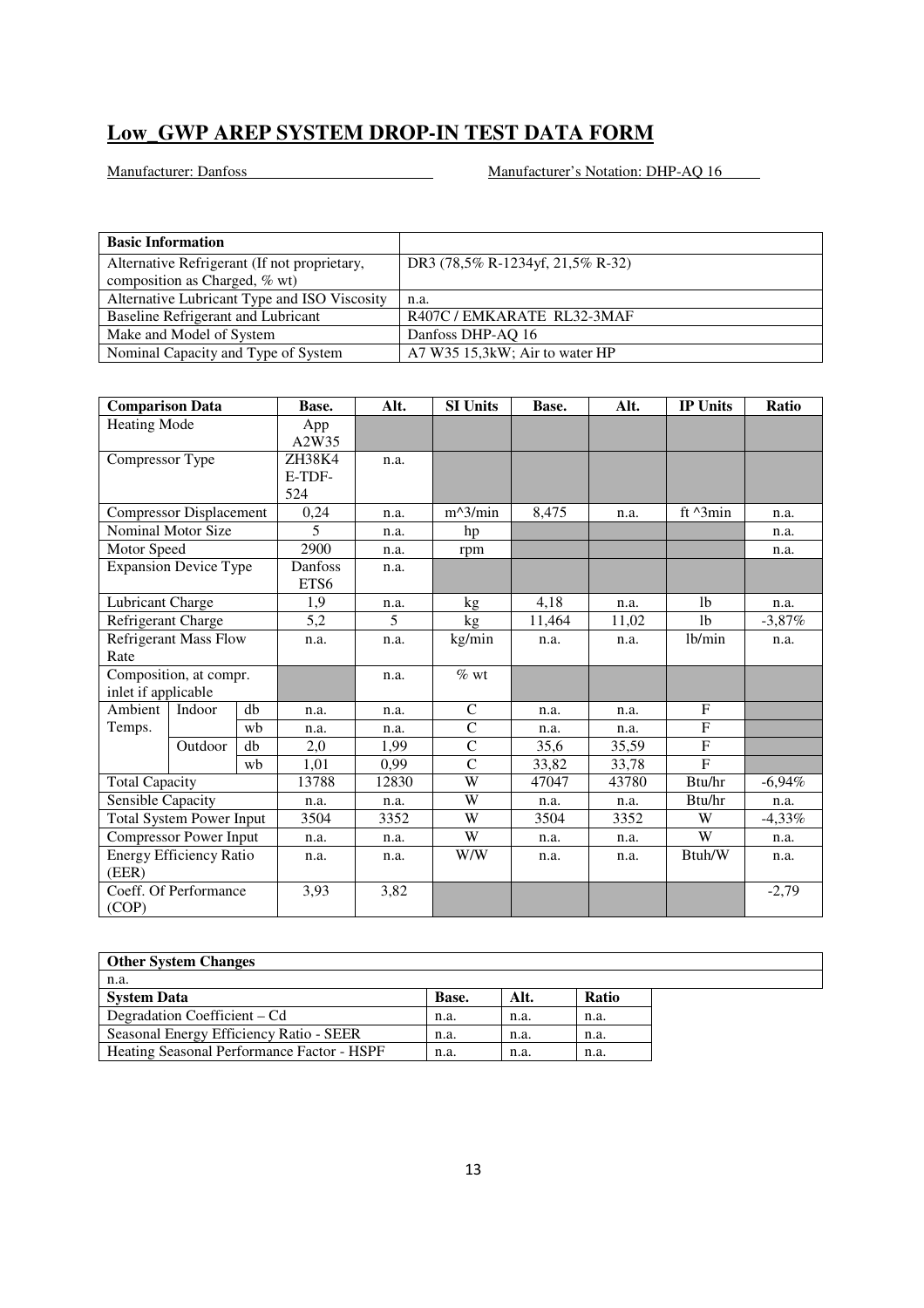Type of System: Air to water HP Alternate Refrigerant: DR3

(e.g., SSHP, window RAC, chiller, etc.) (and composition as charged, % weight, if not proprietary)

| Air/Water Side Data       | Base. | Alt.  | <b>SI Units</b>   | Base. | Alt.  | <b>IP Units</b> | <b>Ratio</b> |
|---------------------------|-------|-------|-------------------|-------|-------|-----------------|--------------|
| Evaporator                |       |       |                   |       |       |                 |              |
| Heat Exchange Fluid       | Air   | Air   |                   |       |       |                 |              |
| Flow Rate (gas)           | n.a.  | n.a.  | $m \lambda$ 3/min | n.a.  | n.a.  | ft $3/min$      | n.a.         |
| Flow Rate (liquid)        | n.a.  | n.a.  | L/min             | n.a.  | n.a.  | gal/min         | n.a.         |
| <b>Inlet Temperature</b>  | 2.00  | 1,99  | C                 | 35,6  | 35,59 | F               |              |
| <b>Outlet Temperature</b> | n.a.  | n.a.  | C                 | n.a.  | n.a.  | F               |              |
| Condenser                 |       |       |                   |       |       |                 |              |
| Heat Exchange Fluid       | Water | Water |                   |       |       |                 |              |
| Flow Rate (gas)           | n.a.  | n.a.  | $m \lambda$ 3/min | n.a.  | n.a.  | ft $3/min$      | n.a.         |
| Flow Rate (liquid)        | 45,25 | 42.28 | L/min             | 11.95 | 11.16 | gal/min         | $-6,61\%$    |
| <b>Inlet Temperature</b>  | 30.7  | 30,69 | C                 | 87.26 | 87.25 | F               |              |
| <b>Outlet Temperature</b> | 35    | 34,99 | C                 | 95,0  | 94,99 | F               |              |

| <b>Refrigerant Side Data</b>        | <b>Baseline</b> |           | <b>Alternative</b> |           | <b>Baseline</b> |            | <b>Alternative</b> |            |
|-------------------------------------|-----------------|-----------|--------------------|-----------|-----------------|------------|--------------------|------------|
| <b>Temperatures &amp; Pressures</b> | T(C)            | $P$ [kPa] | T(C)               | $P$ [kPa] | T[F]            | $P$ [psia] | T[F]               | $P$ [psia] |
| <b>Compressor Suction</b>           | n.a.            | n.a.      | n.a.               | n.a.      | n.a.            | n.a.       | n.a.               | n.a.       |
| <b>Compressor Discharge</b>         | 67,11           | 1512      | 60,61              | 1449      | 152,8           | 219,33     | 141,1              | 210,23     |
| Condenser Inlet                     | n.a.            | n.a.      | n.a.               | n.a.      | n.a.            | n.a.       | n.a.               | n.a.       |
| <b>Condenser Outlet</b>             | n.a.            | n.a.      | n.a.               | n.a.      | n.a.            | n.a.       | n.a.               | n.a.       |
| <b>Expansion Device Inlet</b>       | 27,88           | 1496      | 27,81              | 1432      | 82.19           | 217        | 82,06              | 207,7      |
| Subcooling, at expan. device        | 5,84            |           | 4,48               |           | 10,51           |            | 8,06               |            |
| <b>Evaporator Inlet</b>             | n.a.            | n.a.      | n.a.               | n.a.      | n.a.            | n.a.       | n.a.               | n.a.       |
| <b>Evaporator Outlet</b>            | $-1,13$         | 404       | $-0.73$            | 398       | 29,95           | 58,72      | 30,68              | 57,82      |
| <b>Evaporator Superheat</b>         | 1,83            |           | 2,73               |           | 3,29            |            | 4,91               |            |

**Data Source(s) for Refrigerant Properties**  REFPROP 9.1 with update on HMX.BNC file 08.12.2014

### **Additional Notes**

Refrigerant data are average from a stable condition minimum 30min. maximum 70min..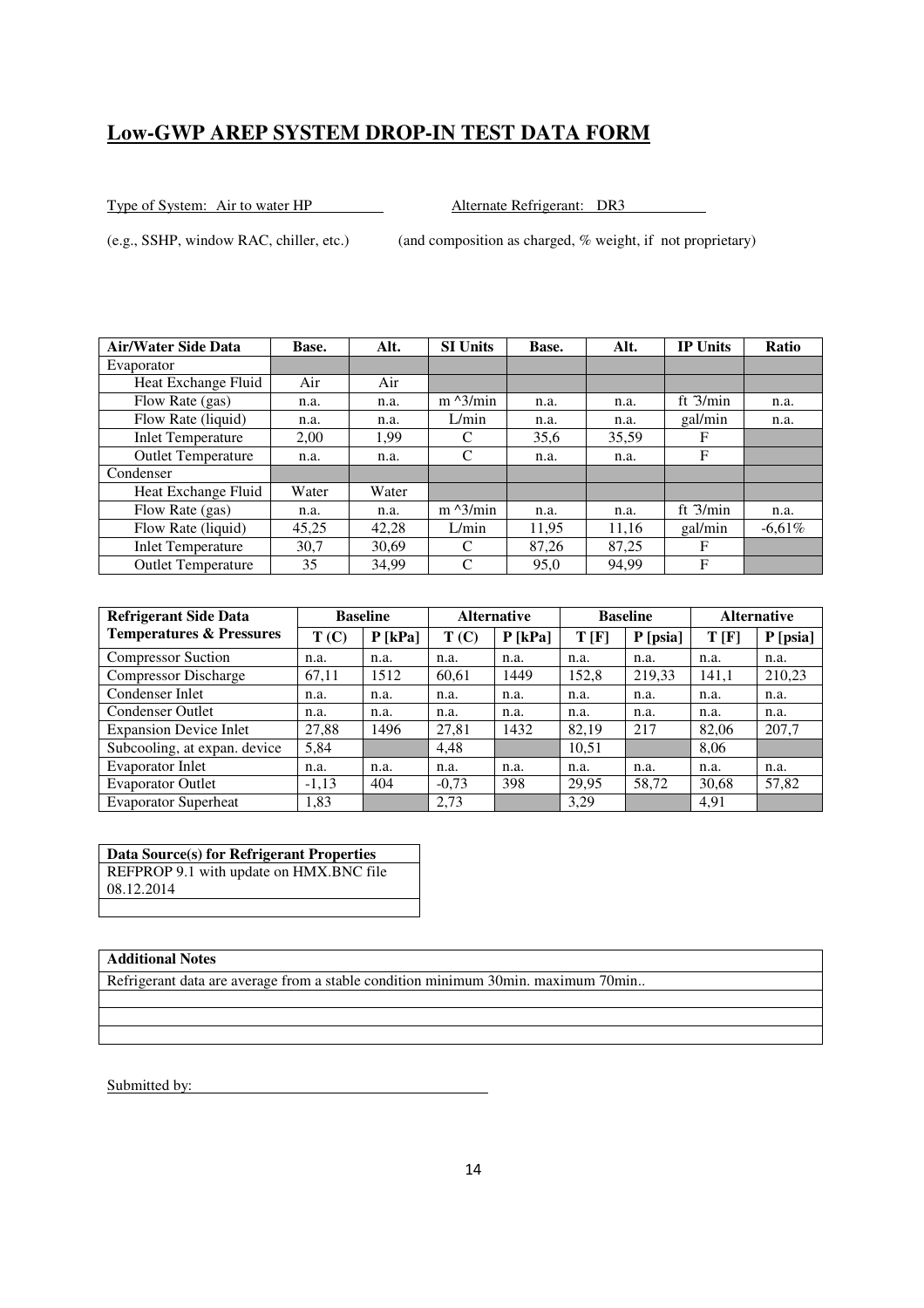| <b>Basic Information</b>                     |                                 |
|----------------------------------------------|---------------------------------|
| Alternative Refrigerant (If not proprietary, | DR3(78,5% R-1234yf, 21,5% R-32) |
| composition as Charged, % wt)                |                                 |
| Alternative Lubricant Type and ISO Viscosity | n.a.                            |
| Baseline Refrigerant and Lubricant           | R407C / EMKARATE RL32-3MAF      |
| Make and Model of System                     | Danfoss DHP-AQ 16               |
| Nominal Capacity and Type of System          | A7 W35 15,3kW; Air to water HP  |

| <b>Comparison Data</b>          |                                | Base. | Alt.             | <b>SI Units</b> | Base.              | Alt.   | <b>IP Units</b>     | Ratio             |           |
|---------------------------------|--------------------------------|-------|------------------|-----------------|--------------------|--------|---------------------|-------------------|-----------|
| Heating Mode                    |                                |       | App A<br>$-7W35$ |                 |                    |        |                     |                   |           |
| Compressor Type                 |                                |       | ZH38K4           | n.a.            |                    |        |                     |                   |           |
|                                 |                                |       | E-TDF-           |                 |                    |        |                     |                   |           |
|                                 |                                |       | 524              |                 |                    |        |                     |                   |           |
|                                 | <b>Compressor Displacement</b> |       | 0,24             | n.a.            | $m^3/min$          | 8,475  | n.a.                | ft $\lambda$ 3min | n.a.      |
|                                 | Nominal Motor Size             |       | 5                | n.a.            | hp                 |        |                     |                   | n.a.      |
| Motor Speed                     |                                |       | 2900             | n.a.            | rpm                |        |                     |                   | n.a.      |
|                                 | <b>Expansion Device Type</b>   |       | Danfoss          | n.a.            |                    |        |                     |                   |           |
|                                 |                                |       | ETS6             |                 |                    |        |                     |                   |           |
| Lubricant Charge                |                                |       | 1,9              | n.a.            | kg                 | 4.18   | n.a.                | <sup>1</sup> b    | n.a.      |
| Refrigerant Charge              |                                |       | 5,2              | 5               | kg                 | 11,464 | 11,02               | 1 <sub>b</sub>    | $-3,87\%$ |
| <b>Refrigerant Mass Flow</b>    |                                | n.a.  | n.a.             | kg/min          | n.a.               | n.a.   | 1 <sub>b</sub> /min | n.a.              |           |
| Rate                            |                                |       |                  |                 |                    |        |                     |                   |           |
|                                 | Composition, at compr.         |       |                  | n.a.            | $\overline{\%}$ wt |        |                     |                   |           |
| inlet if applicable             |                                |       |                  |                 |                    |        |                     |                   |           |
| Ambient                         | Indoor                         | db    | n.a.             | n.a.            | $\mathsf{C}$       | n.a.   | n.a.                | F                 |           |
| Temps.                          |                                | wb    | n.a.             | n.a.            | $\mathsf{C}$       | n.a.   | n.a.                | F                 |           |
|                                 | Outdoor                        | db    | $-6,99$          | $-6,99$         | $\mathbf C$        | 19,41  | 19,4                | F                 |           |
|                                 |                                | wb    | $-8,0$           | $-8,01$         | $\overline{C}$     | 17,48  | 17,57               | $\mathbf{F}$      |           |
| <b>Total Capacity</b>           |                                |       | 10905            | 10029           | W                  | 37210  | 34223               | Btu/hr            | $-8,02\%$ |
|                                 | Sensible Capacity              |       | n.a.             | n.a.            | W                  | n.a.   | n.a.                | Btu/hr            | n.a.      |
| <b>Total System Power Input</b> |                                | 3350  | 3196             | W               | 3350               | 3196   | W                   | $-4,59$           |           |
| <b>Compressor Power Input</b>   |                                | n.a.  | n.a.             | W               | n.a.               | n.a.   | $\overline{W}$      | n.a.              |           |
| <b>Energy Efficiency Ratio</b>  |                                |       | n.a.             | n.a.            | W/W                | n.a.   | n.a.                | Btuh/W            | n.a.      |
| (EER)                           |                                |       |                  |                 |                    |        |                     |                   |           |
|                                 | Coeff. Of Performance          |       | 3,25             | 3,13            |                    |        |                     |                   | $-3,69$   |
| (COP)                           |                                |       |                  |                 |                    |        |                     |                   |           |

| <b>Other System Changes</b> |  |
|-----------------------------|--|
| n.a                         |  |

| <b>System Data</b>                      | Base. |      | <b>Ratio</b> |
|-----------------------------------------|-------|------|--------------|
| Degradation Coefficient – Cd            | n.a.  | n.a. | n.a.         |
| Seasonal Energy Efficiency Ratio - SEER | n.a.  | n.a. | n.a.         |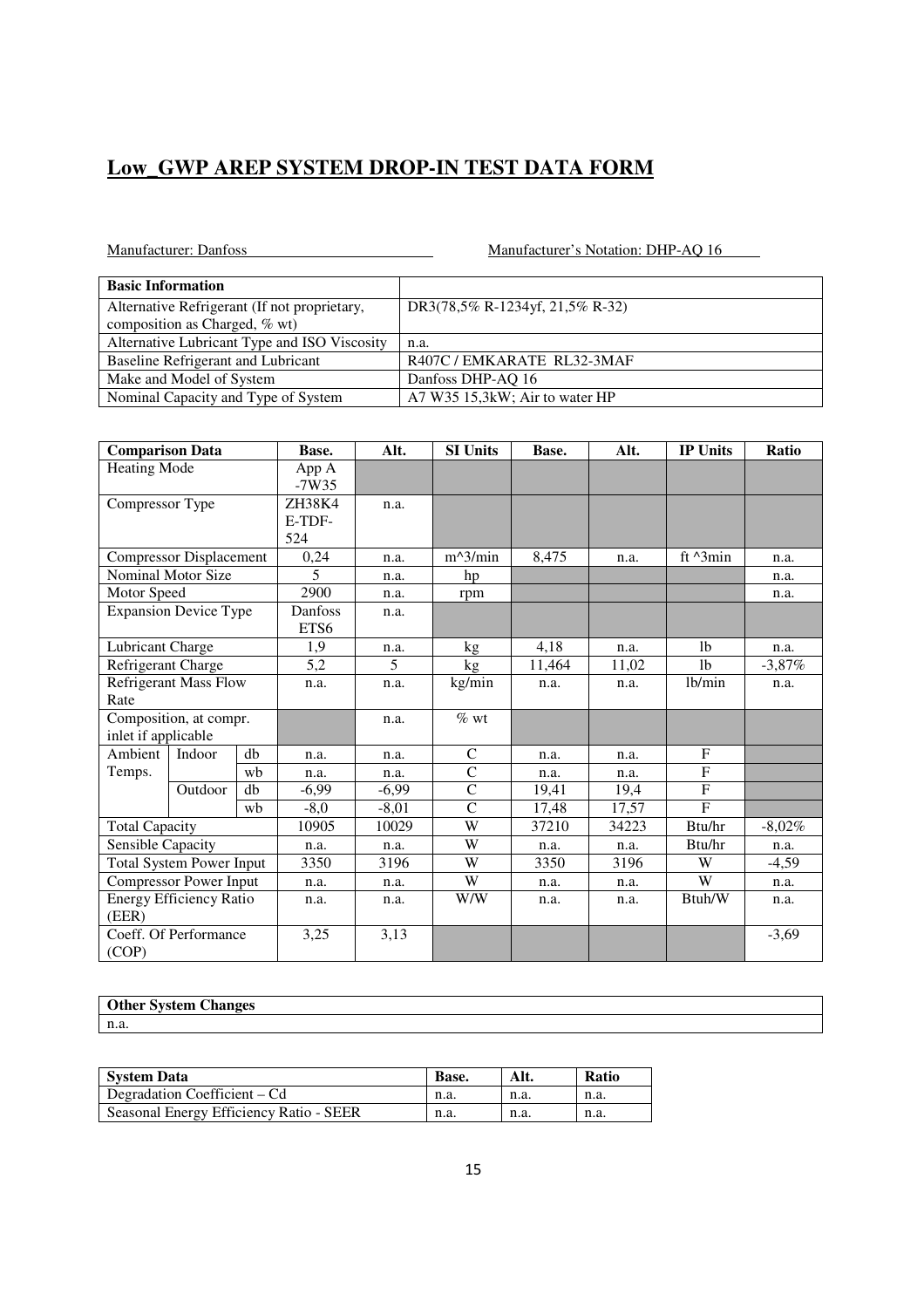Type of System: Air to water HP Alternate Refrigerant: DR3

(e.g., SSHP, window RAC, chiller, etc.) (and composition as charged, % weight, if not proprietary)

| <b>Air/Water Side Data</b> | Base.   | Alt.    | <b>SI Units</b>   | Base. | Alt.  | <b>IP Units</b> | Ratio     |
|----------------------------|---------|---------|-------------------|-------|-------|-----------------|-----------|
| Evaporator                 |         |         |                   |       |       |                 |           |
| Heat Exchange Fluid        | Air     | Air     |                   |       |       |                 |           |
| Flow Rate (gas)            | n.a.    | n.a.    | $m \lambda$ 3/min | n.a.  | n.a.  | ft $3/min$      | n.a.      |
| Flow Rate (liquid)         | n.a.    | n.a.    | L/min             | n.a.  | n.a.  | gal/min         | n.a.      |
| <b>Inlet Temperature</b>   | $-6,99$ | $-6,99$ | C                 | 19,41 | 19,4  | F               |           |
| <b>Outlet Temperature</b>  | n.a.    | n.a.    | C                 | n.a.  | n.a.  | F               |           |
| Condenser                  |         |         |                   |       |       |                 |           |
| Heat Exchange Fluid        | Water   | Water   |                   |       |       |                 |           |
| Flow Rate (gas)            | n.a.    | n.a.    | $m \lambda$ 3/min | n.a.  | n.a.  | ft $3/min$      | n.a.      |
| Flow Rate (liquid)         | 45,25   | 42,26   | L/min             | 11,95 | 11,16 | gal/min         | $-6,61\%$ |
| <b>Inlet Temperature</b>   | 31,6    | 31.64   | C                 | 88,88 | 88,96 | F               |           |
| <b>Outlet Temperature</b>  | 35      | 34.99   | C                 | 95    | 94.99 | F               |           |

| <b>Refrigerant Side Data</b>        | <b>Baseline</b> |           | <b>Alternative</b> |           | <b>Baseline</b> |            | <b>Alternative</b> |            |
|-------------------------------------|-----------------|-----------|--------------------|-----------|-----------------|------------|--------------------|------------|
| <b>Temperatures &amp; Pressures</b> | T(C)            | $P$ [kPa] | T(C)               | $P$ [kPa] | T[F]            | $P$ [psia] | T[F]               | $P$ [psia] |
| <b>Compressor Suction</b>           | n.a.            | n.a.      | n.a.               | n.a.      | n.a.            | n.a.       | n.a.               | n.a.       |
| <b>Compressor Discharge</b>         | 73,94           | 1518      | 65,72              | 1447      | 165,1           | 220,25     | 150,3              | 209,95     |
| Condenser Inlet                     | n.a.            | n.a.      | n.a.               | n.a.      | n.a.            | n.a.       | n.a.               | n.a.       |
| <b>Condenser Outlet</b>             | n.a.            | n.a.      | n.a.               | n.a.      | n.a.            | n.a.       | n.a.               | n.a.       |
| <b>Expansion Device Inlet</b>       | 27,4            | 1507      | 27,73              | 1435      | 81,37           | 218,61     | 81,9               | 208,2      |
| Subcooling, at expan. device        | 6,59            |           | 4,65               |           | 11,86           |            | 8,35               |            |
| <b>Evaporator Inlet</b>             | n.a.            | n.a.      | n.a.               | n.a.      | n.a.            | n.a.       | n.a.               | n.a.       |
| <b>Evaporator Outlet</b>            | $-9,86$         | 306       | $-10.06$           | 295       | 14.23           | 44,44      | 13,87              | 42,84      |
| <b>Evaporator Superheat</b>         | 1,92            |           | 3,02               |           | 3.45            |            | 5.43               |            |

**Data Source(s) for Refrigerant Properties**  REFPROP 9.1 with update on HMX.BNC file 08.12.2014

#### **Additional Notes**

Refrigerant data are average from a stable condition minimum 30min. maximum 70min..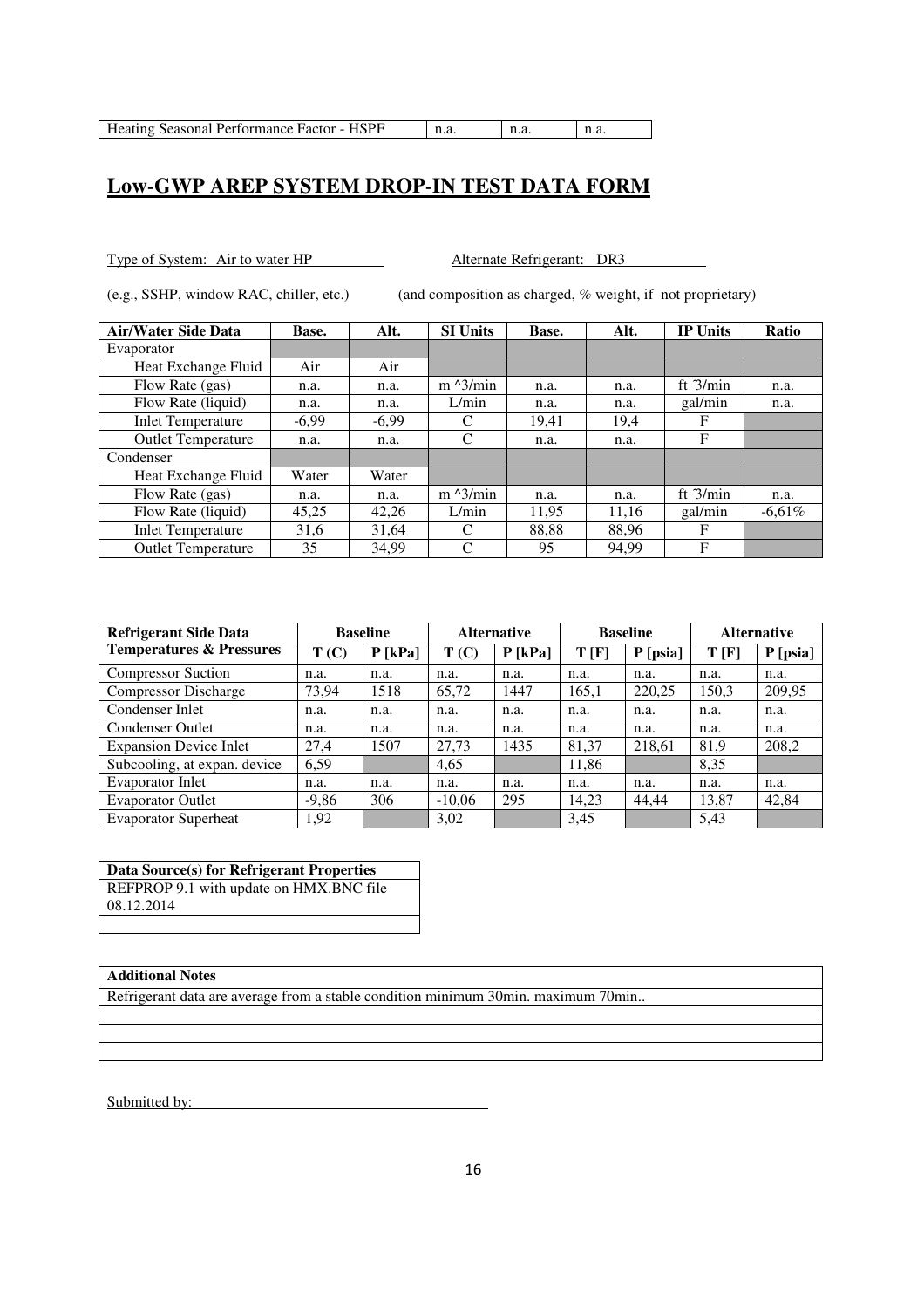| Manufacturer: Danfoss                                                         | Manufacturer's Notation: DHP-AQ 16 |  |  |  |
|-------------------------------------------------------------------------------|------------------------------------|--|--|--|
| <b>Basic Information</b>                                                      |                                    |  |  |  |
| Alternative Refrigerant (If not proprietary,<br>composition as Charged, % wt) | DR3(78,5% R-1234yf, 21,5% R-32)    |  |  |  |
| Alternative Lubricant Type and ISO Viscosity                                  | n.a.                               |  |  |  |
| Baseline Refrigerant and Lubricant                                            | R407C / EMKARATE RL32-3MAF         |  |  |  |
| Make and Model of System                                                      | Danfoss DHP-AQ 16                  |  |  |  |
| Nominal Capacity and Type of System                                           | A7 W35 15,3kW; Air to water HP     |  |  |  |

| <b>Comparison Data</b>          |                                | Base. | Alt.     | <b>SI Units</b> | Base.          | Alt.   | <b>IP Units</b> | Ratio          |          |
|---------------------------------|--------------------------------|-------|----------|-----------------|----------------|--------|-----------------|----------------|----------|
| Heating Mode                    |                                |       | App A    |                 |                |        |                 |                |          |
|                                 |                                |       | $-15W35$ |                 |                |        |                 |                |          |
| Compressor Type                 |                                |       | ZH38K4   | n.a.            |                |        |                 |                |          |
|                                 |                                |       | E-TDF-   |                 |                |        |                 |                |          |
|                                 |                                |       | 524      |                 |                |        |                 |                |          |
|                                 | <b>Compressor Displacement</b> |       | 0,24     | n.a.            | $m^3/min$      | 8,475  | n.a.            | ft ^3min       | n.a.     |
|                                 | Nominal Motor Size             |       | 5        | n.a.            | hp             |        |                 |                | n.a.     |
| Motor Speed                     |                                |       | 2900     | n.a.            | rpm            |        |                 |                | n.a.     |
|                                 | <b>Expansion Device Type</b>   |       | Danfoss  | n.a.            |                |        |                 |                |          |
|                                 |                                |       | ETS6     |                 |                |        |                 |                |          |
| Lubricant Charge                |                                |       | 1.9      | n.a.            | kg             | 4,18   | n.a.            | 1 <sub>b</sub> | n.a.     |
| Refrigerant Charge              |                                |       | 5,2      | 5 <sup>5</sup>  | kg             | 11,464 | 11,02           | 1 <sub>b</sub> | $-3,87%$ |
| <b>Refrigerant Mass Flow</b>    |                                | n.a.  | n.a.     | kg/min          | n.a.           | n.a.   | lb/min          | n.a.           |          |
| Rate                            |                                |       |          |                 |                |        |                 |                |          |
|                                 | Composition, at compr.         |       |          | n.a.            | $%$ wt         |        |                 |                |          |
| inlet if applicable             |                                |       |          |                 |                |        |                 |                |          |
| Ambient                         | Indoor                         | db    | n.a.     | n.a.            | C              | n.a.   | n.a.            | F              |          |
| Temps.                          |                                | wb    | n.a.     | n.a.            | $\overline{C}$ | n.a.   | n.a.            | $\mathbf{F}$   |          |
|                                 | Outdoor                        | db    | $-14,99$ | $-14,99$        | $\mathbf C$    | 5,0    | 5,00            | $\mathbf F$    |          |
|                                 |                                | wb    | $-15,51$ | $-15,37$        | $\mathsf{C}$   | 4,07   | 4,31            | F              |          |
| <b>Total Capacity</b>           |                                |       | 8813     | 8243            | W              | 30072  | 28127           | Btu/hr         | $-6,46%$ |
|                                 | Sensible Capacity              |       | n.a.     | n.a.            | W              | n.a.   | n.a.            | Btu/hr         | n.a.     |
| <b>Total System Power Input</b> |                                | 3180  | 3046     | W               | 3180           | 3046   | W               | $-4,21%$       |          |
| <b>Compressor Power Input</b>   |                                | n.a.  | n.a.     | W               | n.a.           | n.a.   | W               | n.a.           |          |
| <b>Energy Efficiency Ratio</b>  |                                | n.a.  | n.a.     | W/W             | n.a.           | n.a.   | Btuh/W          | n.a.           |          |
| (EER)                           |                                |       |          |                 |                |        |                 |                |          |
|                                 | Coeff. Of Performance          |       | 2,77     | 2,7             |                |        |                 |                | $-2,52$  |
| (COP)                           |                                |       |          |                 |                |        |                 |                |          |

| ~-<br>Other System (<br><b>Changes</b> |  |
|----------------------------------------|--|
| n.a.                                   |  |
|                                        |  |

| Data<br>vstem<br>ັ | . .<br>ase. | <br>ли. | atıo |
|--------------------|-------------|---------|------|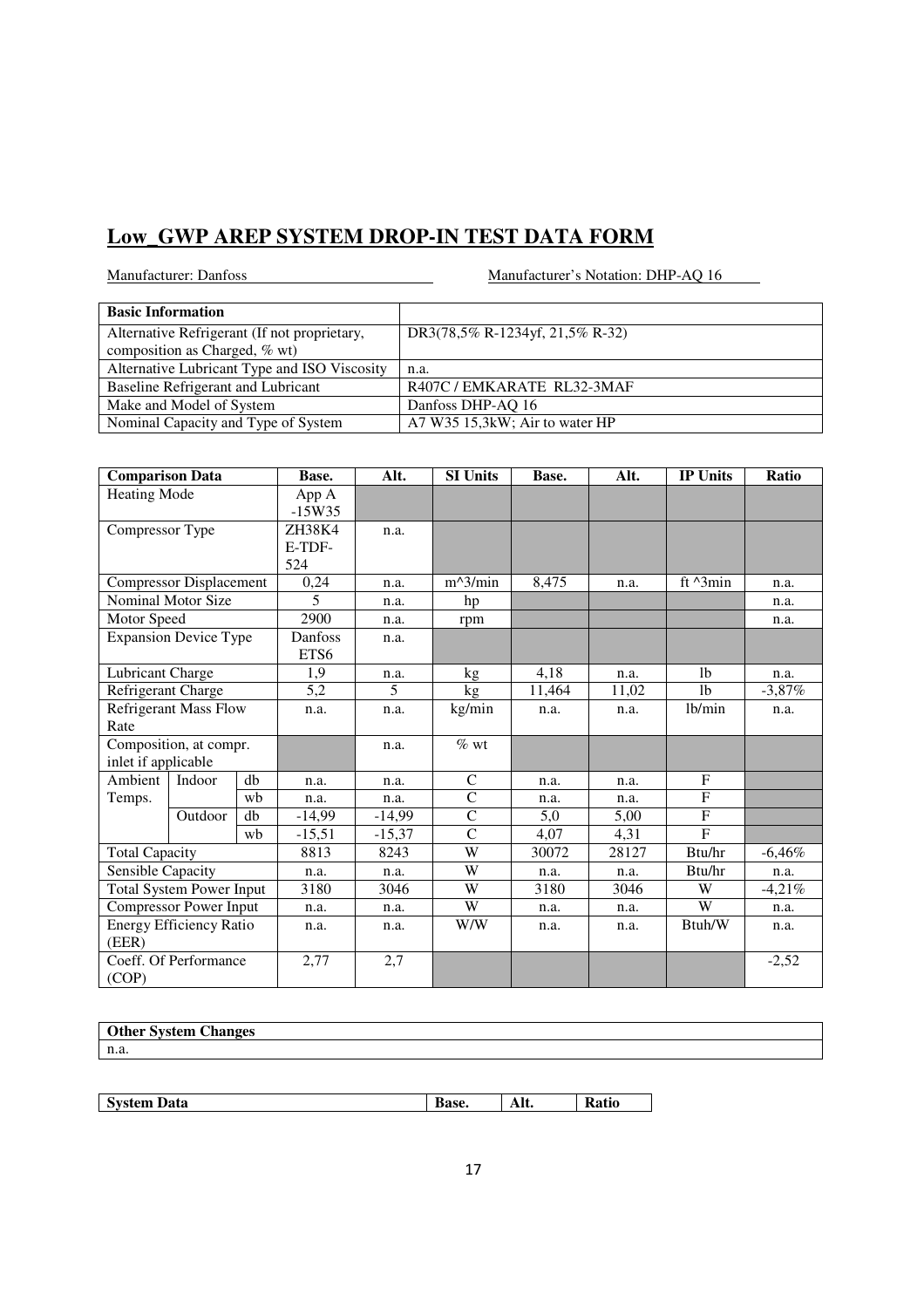| Degradation Coefficient – Cd               | n.a  | n.a. | n.a. |
|--------------------------------------------|------|------|------|
| Seasonal Energy Efficiency Ratio - SEER    | n.a. | n.a  | n.a. |
| Heating Seasonal Performance Factor - HSPF | n.a. | n.a. | n.a. |

Type of System: Air to water HP Alternate Refrigerant: DR3

(e.g., SSHP, window RAC, chiller, etc.) (and composition as charged, % weight, if not proprietary)

| <b>Air/Water Side Data</b> | Base.    | Alt.     | <b>SI Units</b>   | Base. | Alt.  | <b>IP Units</b> | <b>Ratio</b> |
|----------------------------|----------|----------|-------------------|-------|-------|-----------------|--------------|
| Evaporator                 |          |          |                   |       |       |                 |              |
| Heat Exchange Fluid        | Air      | Air      |                   |       |       |                 |              |
| Flow Rate (gas)            | n.a.     | n.a.     | $m \lambda$ 3/min | n.a.  | n.a.  | ft $3/min$      | n.a.         |
| Flow Rate (liquid)         | n.a.     | n.a.     | L/min             | n.a.  | n.a.  | gal/min         | n.a.         |
| <b>Inlet Temperature</b>   | $-14,99$ | $-14,99$ | C                 | 5,0   | 5,0   | F               |              |
| <b>Outlet Temperature</b>  | n.a.     | n.a.     | C                 | n.a.  | n.a.  | F               |              |
| Condenser                  |          |          |                   |       |       |                 |              |
| Heat Exchange Fluid        | Water    | Water    |                   |       |       |                 |              |
| Flow Rate (gas)            | n.a.     | n.a.     | $m^2/$ min        | n.a.  | n.a.  | ft $3/min$      | n.a.         |
| Flow Rate (liquid)         | 45,25    | 42,27    | L/min             | 11,95 | 11,16 | gal/min         | $-6.61\%$    |
| <b>Inlet Temperature</b>   | 32.27    | 32,25    | C                 | 90.0  | 90.0  | F               |              |
| <b>Outlet Temperature</b>  | 35       | 34.99    | C                 | 95    | 94.99 | F               |              |

| <b>Refrigerant Side Data</b>        |          | <b>Baseline</b> | <b>Alternative</b> |           | <b>Baseline</b> |          | <b>Alternative</b> |          |
|-------------------------------------|----------|-----------------|--------------------|-----------|-----------------|----------|--------------------|----------|
| <b>Temperatures &amp; Pressures</b> | T(C)     | $P$ [kPa]       | T(C)               | $P$ [kPa] | T[F]            | P [psia] | T[F]               | P [psia] |
| <b>Compressor Suction</b>           | n.a.     | n.a.            | n.a.               | n.a.      | n.a.            | n.a.     | n.a.               | n.a.     |
| <b>Compressor Discharge</b>         | 80,43    | 1518            | 71,63              | 1453      | 176,7           | 220,29   | 160,93             | 210,86   |
| Condenser Inlet                     | n.a.     | n.a.            | n.a.               | n.a.      | n.a.            | n.a.     | n.a.               | n.a.     |
| Condenser Outlet                    | n.a.     | n.a.            | n.a.               | n.a.      | n.a.            | n.a.     | n.a.               | n.a.     |
| <b>Expansion Device Inlet</b>       | 27,0     | 1510            | 27,53              | 1444      | 80,7            | 219,0    | 81,56              | 209,51   |
| Subcooling, at expan. device        | 7,02     |                 | 5,11               |           | 12,63           |          | 9,19               |          |
| <b>Evaporator Inlet</b>             | n.a.     | n.a.            | n.a.               | n.a.      | n.a.            | n.a.     | n.a.               | n.a.     |
| <b>Evaporator Outlet</b>            | $-18,25$ | 221             | $-17,18$           | 217       | $-0,85$         | 35,0     | 1,06               | 31,48    |
| <b>Evaporator Superheat</b>         | 1,27     |                 | 1,82               |           | 2,28            |          | 3,27               |          |

**Data Source(s) for Refrigerant Properties**  REFPROP 9.1 with update on HMX.BNC file 08.12.2014

### **Additional Notes**

Refrigerant data are average from a stable condition minimum 30min. maximum 70min..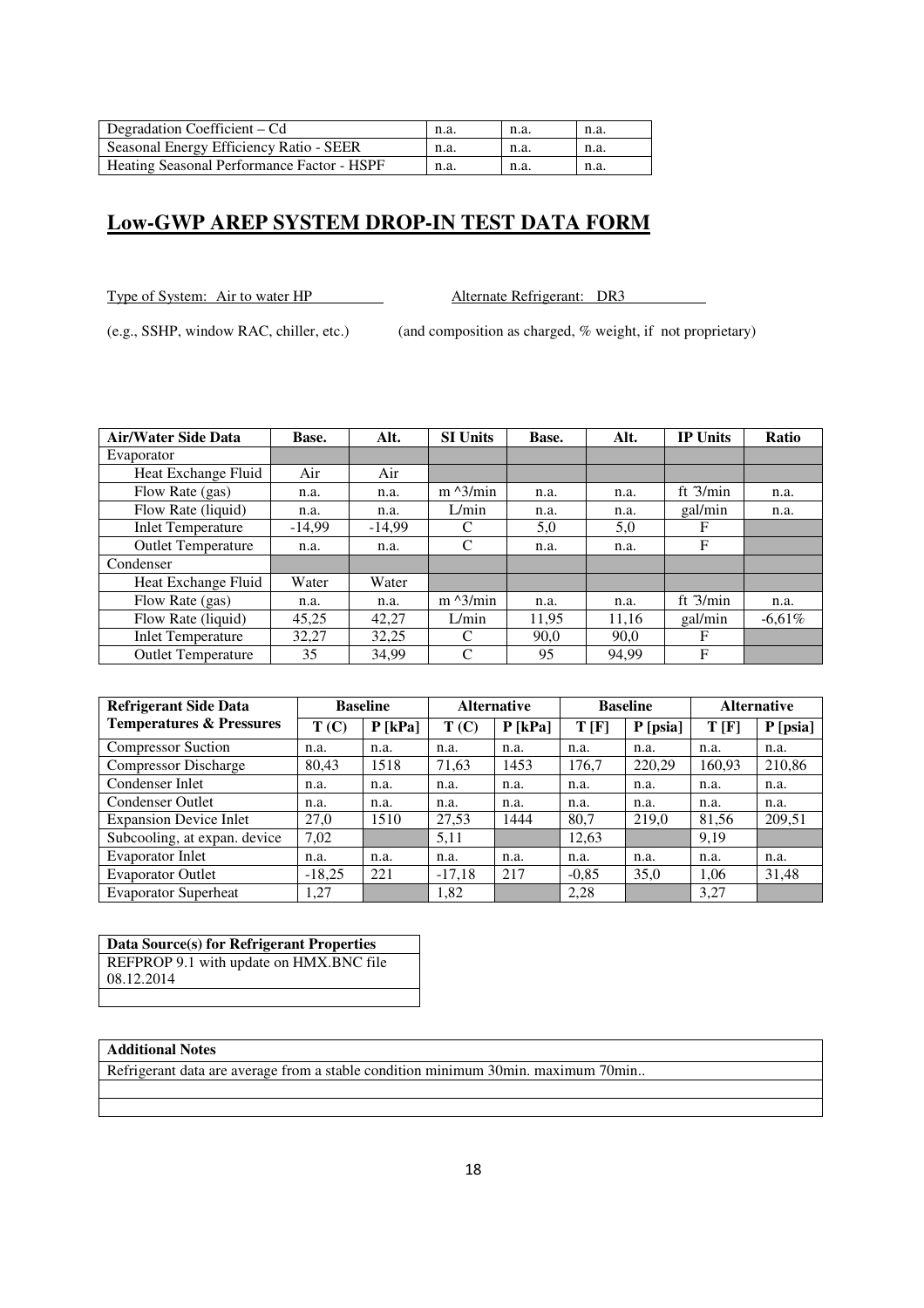Submitted by:

# **Low\_GWP AREP SYSTEM DROP-IN TEST DATA FORM**

| <b>Basic Information</b>                     |                                                    |
|----------------------------------------------|----------------------------------------------------|
| Alternative Refrigerant (If not proprietary, | R-444B $(48.5\%$ R-1234ze, 41.5% R-32, 10% R-152A) |
| composition as Charged, % wt)                |                                                    |
| Alternative Lubricant Type and ISO Viscosity | n.a.                                               |
| Baseline Refrigerant and Lubricant           | R407C / EMKARATE RL32-3MAF                         |
| Make and Model of System                     | Danfoss DHP-AQ 16                                  |
| Nominal Capacity and Type of System          | A7 W35 15,3kW; Air to water HP                     |

| <b>Comparison Data</b>          |                                |      | Base.   | Alt.   | <b>SI Units</b> | Base.  | Alt.   | <b>IP Units</b>   | Ratio    |
|---------------------------------|--------------------------------|------|---------|--------|-----------------|--------|--------|-------------------|----------|
| Heating Mode                    |                                |      | App     |        |                 |        |        |                   |          |
|                                 |                                |      | A12W35  |        |                 |        |        |                   |          |
| Compressor Type                 |                                |      | ZH38K4  | n.a.   |                 |        |        |                   |          |
|                                 |                                |      | E-TDF-  |        |                 |        |        |                   |          |
|                                 |                                |      | 524     |        |                 |        |        |                   |          |
|                                 | <b>Compressor Displacement</b> |      | 0,24    | n.a.   | $m^3/min$       | 8,475  | n.a.   | ft $\lambda$ 3min | n.a.     |
|                                 | Nominal Motor Size             |      | 5       | n.a.   | hp              |        |        |                   | n.a.     |
| Motor Speed                     |                                |      | 2900    | n.a.   | rpm             |        |        |                   | n.a.     |
|                                 | <b>Expansion Device Type</b>   |      | Danfoss | n.a.   |                 |        |        |                   |          |
|                                 |                                |      | ETS6    |        |                 |        |        |                   |          |
| Lubricant Charge                |                                |      | 1,9     | n.a.   | kg              | 4,18   | n.a.   | Lb                | n.a.     |
|                                 | Refrigerant Charge             |      | 5,2     | 4,6    | kg <sub>2</sub> | 11,464 | 10,14  | Lb                | $-11,5%$ |
| <b>Refrigerant Mass Flow</b>    |                                | n.a. | n.a.    | kg/min | n.a.            | n.a.   | 1b/min | n.a.              |          |
| Rate                            |                                |      |         |        |                 |        |        |                   |          |
|                                 | Composition, at compr.         |      |         | n.a.   | $%$ wt          |        |        |                   |          |
| inlet if applicable             |                                |      |         |        |                 |        |        |                   |          |
| Ambient                         | Indoor                         | $db$ | n.a     | n.a    | $\mathbf C$     | n.a    | n.a    | F                 |          |
| Temps.                          |                                | wb   | n.a     | n.a    | $\mathsf{C}$    | n.a    | n.a    | $\mathbf{F}$      |          |
|                                 | Outdoor                        | db   | 12,0    | 12,01  | $\mathbf C$     | 53,6   | 53,62  | F                 |          |
|                                 |                                | wb   | 11,0    | 11,0   | $\overline{C}$  | 51,81  | 51,81  | F                 |          |
| <b>Total Capacity</b>           |                                |      | 17956   | 18056  | W               | 61270  | 61612  | Btu/hr            | $0,55\%$ |
| Sensible Capacity               |                                |      | n.a.    | n.a.   | W               | n.a.   | n.a.   | Btu/hr            | n.a.     |
| <b>Total System Power Input</b> |                                | 3672 | 3588    | W      | 3672            | 3588   | W      | $-2,28\%$         |          |
| Compressor Power Input          |                                | n.a. | n.a.    | W      | n.a.            | n.a.   | W      | n.a.              |          |
| <b>Energy Efficiency Ratio</b>  |                                | n.a. | n.a.    | W/W    | n.a.            | n.a.   | Btuh/W | n.a.              |          |
| (EER)                           |                                |      |         |        |                 |        |        |                   |          |
|                                 | Coeff. Of Performance          |      | 4,89    | 5,03   |                 |        |        |                   | 2,86%    |
| (COP)                           |                                |      |         |        |                 |        |        |                   |          |

| $\sim$<br><b>Other System Changes</b> |  |
|---------------------------------------|--|
| n.a.                                  |  |

| <b>System Data</b>           | Base. | AIL. | <b>Ratio</b> |
|------------------------------|-------|------|--------------|
| Degradation Coefficient – Cd | n.a.  | n.a. | n.a.         |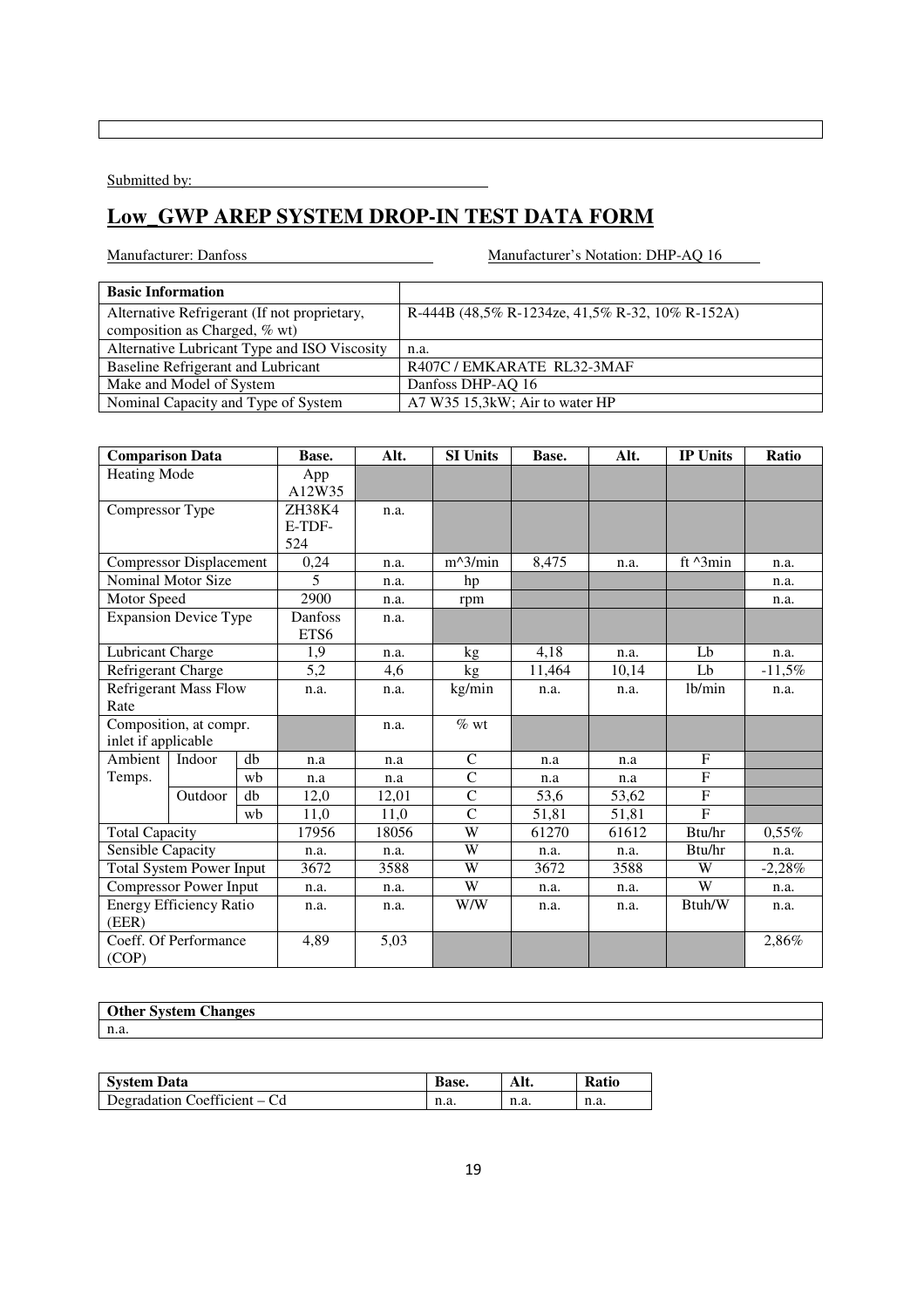| Seasonal Energy Efficiency Ratio - SEER    | n.a. | n.a. | n.a. |
|--------------------------------------------|------|------|------|
| Heating Seasonal Performance Factor - HSPF | n.a. | n.a. | n.a. |

Type of System: Air to water HP Alternate Refrigerant: R444B

(e.g., SSHP, window RAC, chiller, etc.) (and composition as charged, % weight, if not proprietary)

| <b>Air/Water Side Data</b> | Base. | Alt.  | <b>SI Units</b>   | Base. | Alt.  | <b>IP Units</b> | <b>Ratio</b> |
|----------------------------|-------|-------|-------------------|-------|-------|-----------------|--------------|
| Evaporator                 |       |       |                   |       |       |                 |              |
| Heat Exchange Fluid        | Air   | Air   |                   |       |       |                 |              |
| Flow Rate (gas)            | n.a.  | n.a.  | $m \lambda$ 3/min | n.a.  | n.a.  | ft $3/min$      | n.a.         |
| Flow Rate (liquid)         | n.a.  | n.a.  | L/min             | n.a.  | n.a.  | gal/min         | n.a.         |
| <b>Inlet Temperature</b>   | 12,00 | 12,01 | C                 | 53,6  | 53,62 | F               |              |
| <b>Outlet Temperature</b>  | n.a.  | n.a.  | C                 | n.a.  | n.a.  | F               |              |
| Condenser                  |       |       |                   |       |       |                 |              |
| Heat Exchange Fluid        | Water | Water |                   |       |       |                 |              |
| Flow Rate (gas)            | n.a.  | n.a.  | $m \frac{3}{min}$ | n.a.  | n.a.  | ft $3/min$      | n.a.         |
| Flow Rate (liquid)         | 45,25 | 41.57 | L/min             | 11.95 | 10.98 | gal/min         | $-8.11\%$    |
| <b>Inlet Temperature</b>   | 29,36 | 28,84 | C                 | 84,85 | 83,92 | F               |              |
| <b>Outlet Temperature</b>  | 35    | 35,02 | C                 | 95,00 | 95,05 | F               |              |

| <b>Refrigerant Side Data</b>        | <b>Baseline</b> |           | <b>Alternative</b> |           | <b>Baseline</b> |            | <b>Alternative</b> |            |
|-------------------------------------|-----------------|-----------|--------------------|-----------|-----------------|------------|--------------------|------------|
| <b>Temperatures &amp; Pressures</b> | T(C)            | $P$ [kPa] | T(C)               | $P$ [kPa] | T[F]            | $P$ [psia] | T[F]               | $P$ [psia] |
| <b>Compressor Suction</b>           | n.a.            | n.a.      | n.a.               | n.a.      | n.a.            | n.a.       | n.a.               | n.a.       |
| <b>Compressor Discharge</b>         | 62,34           | 1538      | 68,16              | 1510      | 144,22          | 223,17     | 154,69             | 219,0      |
| Condenser Inlet                     | n.a.            | n.a.      | n.a.               | n.a.      | n.a.            | n.a.       | n.a.               | n.a.       |
| <b>Condenser Outlet</b>             | n.a.            | n.a.      | n.a.               | n.a.      | n.a.            | n.a.       | n.a.               | n.a.       |
| <b>Expansion Device Inlet</b>       | 31,12           | 1511      | 27,93              | 1489      | 88              | 219,2      | 82,27              | 216,0      |
| Subcooling, at expan. device        | 3               |           | 4,34               |           | 5,4             |            | 7,81               |            |
| Evaporator Inlet                    | n.a.            | n.a.      | n.a.               | n.a.      | n.a.            | n.a.       | n.a.               | n.a.       |
| <b>Evaporator Outlet</b>            | 9.19            | 568       | 9,38               | 545       | 48,55           | 82,42      | 48,89              | 79,05      |
| <b>Evaporator Superheat</b>         | 3,02            |           | 3,97               |           | 5.43            |            | 7.14               |            |

**Data Source(s) for Refrigerant Properties** 

REFPROP 9.1 with update on HMX.BNC file 08.12.2014

### **Additional Notes**

Refrigerant data are average from a stable condition minimum 30min. maximum 70min..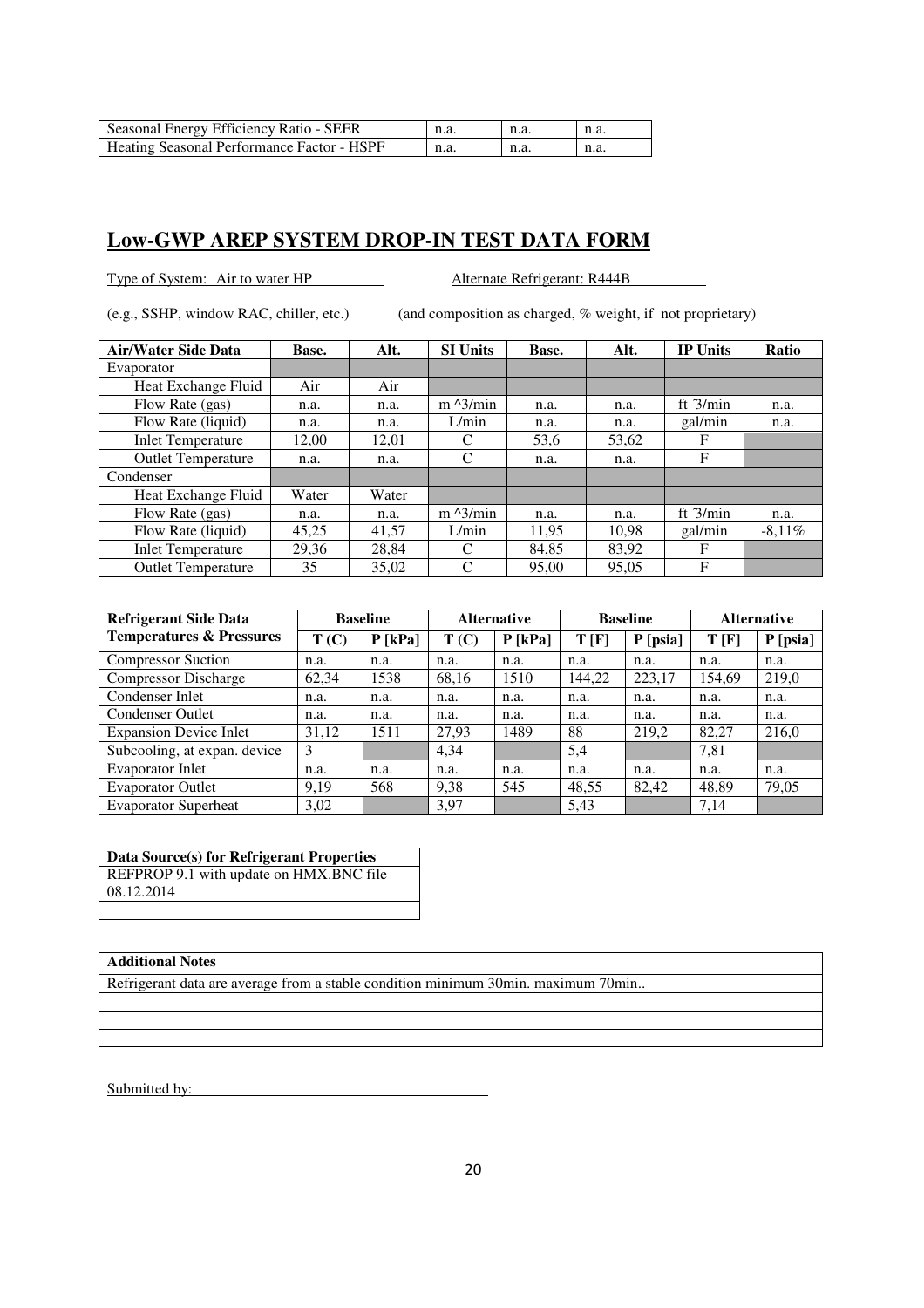Manufacturer: Danfoss Manufacturer's Notation: DHP-AQ 16

| <b>Basic Information</b>                     |                                                |
|----------------------------------------------|------------------------------------------------|
| Alternative Refrigerant (If not proprietary, | R444B (48,5% R-1234ze, 41,5% R-32, 10% R-152A) |
| composition as Charged, % wt)                |                                                |
| Alternative Lubricant Type and ISO Viscosity | n.a.                                           |
| Baseline Refrigerant and Lubricant           | R407C/EMKARATE RL32-3MAF                       |
| Make and Model of System                     | Danfoss DHP-AQ 16                              |
| Nominal Capacity and Type of System          | A7 W35 15,3kW; Air to water HP                 |

| <b>Comparison Data</b>          |                                |      | Base.        | Alt.   | <b>SI Units</b> | Base.  | Alt.   | <b>IP Units</b>    | Ratio    |
|---------------------------------|--------------------------------|------|--------------|--------|-----------------|--------|--------|--------------------|----------|
| Heating Mode                    |                                |      | App<br>A7W35 |        |                 |        |        |                    |          |
| Compressor Type                 |                                |      | ZH38K4       | n.a.   |                 |        |        |                    |          |
|                                 |                                |      | E-TDF-       |        |                 |        |        |                    |          |
|                                 |                                |      | 524          |        |                 |        |        |                    |          |
|                                 | <b>Compressor Displacement</b> |      | 0,24         | n.a.   | $m^3/min$       | 8,475  | n.a.   | ft $^{\wedge}3min$ | n.a.     |
|                                 | Nominal Motor Size             |      | 5            | n.a.   | hp              |        |        |                    | n.a.     |
| Motor Speed                     |                                |      | 2900         | n.a.   | rpm             |        |        |                    | n.a.     |
|                                 | <b>Expansion Device Type</b>   |      | Danfoss      | n.a.   |                 |        |        |                    |          |
|                                 |                                |      | ETS6         |        |                 |        |        |                    |          |
| Lubricant Charge                |                                |      | 1.9          | n.a.   | kg              | 4,18   | n.a.   | 1 <sub>b</sub>     | n.a.     |
|                                 | Refrigerant Charge             |      | 5,2          | 4,6    | kg              | 11,464 | 10,14  | 1 <sub>b</sub>     | $-11,5%$ |
| <b>Refrigerant Mass Flow</b>    |                                | n.a. | n.a.         | kg/min | n.a.            | n.a.   | 1b/min | n.a.               |          |
| Rate                            |                                |      |              |        |                 |        |        |                    |          |
|                                 | Composition, at compr.         |      |              | n.a.   | $%$ wt          |        |        |                    |          |
| inlet if applicable             |                                |      |              |        |                 |        |        |                    |          |
| Ambient                         | Indoor                         | db   | n.a.         | n.a.   | $\mathsf{C}$    | n.a.   | n.a.   | F                  |          |
| Temps.                          |                                | wb   | n.a.         | n.a.   | $\mathbf C$     | n.a.   | n.a.   | F                  |          |
|                                 | Outdoor                        | db   | 7,0          | 7,00   | $\overline{C}$  | 44,6   | 44,6   | F                  |          |
|                                 |                                | wb   | 6,3          | 6,3    | $\overline{C}$  | 43,34  | 43,36  | $\mathbf{F}$       |          |
| <b>Total Capacity</b>           |                                |      | 15939        | 15232  | W               | 54389  | 51974  | Btu/hr             | $-4,44%$ |
| Sensible Capacity               |                                |      | n.a.         | n.a.   | W               | n.a.   | n.a.   | Btu/hr             | n.a.     |
| <b>Total System Power Input</b> |                                | 3593 | 3479         | W      | 3593            | 3479   | W      | $-3,17%$           |          |
| <b>Compressor Power Input</b>   |                                | n.a. | n.a.         | W      | n.a.            | n.a.   | W      | n.a.               |          |
| <b>Energy Efficiency Ratio</b>  |                                | n.a. | n.a.         | W/W    | n.a.            | n.a.   | Btuh/W | n.a.               |          |
| (EER)                           |                                |      |              |        |                 |        |        |                    |          |
|                                 | Coeff. Of Performance          |      | 4,43         | 4,37   |                 |        |        |                    | $-1,35%$ |
| (COP)                           |                                |      |              |        |                 |        |        |                    |          |

### **Other System Changes**  n.a.

| <b>System Data</b>           | <b>Base.</b> | Alt. | <b>Ratio</b> |
|------------------------------|--------------|------|--------------|
| Degradation Coefficient – Cd | n.a.         | n.a. | n.a.         |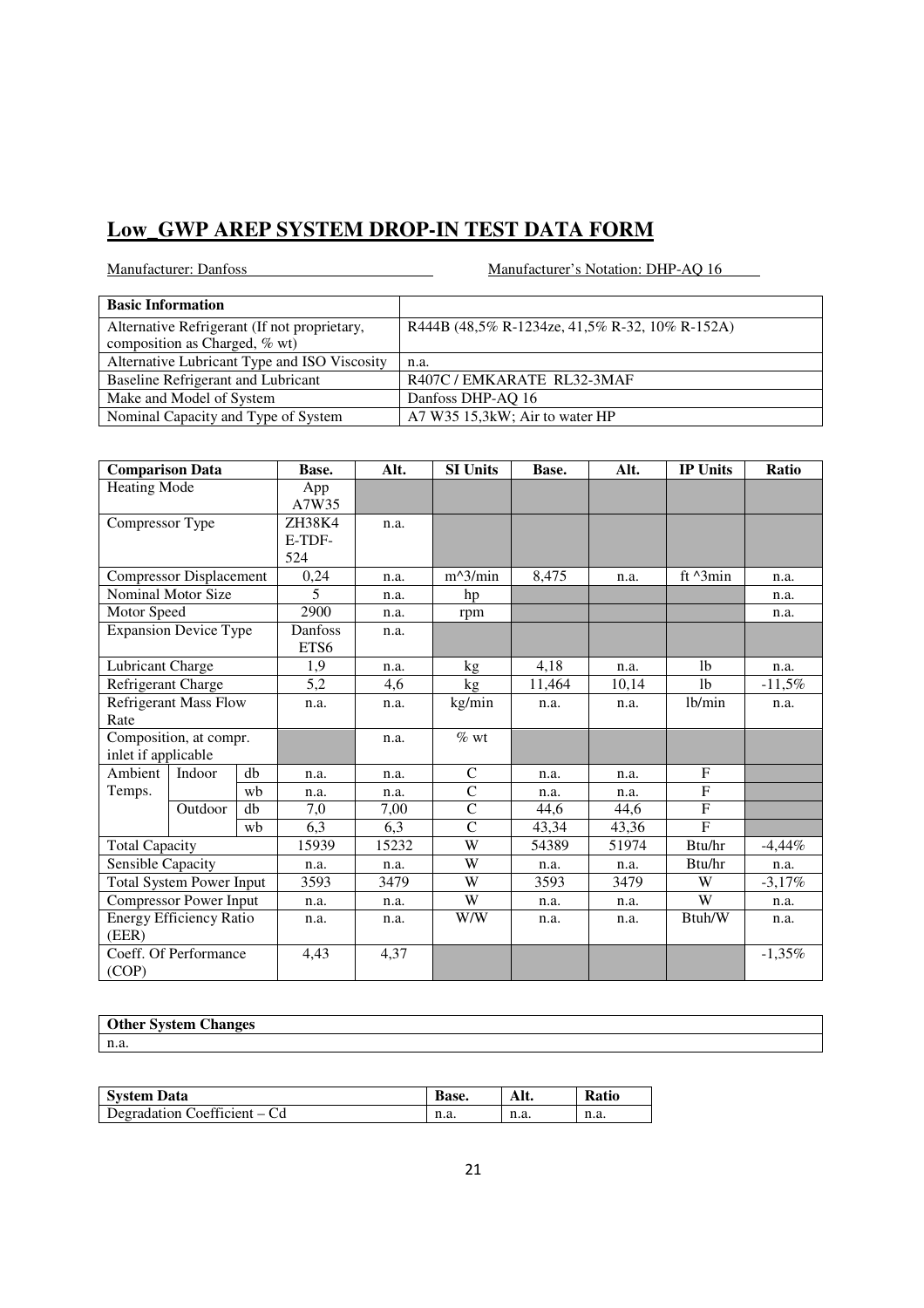| Seasonal Energy Efficiency Ratio - SEER    | n.a. | n.a. | n.a. |
|--------------------------------------------|------|------|------|
| Heating Seasonal Performance Factor - HSPF | n.a. | n.a. | n.a. |

Type of System: Air to water HP Alternate Refrigerant: R444B

(e.g., SSHP, window RAC, chiller, etc.) (and composition as charged, % weight, if not proprietary)

| <b>Air/Water Side Data</b> | Base. | Alt.  | <b>SI Units</b>   | Base. | Alt.  | <b>IP Units</b> | <b>Ratio</b> |
|----------------------------|-------|-------|-------------------|-------|-------|-----------------|--------------|
| Evaporator                 |       |       |                   |       |       |                 |              |
| Heat Exchange Fluid        | Air   | Air   |                   |       |       |                 |              |
| Flow Rate (gas)            | n.a.  | n.a.  | $m \lambda$ 3/min | n.a.  | n.a.  | ft $3/min$      | n.a.         |
| Flow Rate (liquid)         | n.a.  | n.a.  | L/min             | n.a.  | n.a.  | gal/min         | n.a.         |
| <b>Inlet Temperature</b>   | 7.00  | 7.00  | C                 | 44.6  | 44,6  | F               |              |
| <b>Outlet Temperature</b>  | n.a.  | n.a.  | C                 | n.a.  | n.a.  | F               |              |
| Condenser                  |       |       |                   |       |       |                 |              |
| Heat Exchange Fluid        | Water | Water |                   |       |       |                 |              |
| Flow Rate (gas)            | n.a.  | n.a.  | $m \lambda$ 3/min | n.a.  | n.a.  | ft $3/min$      | n.a.         |
| Flow Rate (liquid)         | 45,25 | 41,59 | L/min             | 11.95 | 10.98 | gal/min         | $-8.11\%$    |
| <b>Inlet Temperature</b>   | 30,0  | 29,7  | C                 | 86,0  | 85,58 | F               |              |
| <b>Outlet Temperature</b>  | 35,0  | 34,97 | C                 | 95,0  | 94,95 | F               |              |

| <b>Refrigerant Side Data</b>        | <b>Baseline</b> |           | <b>Alternative</b> |           | <b>Baseline</b> |            | <b>Alternative</b> |          |
|-------------------------------------|-----------------|-----------|--------------------|-----------|-----------------|------------|--------------------|----------|
| <b>Temperatures &amp; Pressures</b> | T(C)            | $P$ [kPa] | T(C)               | $P$ [kPa] | T[F]            | $P$ [psia] | T[F]               | P [psia] |
| <b>Compressor Suction</b>           | n.a.            | n.a.      | n.a.               | n.a.      | n.a.            | n.a.       | n.a.               | n.a.     |
| <b>Compressor Discharge</b>         | 64,4            | 1531      | 70,58              | 1496      | 147,96          | 222,14     | 159                | 217      |
| Condenser Inlet                     | n.a.            | n.a.      | n.a.               | n.a.      | n.a.            | n.a.       | n.a.               | n.a.     |
| <b>Condenser Outlet</b>             | n.a.            | n.a.      | n.a.               | n.a.      | n.a.            | n.a.       | n.a.               | n.a.     |
| <b>Expansion Device Inlet</b>       | 28,97           | 1510      | 27,52              | 1481      | 84,15           | 219,08     | 81,53              | 214,83   |
| Subcooling, at expan. device        | 5,13            |           | 4,53               |           | 9,23            |            | 8,15               |          |
| <b>Evaporator Inlet</b>             | n.a.            | n.a.      | n.a.               | n.a.      | n.a.            | n.a.       | n.a.               | n.a.     |
| <b>Evaporator Outlet</b>            | 4,53            | 487       | 2,55               | 449       | 40,17           | 70,63      | 36,6               | 65,21    |
| <b>Evaporator Superheat</b>         | 2.67            |           | 2.74               |           | 4.80            |            | 4,93               |          |

**Data Source(s) for Refrigerant Properties** 

REFPROP 9.1 with update on HMX.BNC file 08.12.2014

### **Additional Notes**

Refrigerant data are average from a stable condition minimum 30min. maximum 70min..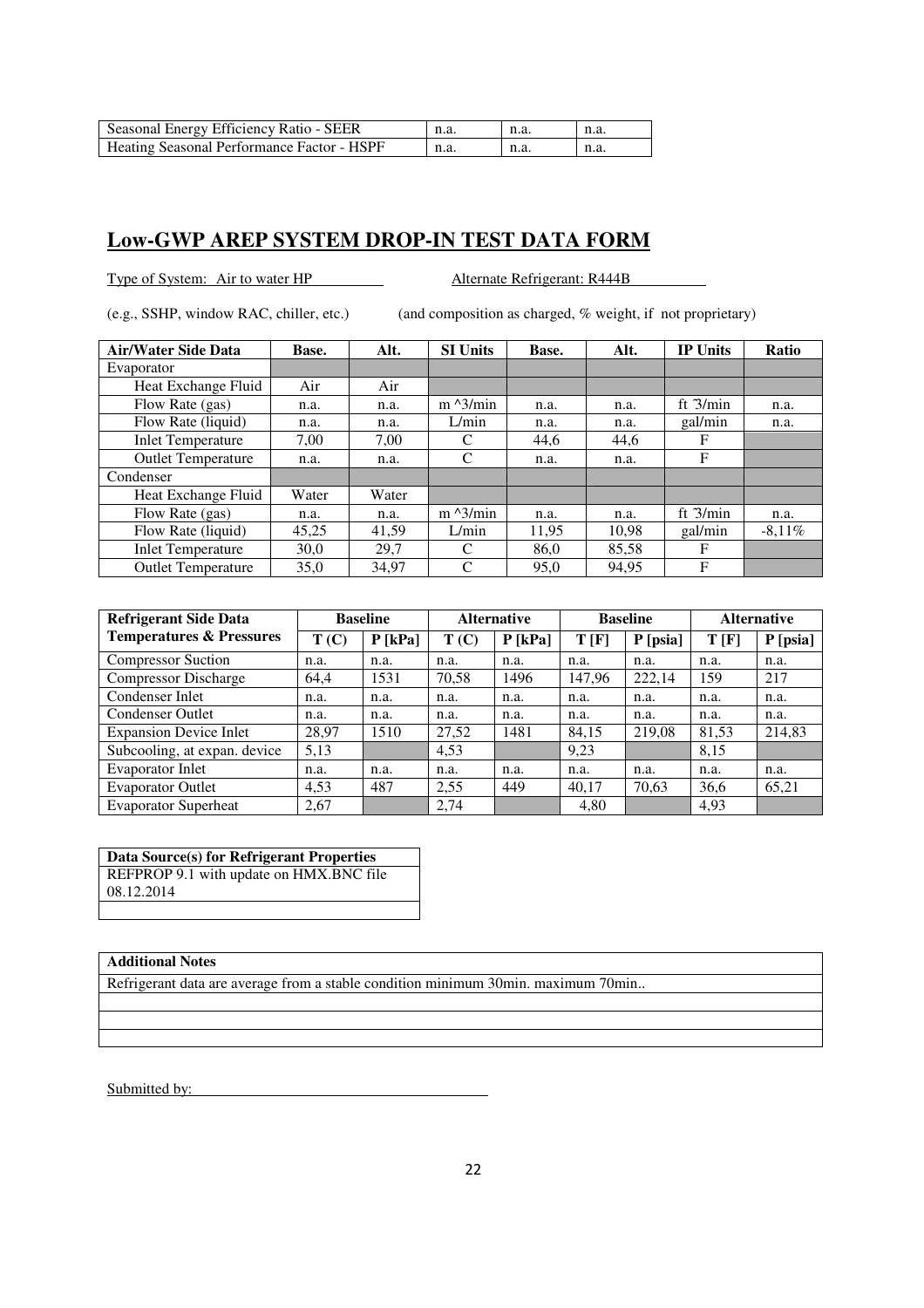| <b>Basic Information</b>                     |                                                |
|----------------------------------------------|------------------------------------------------|
| Alternative Refrigerant (If not proprietary, | R444B (48,5% R-1234ze, 41,5% R-32, 10% R-152A) |
| composition as Charged, % wt)                |                                                |
| Alternative Lubricant Type and ISO Viscosity | n.a.                                           |
| Baseline Refrigerant and Lubricant           | R407C/EMKARATE RL32-3MAF                       |
| Make and Model of System                     | Danfoss DHP-AQ 16                              |
| Nominal Capacity and Type of System          | A7 W35 15,3kW; Air to water HP                 |

| <b>Comparison Data</b>               |                                 |                         | Base.           | Alt.   | <b>SI Units</b> | Base. | Alt.           | <b>IP Units</b>   | Ratio    |
|--------------------------------------|---------------------------------|-------------------------|-----------------|--------|-----------------|-------|----------------|-------------------|----------|
| <b>Heating Mode</b>                  |                                 |                         | App<br>A2W35    |        |                 |       |                |                   |          |
| Compressor Type                      |                                 | ZH38K4<br>E-TDF-<br>524 | n.a.            |        |                 |       |                |                   |          |
|                                      | <b>Compressor Displacement</b>  |                         | 0,24            | n.a.   | $m^3/min$       | 8,475 | n.a.           | ft $\lambda$ 3min | n.a.     |
|                                      | Nominal Motor Size              |                         | 5               | n.a.   | hp              |       |                |                   | n.a.     |
| Motor Speed                          |                                 |                         | 2900            | n.a.   | rpm             |       |                |                   | n.a.     |
|                                      | <b>Expansion Device Type</b>    |                         | Danfoss<br>ETS6 | n.a.   |                 |       |                |                   |          |
| Lubricant Charge                     |                                 |                         | 1.9             | n.a.   | kg              | 4.18  | n.a.           | 1 <sub>b</sub>    | n.a.     |
| Refrigerant Charge                   |                                 | 5,2                     | 4,6             | kg     | 11,464          | 10,14 | 1 <sub>b</sub> | $-11,5%$          |          |
| <b>Refrigerant Mass Flow</b><br>Rate |                                 | n.a.                    | n.a.            | kg/min | n.a.            | n.a.  | lb/min         | n.a.              |          |
| inlet if applicable                  | Composition, at compr.          |                         |                 | n.a.   | $\%$ wt         |       |                |                   |          |
| Ambient                              | Indoor                          | db                      | n.a.            | n.a.   | $\mathsf{C}$    | n.a.  | n.a.           | $\mathbf{F}$      |          |
| Temps.                               |                                 | wb                      | n.a.            | n.a.   | $\mathsf{C}$    | n.a.  | n.a.           | F                 |          |
|                                      | Outdoor                         | db                      | 2,0             | 2,00   | $\overline{C}$  | 35,6  | 35,6           | $\mathbf F$       |          |
|                                      |                                 | wh                      | 1,01            | 1,01   | $\mathcal{C}$   | 33,82 | 33,8           | F                 |          |
| <b>Total Capacity</b>                |                                 |                         | 13788           | 13167  | W               | 47047 | 44929          | Btu/hr            | $-4.5\%$ |
| Sensible Capacity                    |                                 |                         | n.a.            | n.a.   | W               | n.a.  | n.a.           | Btu/hr            | n.a.     |
|                                      | <b>Total System Power Input</b> |                         | 3504            | 3429   | W               | 3504  | 3429           | W                 | $-2,14%$ |
| <b>Compressor Power Input</b>        |                                 | n.a.                    | n.a.            | W      | n.a.            | n.a.  | W              | n.a.              |          |
| (EER)                                | <b>Energy Efficiency Ratio</b>  |                         | n.a.            | n.a.   | W/W             | n.a.  | n.a.           | Btuh/W            | n.a.     |
| (COP)                                | Coeff. Of Performance           |                         | 3,93            | 3,83   |                 |       |                |                   | $-2,54%$ |

| <b>Other System Changes</b> |  |
|-----------------------------|--|
| n.a.                        |  |
|                             |  |

| <b>System Data</b>                                | Base. | Alt. | Ratio |
|---------------------------------------------------|-------|------|-------|
| Degradation Coefficient – Cd                      | n.a.  | n.a. | n.a.  |
| Seasonal Energy Efficiency Ratio - SEER           | n.a.  | n.a. | n.a.  |
| <b>Heating Seasonal Performance Factor - HSPF</b> | n.a.  | n.a. | n.a.  |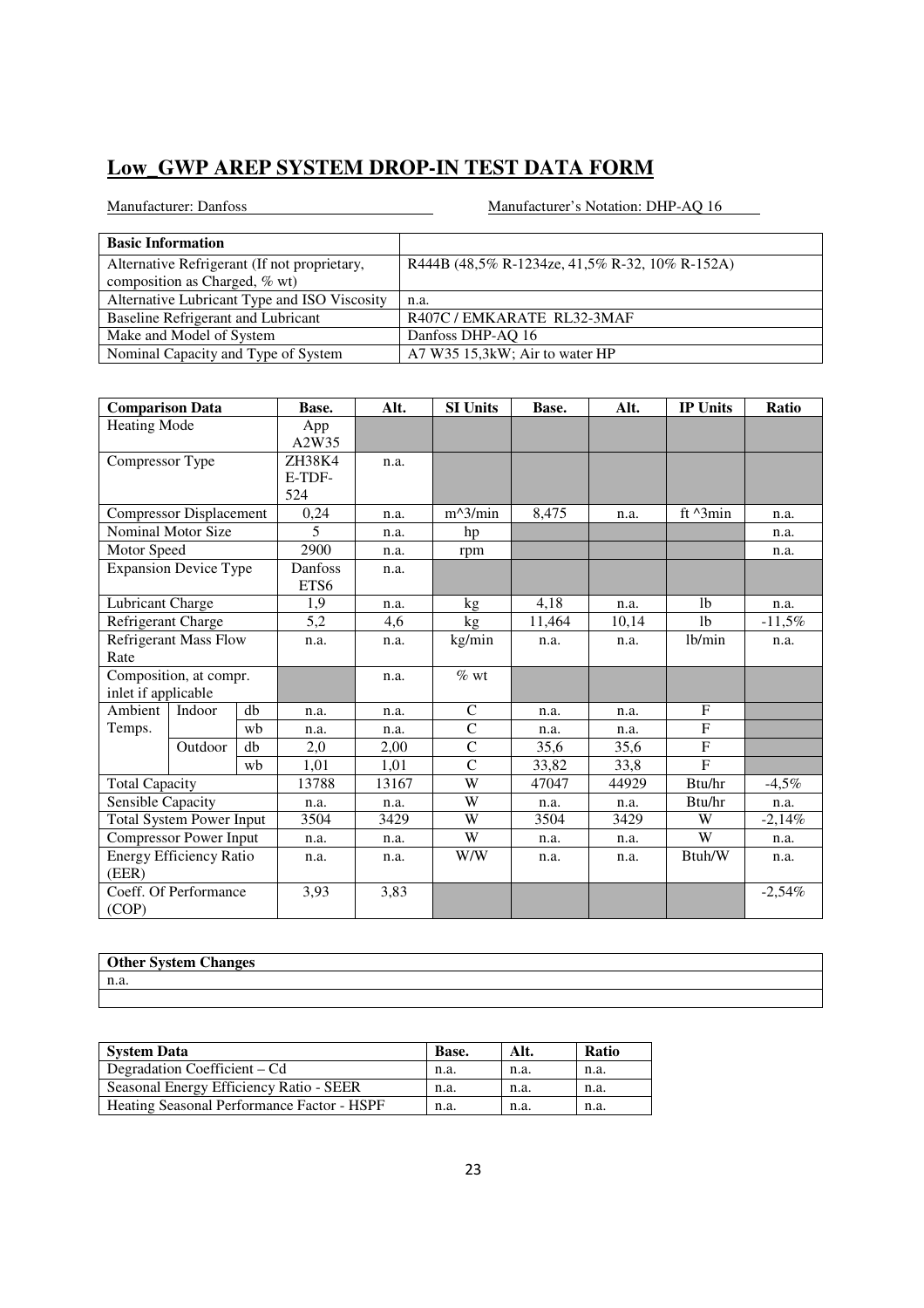Type of System: Air to water HP Alternate Refrigerant: R444B

(e.g., SSHP, window RAC, chiller, etc.) (and composition as charged, % weight, if not proprietary)

| <b>Air/Water Side Data</b> | Base. | Alt.  | <b>SI Units</b>   | Base. | Alt.  | <b>IP Units</b> | <b>Ratio</b> |
|----------------------------|-------|-------|-------------------|-------|-------|-----------------|--------------|
| Evaporator                 |       |       |                   |       |       |                 |              |
| Heat Exchange Fluid        | Air   | Air   |                   |       |       |                 |              |
| Flow Rate (gas)            | n.a.  | n.a.  | $m \lambda$ 3/min | n.a.  | n.a.  | ft $3/min$      | n.a.         |
| Flow Rate (liquid)         | n.a.  | n.a.  | L/min             | n.a.  | n.a.  | gal/min         | n.a.         |
| <b>Inlet Temperature</b>   | 2.00  | 2,00  | C                 | 35,6  | 35,6  | F               |              |
| <b>Outlet Temperature</b>  | n.a.  | n.a.  | C                 | n.a.  | n.a.  | F               |              |
| Condenser                  |       |       |                   |       |       |                 |              |
| Heat Exchange Fluid        | Water | Water |                   |       |       |                 |              |
| Flow Rate (gas)            | n.a.  | n.a.  | $m \lambda$ 3/min | n.a.  | n.a.  | ft $3/min$      | n.a.         |
| Flow Rate (liquid)         | 45,25 | 41,58 | L/min             | 11.95 | 10.98 | gal/min         | $-8.11\%$    |
| <b>Inlet Temperature</b>   | 30.7  | 30.49 | C                 | 87.26 | 86.89 | F               |              |
| <b>Outlet Temperature</b>  | 35    | 34,98 | C                 | 95,0  | 94.97 | F               |              |

| <b>Refrigerant Side Data</b>        |         | <b>Baseline</b> |         | <b>Alternative</b> |       | <b>Baseline</b> | <b>Alternative</b> |          |
|-------------------------------------|---------|-----------------|---------|--------------------|-------|-----------------|--------------------|----------|
| <b>Temperatures &amp; Pressures</b> | T(C)    | $P$ [kPa]       | T(C)    | $P$ [kPa]          | T[F]  | $P$ [psia]      | T[F]               | P [psia] |
| <b>Compressor Suction</b>           | n.a.    | n.a.            | n.a.    | n.a.               | n.a.  | n.a.            | n.a.               | n.a.     |
| <b>Compressor Discharge</b>         | 67,11   | 1512            | 74,94   | 1505               | 152,8 | 219,33          | 166,89             | 218,41   |
| Condenser Inlet                     | n.a.    | n.a.            | n.a.    | n.a.               | n.a.  | n.a.            | n.a.               | n.a.     |
| <b>Condenser Outlet</b>             | n.a.    | n.a.            | n.a.    | n.a.               | n.a.  | n.a.            | n.a.               | n.a.     |
| <b>Expansion Device Inlet</b>       | 27,88   | 1496            | 27.17   | 1493               | 82.19 | 217             | 80,91              | 216,61   |
| Subcooling, at expan. device        | 5,84    |                 | 5,2     |                    | 10,51 |                 | 9,36               |          |
| <b>Evaporator Inlet</b>             | n.a.    | n.a.            | n.a.    | n.a.               | n.a.  | n.a.            | n.a.               | n.a.     |
| <b>Evaporator Outlet</b>            | $-1,13$ | 404             | $-2,56$ | 380                | 29,95 | 58,72           | 27,37              | 55,2     |
| <b>Evaporator Superheat</b>         | 1,83    |                 | 1,56    |                    | 3.29  |                 | 2,8                |          |

**Data Source(s) for Refrigerant Properties**  REFPROP 9.1 with update on HMX.BNC file 08.12.2014

### **Additional Notes**

Refrigerant data are average from a stable condition minimum 30min. maximum 70min..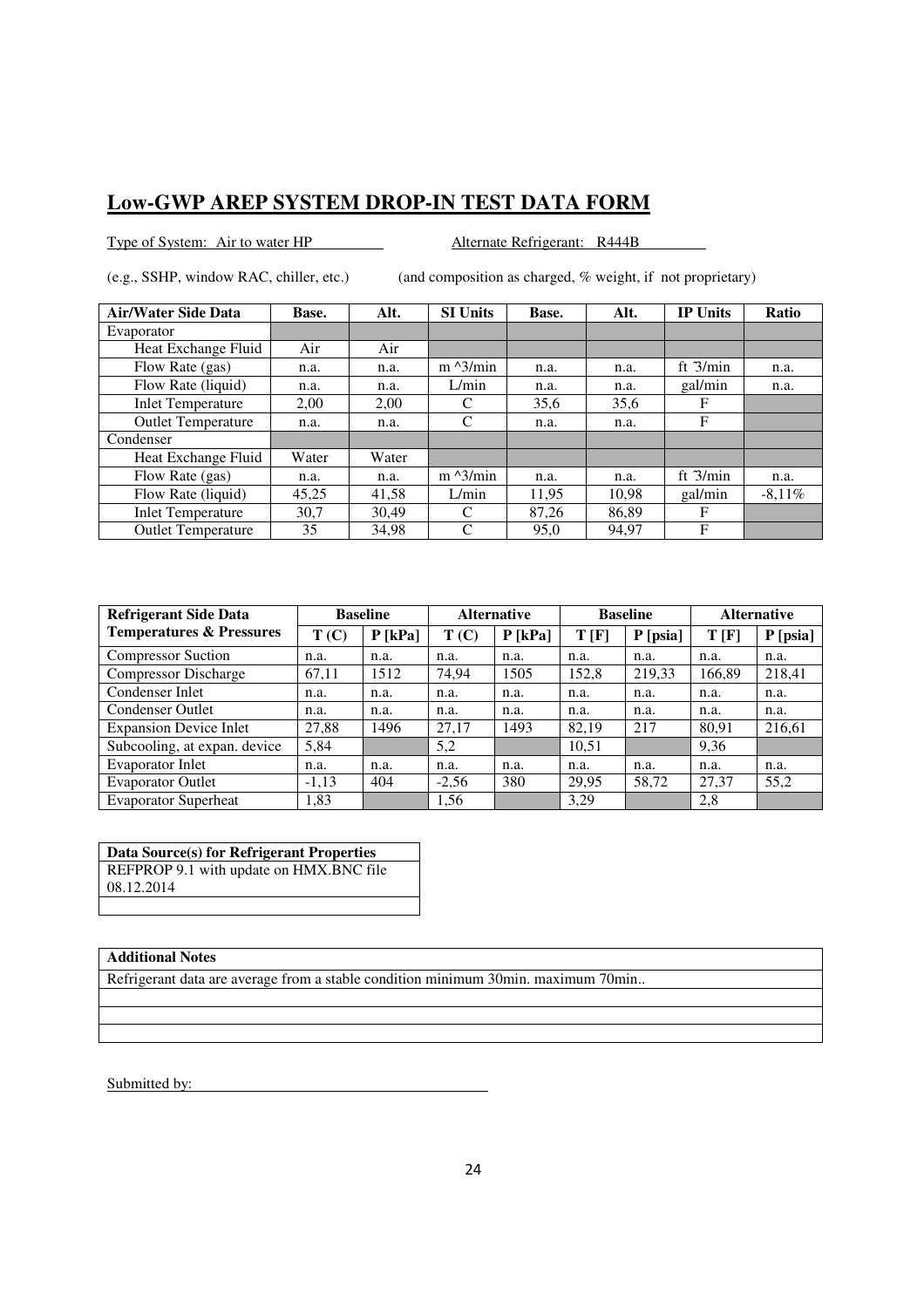| <b>Basic Information</b>                     |                                                |
|----------------------------------------------|------------------------------------------------|
| Alternative Refrigerant (If not proprietary, | R444B (48,5% R-1234ze, 41,5% R-32, 10% R-152A) |
| composition as Charged, % wt)                |                                                |
| Alternative Lubricant Type and ISO Viscosity | n.a.                                           |
| Baseline Refrigerant and Lubricant           | R407C/EMKARATE RL32-3MAF                       |
| Make and Model of System                     | Danfoss DHP-AQ 16                              |
| Nominal Capacity and Type of System          | A7 W35 15,3kW; Air to water HP                 |

| <b>Comparison Data</b>          |                                | Base. | Alt.    | <b>SI Units</b> | Base.          | Alt.  | <b>IP Units</b> | Ratio              |           |
|---------------------------------|--------------------------------|-------|---------|-----------------|----------------|-------|-----------------|--------------------|-----------|
| <b>Heating Mode</b>             |                                | App A |         |                 |                |       |                 |                    |           |
|                                 |                                |       | $-7W35$ |                 |                |       |                 |                    |           |
| Compressor Type                 |                                |       | ZH38K4  | n.a.            |                |       |                 |                    |           |
|                                 |                                |       | E-TDF-  |                 |                |       |                 |                    |           |
|                                 |                                |       | 524     |                 |                |       |                 |                    |           |
|                                 | <b>Compressor Displacement</b> |       | 0,24    | n.a.            | $m^3/min$      | 8,475 | n.a.            | ft $^{\wedge}3min$ | n.a.      |
|                                 | Nominal Motor Size             |       | 5       | n.a.            | hp             |       |                 |                    | n.a.      |
| Motor Speed                     |                                |       | 2900    | n.a.            | rpm            |       |                 |                    | n.a.      |
|                                 | <b>Expansion Device Type</b>   |       | Danfoss | n.a.            |                |       |                 |                    |           |
|                                 |                                |       | ETS6    |                 |                |       |                 |                    |           |
| Lubricant Charge                |                                | 1,9   | n.a.    | kg              | 4,18           | n.a.  | 1 <sub>b</sub>  | n.a.               |           |
| Refrigerant Charge              |                                | 5,2   | 4,6     | kg              | 11,464         | 10,14 | 1 <sub>b</sub>  | $-11.5\%$          |           |
| <b>Refrigerant Mass Flow</b>    |                                | n.a.  | n.a.    | kg/min          | n.a.           | n.a.  | lb/min          | n.a.               |           |
| Rate                            |                                |       |         |                 |                |       |                 |                    |           |
|                                 | Composition, at compr.         |       |         | n.a.            | $%$ wt         |       |                 |                    |           |
| inlet if applicable             |                                |       |         |                 |                |       |                 |                    |           |
| Ambient                         | Indoor                         | db    | n.a.    | n.a.            | $\mathsf{C}$   | n.a.  | n.a.            | F                  |           |
| Temps.                          |                                | wh    | n.a.    | n.a.            | $\mathsf{C}$   | n.a.  | n.a.            | $\mathbf F$        |           |
|                                 | Outdoor                        | db    | $-6,99$ | $-6.98$         | $\mathbf C$    | 19,41 | 19,42           | $\mathbf F$        |           |
|                                 |                                | wb    | $-8,0$  | $-8,26$         | $\overline{C}$ | 17,48 | 17,12           | F                  |           |
| <b>Total Capacity</b>           |                                |       | 10905   | 10374           | W              | 37210 | 35389           | Btu/hr             | $-4,89\%$ |
| Sensible Capacity               |                                |       | n.a.    | n.a.            | W              | n.a.  | n.a.            | Btu/hr             | n.a.      |
| <b>Total System Power Input</b> |                                | 3350  | 3296    | W               | 3350           | 3296  | W               | $-1,61%$           |           |
|                                 | <b>Compressor Power Input</b>  |       | n.a.    | n.a.            | W              | n.a.  | n.a.            | W                  | n.a.      |
|                                 | <b>Energy Efficiency Ratio</b> |       | n.a.    | n.a.            | W/W            | n.a.  | n.a.            | Btuh/W             | n.a.      |
| (EER)                           |                                |       |         |                 |                |       |                 |                    |           |
|                                 | Coeff. Of Performance          |       | 3,25    | 3,14            |                |       |                 |                    | $-3,38\%$ |
| (COP)                           |                                |       |         |                 |                |       |                 |                    |           |

| <b>Other System</b><br>'hongos<br>лапесь |  |
|------------------------------------------|--|
| n.a                                      |  |

| <b>System Data</b>                      | Base. | Alt. | <b>Ratio</b> |
|-----------------------------------------|-------|------|--------------|
| Degradation Coefficient – Cd            | n.a.  | n.a. | n.a.         |
| Seasonal Energy Efficiency Ratio - SEER | n.a.  | n.a. | n.a.         |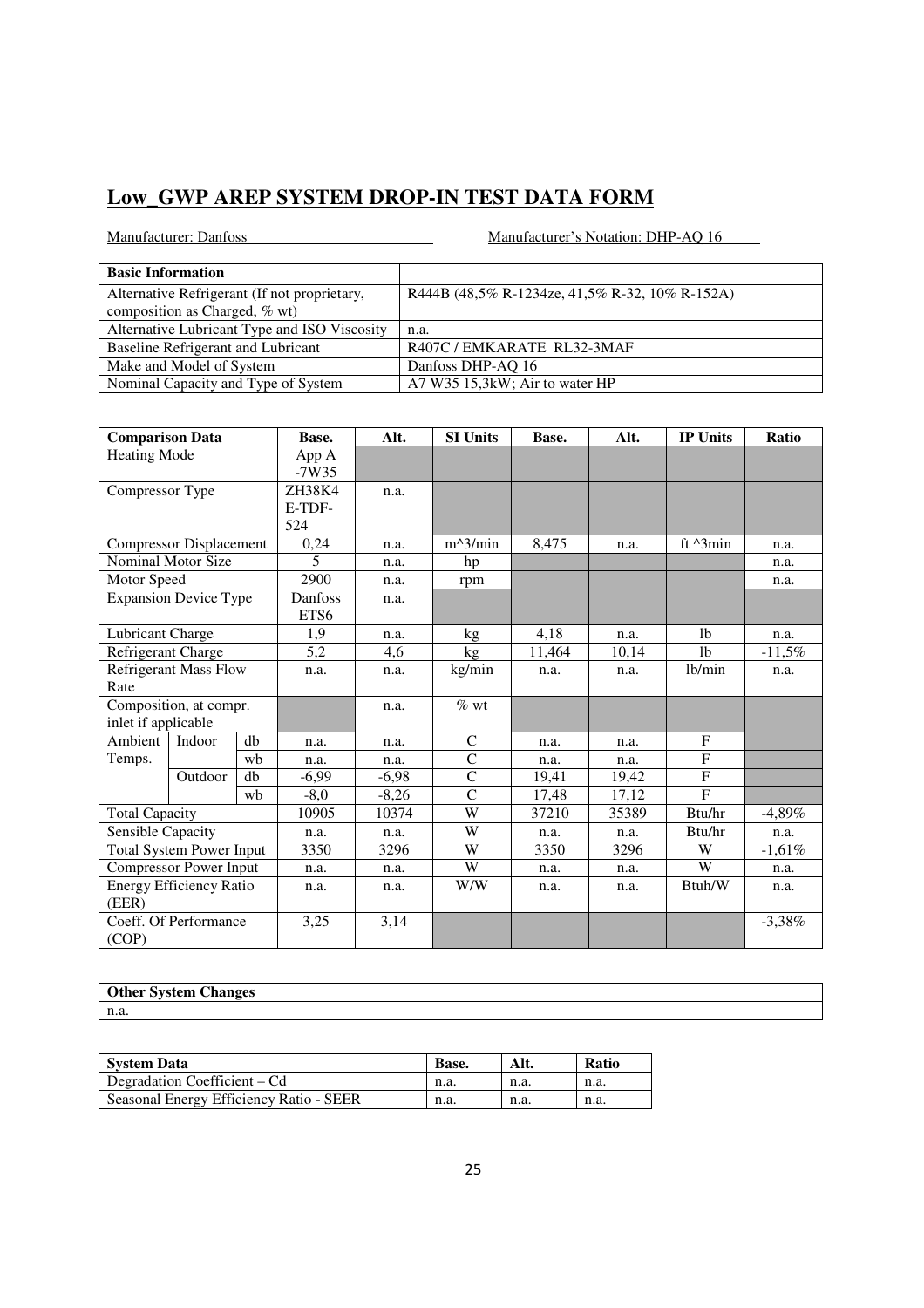| Heating Seasonal Performance Factor - HSPF |  |  |  |
|--------------------------------------------|--|--|--|
|--------------------------------------------|--|--|--|

Type of System: Air to water HP Alternate Refrigerant: R444B

(e.g., SSHP, window RAC, chiller, etc.) (and composition as charged, % weight, if not proprietary)

| <b>Air/Water Side Data</b> | Base.   | Alt.    | <b>SI Units</b>   | Base. | Alt.  | <b>IP Units</b> | Ratio     |
|----------------------------|---------|---------|-------------------|-------|-------|-----------------|-----------|
| Evaporator                 |         |         |                   |       |       |                 |           |
| Heat Exchange Fluid        | Air     | Air     |                   |       |       |                 |           |
| Flow Rate (gas)            | n.a.    | n.a.    | $m \lambda$ 3/min | n.a.  | n.a.  | ft $3/min$      | n.a.      |
| Flow Rate (liquid)         | n.a.    | n.a.    | L/min             | n.a.  | n.a.  | gal/min         | n.a.      |
| <b>Inlet Temperature</b>   | $-6,99$ | $-6,98$ | C                 | 19,41 | 19,42 | F               |           |
| <b>Outlet Temperature</b>  | n.a.    | n.a.    | C                 | n.a.  | n.a.  | F               |           |
| Condenser                  |         |         |                   |       |       |                 |           |
| Heat Exchange Fluid        | Water   | Water   |                   |       |       |                 |           |
| Flow Rate (gas)            | n.a.    | n.a.    | $m \lambda$ 3/min | n.a.  | n.a.  | ft $3/min$      | n.a.      |
| Flow Rate (liquid)         | 45,25   | 41,58   | L/min             | 11.95 | 10,98 | gal/min         | $-8.11\%$ |
| <b>Inlet Temperature</b>   | 31,6    | 31,47   | C                 | 88,88 | 88,64 | F               |           |
| <b>Outlet Temperature</b>  | 35      | 34.99   | C                 | 95    | 94.99 | F               |           |

| <b>Refrigerant Side Data</b>        | <b>Baseline</b> |           | <b>Alternative</b> |           | <b>Baseline</b> |            | <b>Alternative</b> |            |
|-------------------------------------|-----------------|-----------|--------------------|-----------|-----------------|------------|--------------------|------------|
| <b>Temperatures &amp; Pressures</b> | T(C)            | $P$ [kPa] | T(C)               | $P$ [kPa] | T[F]            | $P$ [psia] | T[F]               | $P$ [psia] |
| <b>Compressor Suction</b>           | n.a.            | n.a.      | n.a.               | n.a.      | n.a.            | n.a.       | n.a.               | n.a.       |
| <b>Compressor Discharge</b>         | 73,94           | 1518      | 84,84              | 1518      | 165,1           | 220,25     | 184,71             | 220,22     |
| Condenser Inlet                     | n.a.            | n.a.      | n.a.               | n.a.      | n.a.            | n.a.       | n.a.               | n.a.       |
| <b>Condenser Outlet</b>             | n.a.            | n.a.      | n.a.               | n.a.      | n.a.            | n.a.       | n.a.               | n.a.       |
| <b>Expansion Device Inlet</b>       | 27,4            | 1507      | 26,15              | 1509      | 81,37           | 218,61     | 79,07              | 218,91     |
| Subcooling, at expan. device        | 6,59            |           | 6,64               |           | 11,86           |            | 11,95              |            |
| Evaporator Inlet                    | n.a.            | n.a.      | n.a.               | n.a.      | n.a.            | n.a.       | n.a.               | n.a.       |
| <b>Evaporator Outlet</b>            | $-9,86$         | 306       | $-10,51$           | 286       | 14,23           | 44,44      | 13,0               | 41,56      |
| <b>Evaporator Superheat</b>         | 1,92            |           | 2,48               |           | 3,45            |            | 4,46               |            |

**Data Source(s) for Refrigerant Properties**  REFPROP 9.1 with update on HMX.BNC file 08.12.2014

#### **Additional Notes**

Refrigerant data are average from a stable condition minimum 30min. maximum 70min..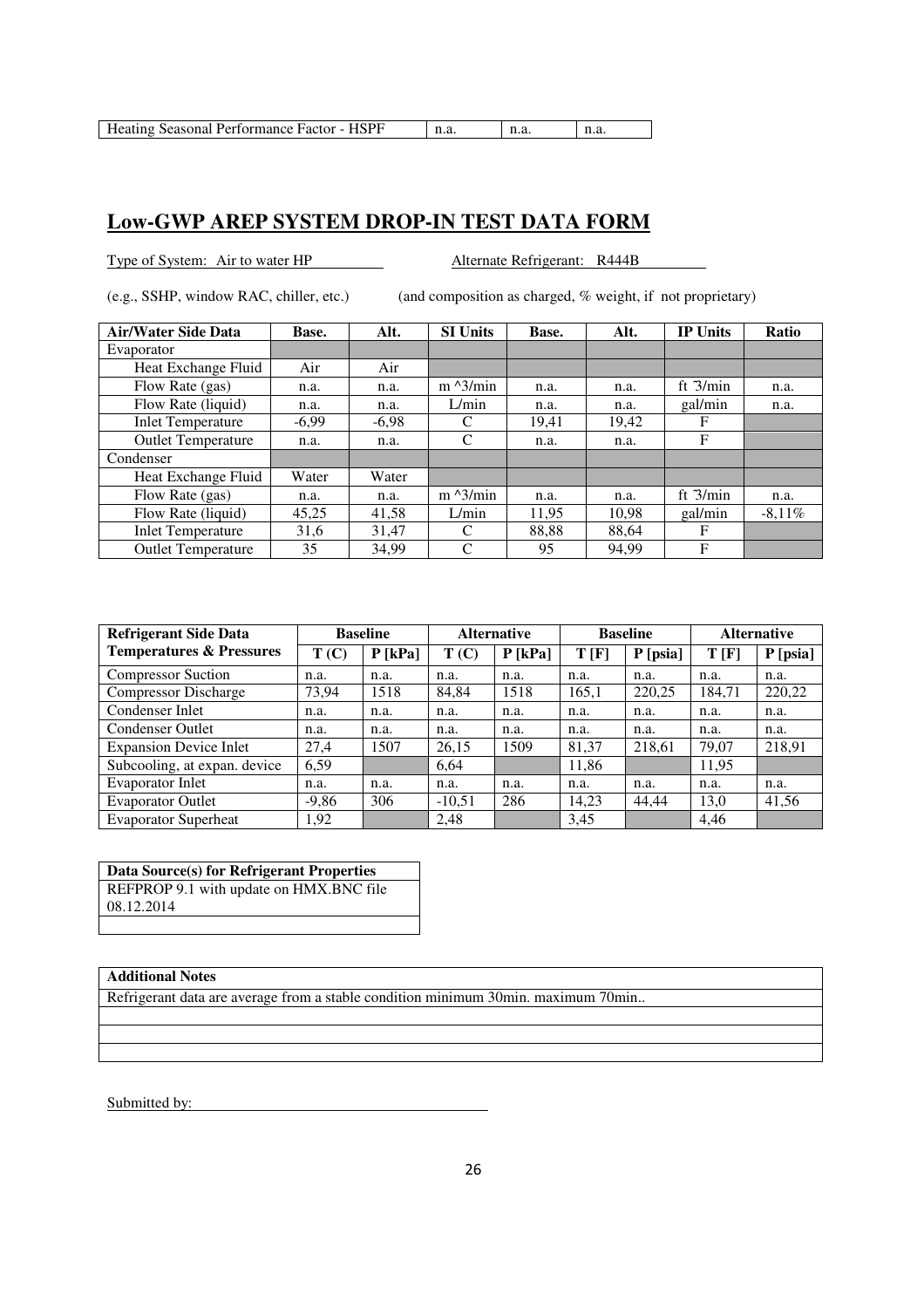Manufacturer: Danfoss Manufacturer's Notation: DHP-AQ 16

| <b>Basic Information</b>                     |                                                |
|----------------------------------------------|------------------------------------------------|
| Alternative Refrigerant (If not proprietary, | R444B (48,5% R-1234ze, 41,5% R-32, 10% R-152A) |
| composition as Charged, % wt)                |                                                |
| Alternative Lubricant Type and ISO Viscosity | n.a.                                           |
| Baseline Refrigerant and Lubricant           | R407C/EMKARATE RL32-3MAF                       |
| Make and Model of System                     | Danfoss DHP-AQ 16                              |
| Nominal Capacity and Type of System          | A7 W35 15,3kW; Air to water HP                 |

| <b>Comparison Data</b>       |                                 | Base. | Alt.              | <b>SI Units</b> | Base.        | Alt.  | <b>IP Units</b> | Ratio              |          |
|------------------------------|---------------------------------|-------|-------------------|-----------------|--------------|-------|-----------------|--------------------|----------|
| Heating Mode                 |                                 |       | App A<br>$-15W35$ |                 |              |       |                 |                    |          |
| Compressor Type              |                                 |       | ZH38K4            | n.a.            |              |       |                 |                    |          |
|                              |                                 |       | E-TDF-            |                 |              |       |                 |                    |          |
|                              |                                 |       | 524               |                 |              |       |                 |                    |          |
|                              | <b>Compressor Displacement</b>  |       | 0,24              | n.a.            | $m^3/min$    | 8,475 | n.a.            | ft $^{\wedge}3min$ | n.a.     |
|                              | Nominal Motor Size              |       | 5                 | n.a.            | hp           |       |                 |                    | n.a.     |
| Motor Speed                  |                                 |       | 2900              | n.a.            | rpm          |       |                 |                    | n.a.     |
|                              | <b>Expansion Device Type</b>    |       | Danfoss           | n.a.            |              |       |                 |                    |          |
|                              |                                 |       | ETS6              |                 |              |       |                 |                    |          |
| Lubricant Charge             |                                 |       | 1.9               | n.a.            | kg           | 4,18  | n.a.            | Lb                 | n.a.     |
| Refrigerant Charge           |                                 | 5,2   | 4,6               | kg              | 11,464       | 10,14 | L <sub>b</sub>  | $-11,5%$           |          |
| <b>Refrigerant Mass Flow</b> |                                 | n.a.  | n.a.              | kg/min          | n.a.         | n.a.  | lb/min          | n.a.               |          |
| Rate                         |                                 |       |                   |                 |              |       |                 |                    |          |
|                              | Composition, at compr.          |       |                   | n.a.            | $%$ wt       |       |                 |                    |          |
| inlet if applicable          |                                 |       |                   |                 |              |       |                 |                    |          |
| Ambient                      | Indoor                          | $db$  | n.a.              | n.a.            | $\mathsf{C}$ | n.a.  | n.a.            | F                  |          |
| Temps.                       |                                 | wb    | n.a.              | n.a.            | $\mathsf{C}$ | n.a.  | n.a.            | ${\bf F}$          |          |
|                              | Outdoor                         | db    | $-14,99$          | $-15,00$        | $\mathbf C$  | 5,0   | 4,99            | $\overline{F}$     |          |
|                              |                                 | wb    | $-15,51$          | $-15,48$        | $\mathbf C$  | 4,07  | 4,12            | $\overline{F}$     |          |
| <b>Total Capacity</b>        |                                 |       | 8813              | 8407            | W            | 30072 | 28685           | Btu/hr             | $-4,61%$ |
| Sensible Capacity            |                                 |       | n.a.              | n.a.            | W            | n.a.  | n.a.            | Btu/hr             | n.a.     |
|                              | <b>Total System Power Input</b> |       | 3180              | 3138            | W            | 3180  | 3138            | W                  | $-1,32%$ |
|                              | <b>Compressor Power Input</b>   |       | n.a.              | n.a.            | W            | n.a.  | n.a.            | W                  | n.a.     |
|                              | <b>Energy Efficiency Ratio</b>  |       | n.a.              | n.a.            | W/W          | n.a.  | n.a.            | Btuh/W             | n.a.     |
| (EER)                        |                                 |       |                   |                 |              |       |                 |                    |          |
|                              | Coeff. Of Performance           |       | 2,77              | 2,67            |              |       |                 |                    | $-3,61%$ |
| (COP)                        |                                 |       |                   |                 |              |       |                 |                    |          |

### **Other System Changes**

n.a.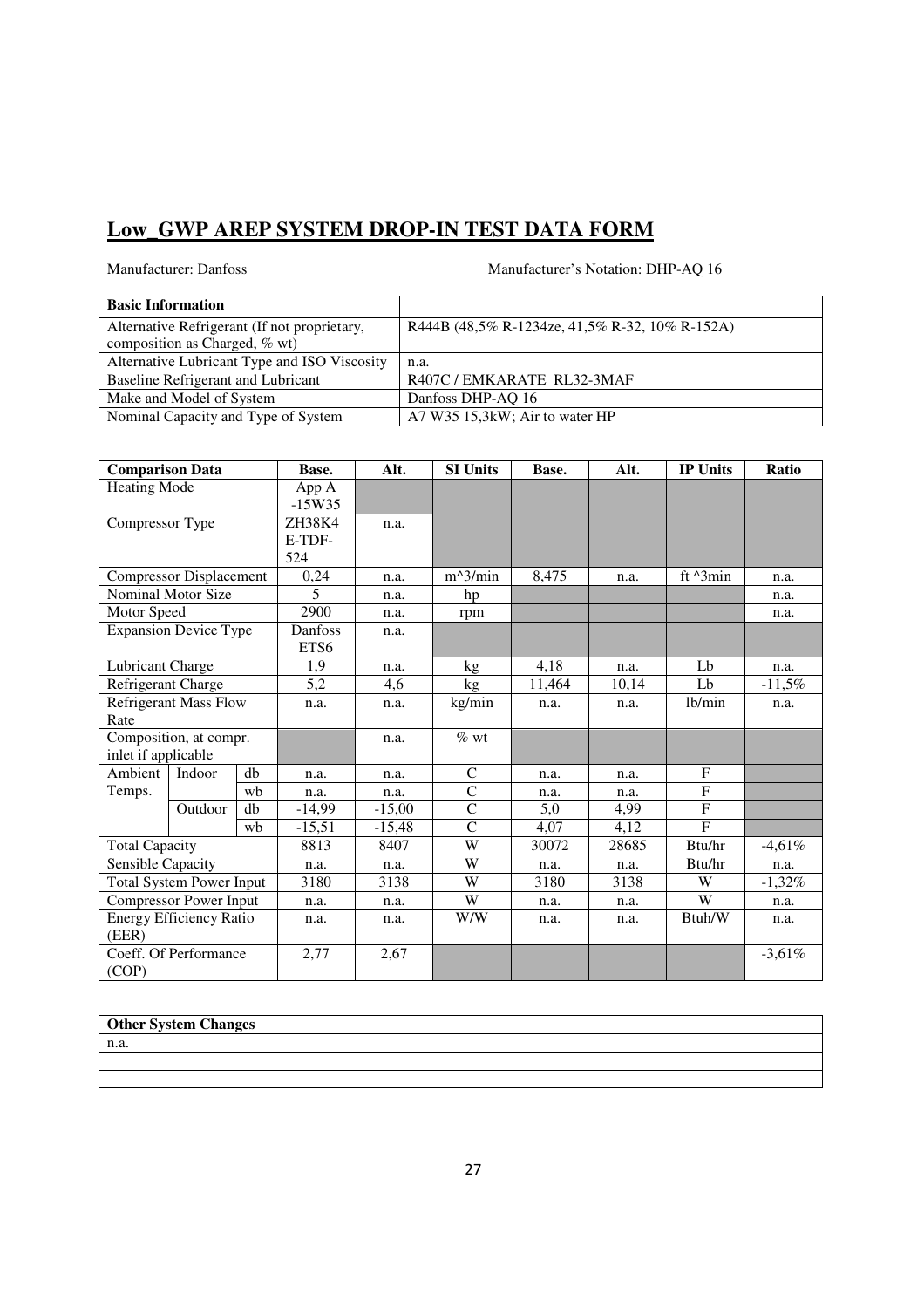| <b>System Data</b>                         | Base. | Alt. | Ratio |
|--------------------------------------------|-------|------|-------|
| Degradation Coefficient – Cd               | n.a.  | n.a. | n.a.  |
| Seasonal Energy Efficiency Ratio - SEER    | n.a.  | n.a. | n.a.  |
| Heating Seasonal Performance Factor - HSPF | n.a.  | n.a. | n.a.  |

Type of System: Air to water HP Alternate Refrigerant: R444B

(e.g., SSHP, window RAC, chiller, etc.) (and composition as charged, % weight, if not proprietary)

| <b>Air/Water Side Data</b> | Base.    | Alt.    | <b>SI Units</b>   | Base. | Alt.  | <b>IP Units</b> | Ratio     |
|----------------------------|----------|---------|-------------------|-------|-------|-----------------|-----------|
| Evaporator                 |          |         |                   |       |       |                 |           |
| Heat Exchange Fluid        | Air      | Air     |                   |       |       |                 |           |
| Flow Rate (gas)            | n.a.     | n.a.    | $m \lambda$ 3/min | n.a.  | n.a.  | ft $3/min$      | n.a.      |
| Flow Rate (liquid)         | n.a.     | n.a.    | L/min             | n.a.  | n.a.  | gal/min         | n.a.      |
| <b>Inlet Temperature</b>   | $-14.99$ | $-15,0$ | C                 | 5,0   | 4.99  | F               |           |
| <b>Outlet Temperature</b>  | n.a.     | n.a.    | C                 | n.a.  | n.a.  | F               |           |
| Condenser                  |          |         |                   |       |       |                 |           |
| Heat Exchange Fluid        | Water    | Water   |                   |       |       |                 |           |
| Flow Rate (gas)            | n.a.     | n.a.    | $m \lambda$ 3/min | n.a.  | n.a.  | ft $3/min$      | n.a.      |
| Flow Rate (liquid)         | 45,25    | 41,58   | L/min             | 11,95 | 10.98 | gal/min         | $-8.11\%$ |
| <b>Inlet Temperature</b>   | 32.27    | 32,15   | C                 | 90.0  | 89.99 | F               |           |
| <b>Outlet Temperature</b>  | 35       | 35,0    | C                 | 95    | 95,0  | F               |           |

| <b>Refrigerant Side Data</b>        | <b>Baseline</b> |           | <b>Alternative</b> |           | <b>Baseline</b> |          | <b>Alternative</b> |            |
|-------------------------------------|-----------------|-----------|--------------------|-----------|-----------------|----------|--------------------|------------|
| <b>Temperatures &amp; Pressures</b> | T(C)            | $P$ [kPa] | T(C)               | $P$ [kPa] | T[F]            | P [psia] | T[F]               | $P$ [psia] |
| <b>Compressor Suction</b>           | n.a.            | n.a.      | n.a.               | n.a.      | n.a.            | n.a.     | n.a.               | n.a.       |
| <b>Compressor Discharge</b>         | 80,43           | 1518      | 93,84              | 1535      | 176,7           | 220,29   | 200,92             | 222,65     |
| Condenser Inlet                     | n.a.            | n.a.      | n.a.               | n.a.      | n.a.            | n.a.     | n.a.               | n.a.       |
| <b>Condenser Outlet</b>             | n.a.            | n.a.      | n.a.               | n.a.      | n.a.            | n.a.     | n.a.               | n.a.       |
| <b>Expansion Device Inlet</b>       | 27,0            | 1510      | 25,81              | 1527      | 80,7            | 219,0    | 78,47              | 221,6      |
| Subcooling, at expan. device        | 7,02            |           | 7,46               |           | 12,63           |          | 13,42              |            |
| Evaporator Inlet                    | n.a.            | n.a.      | n.a.               | n.a.      | n.a.            | n.a.     | n.a.               | n.a.       |
| <b>Evaporator Outlet</b>            | $-18,25$        | 221       | $-17.48$           | 213       | $-0,85$         | 35,0     | 0.53               | 30,99      |
| <b>Evaporator Superheat</b>         | 1,27            |           | 1.93               |           | 2.28            |          | 3.47               |            |

**Data Source(s) for Refrigerant Properties**  REFPROP 9.1 with update on HMX.BNC file 08.12.2014

#### **Additional Notes**

Refrigerant data are average from a stable condition minimum 30min. maximum 70min..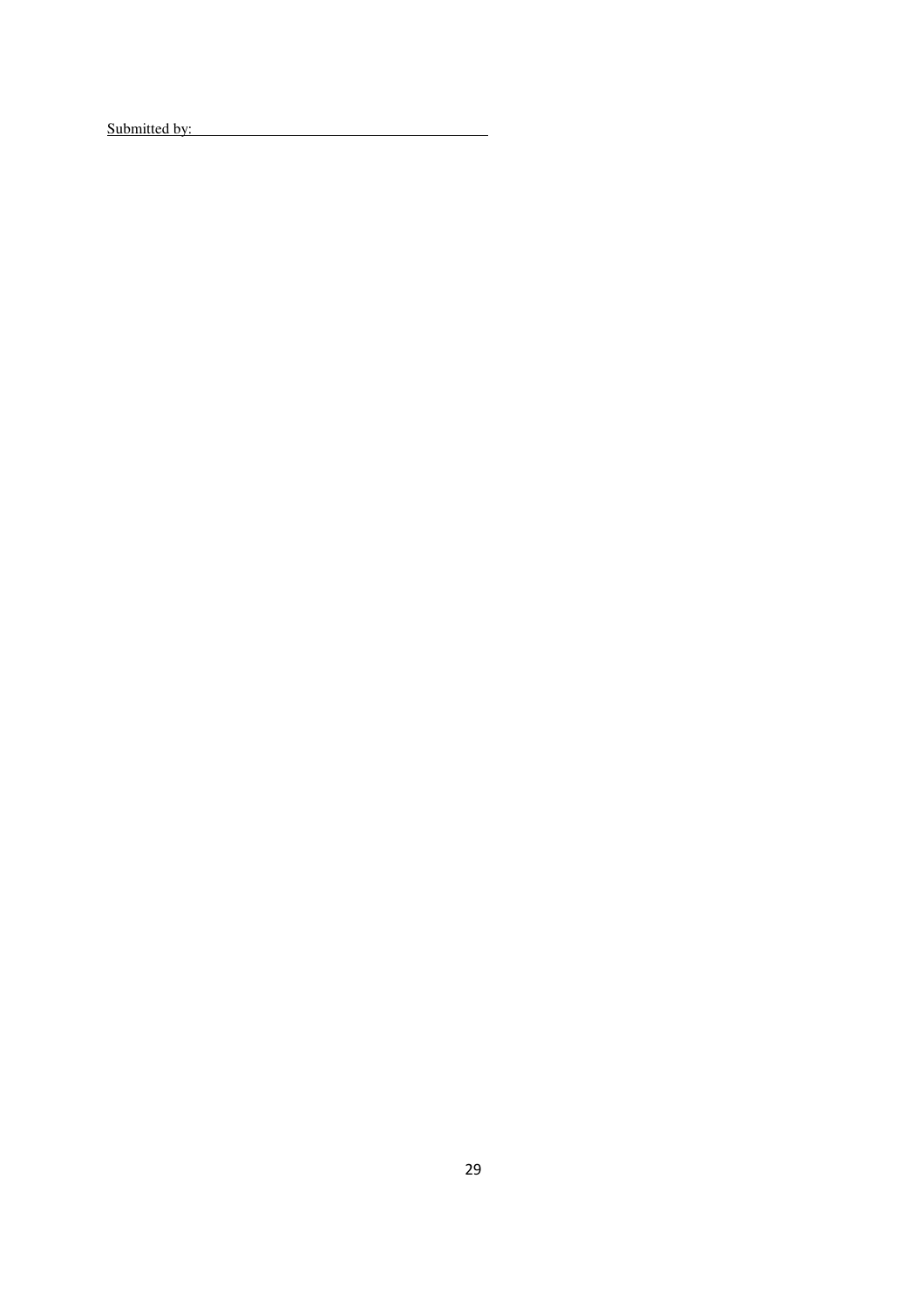| <b>Basic Information</b>                     |                                |
|----------------------------------------------|--------------------------------|
| Alternative Refrigerant (If not proprietary, | R <sub>290</sub>               |
| composition as Charged, % wt)                |                                |
| Alternative Lubricant Type and ISO Viscosity | n.a.                           |
| Baseline Refrigerant and Lubricant           | R407C / EMKARATE RL32-3MAF     |
| Make and Model of System                     | Danfoss DHP-AQ 16              |
| Nominal Capacity and Type of System          | A7 W35 15,3kW; Air to water HP |

| <b>Comparison Data</b>          |                                | Base. | Alt.           | <b>SI Units</b> | Base.         | Alt.  | <b>IP Units</b> | Ratio              |            |
|---------------------------------|--------------------------------|-------|----------------|-----------------|---------------|-------|-----------------|--------------------|------------|
| <b>Heating Mode</b>             |                                |       | App            |                 |               |       |                 |                    |            |
|                                 |                                |       | A12W35         |                 |               |       |                 |                    |            |
| Compressor Type                 |                                |       | ZH38K4         | n.a.            |               |       |                 |                    |            |
|                                 |                                |       | E-TDF-         |                 |               |       |                 |                    |            |
|                                 |                                |       | 524            |                 |               |       |                 |                    |            |
|                                 | Compressor Displacement        |       | 0,24           | n.a.            | $m^3/m$ in    | 8,475 | n.a.            | ft $^{\wedge}3min$ | n.a.       |
|                                 | Nominal Motor Size             |       | $\overline{5}$ | n.a.            | hp            |       |                 |                    | n.a.       |
| Motor Speed                     |                                |       | 2900           | n.a.            | rpm           |       |                 |                    | n.a.       |
|                                 | <b>Expansion Device Type</b>   |       | Danfoss        | n.a.            |               |       |                 |                    |            |
|                                 |                                |       | ETS6           |                 |               |       |                 |                    |            |
| Lubricant Charge                |                                |       | 1,9            | n.a.            | kg            | 4,18  | n.a.            | 1 <sub>b</sub>     | n.a.       |
| Refrigerant Charge              |                                | 5,2   | 2,6            | kg              | 11,464        | 5,73  | 1 <sub>b</sub>  | $-50\%$            |            |
| <b>Refrigerant Mass Flow</b>    |                                | n.a.  | n.a.           | kg/min          | n.a.          | n.a.  | lb/min          | n.a.               |            |
| Rate                            |                                |       |                |                 |               |       |                 |                    |            |
|                                 | Composition, at compr.         |       |                | n.a.            | $%$ wt        |       |                 |                    |            |
| inlet if applicable             |                                |       |                |                 |               |       |                 |                    |            |
| Ambient                         | Indoor                         | db    | n.a.           | n.a.            | C             | n.a.  | n.a.            | F                  |            |
| Temps.                          |                                | wb    | n.a.           | n.a.            | $\mathsf{C}$  | n.a.  | n.a.            | $\mathbf{F}$       |            |
|                                 | Outdoor                        | db    | 12,0           | 12,00           | $\mathsf{C}$  | 53,6  | 53,6            | F                  |            |
|                                 |                                | wb    | 11,0           | 11,00           | $\mathcal{C}$ | 51,81 | 51,8            | F                  |            |
| <b>Total Capacity</b>           |                                |       | 17956          | 15779           | W             | 61270 | 53841           | Btu/hr             | $-12,12\%$ |
| Sensible Capacity               |                                |       | n.a.           | n.a.            | W             | n.a.  | n.a.            | Btu/hr             | n.a.       |
| <b>Total System Power Input</b> |                                | 3672  | 3009           | W               | 3672          | 3009  | W               | $-18,0\%$          |            |
| <b>Compressor Power Input</b>   |                                |       | n.a.           | n.a.            | W             | n.a.  | n.a.            | W                  | n.a.       |
|                                 | <b>Energy Efficiency Ratio</b> |       | n.a.           | n.a.            | W/W           | n.a.  | n.a.            | Btuh/W             | n.a.       |
| (EER)                           |                                |       |                |                 |               |       |                 |                    |            |
|                                 | Coeff. Of Performance          |       | 4,89           | 5,24            |               |       |                 |                    | 7,15%      |
| (COP)                           |                                |       |                |                 |               |       |                 |                    |            |

| <b>Other System Changes</b> |  |
|-----------------------------|--|
| n.a.                        |  |
|                             |  |
|                             |  |

| <b>System Data</b>                         | Base. | Alt. | <b>Ratio</b> |
|--------------------------------------------|-------|------|--------------|
| Degradation Coefficient – Cd               | n.a.  | n.a. | n.a.         |
| Seasonal Energy Efficiency Ratio - SEER    | n.a.  | n.a. | n.a.         |
| Heating Seasonal Performance Factor - HSPF | n.a.  | n.a. | n.a.         |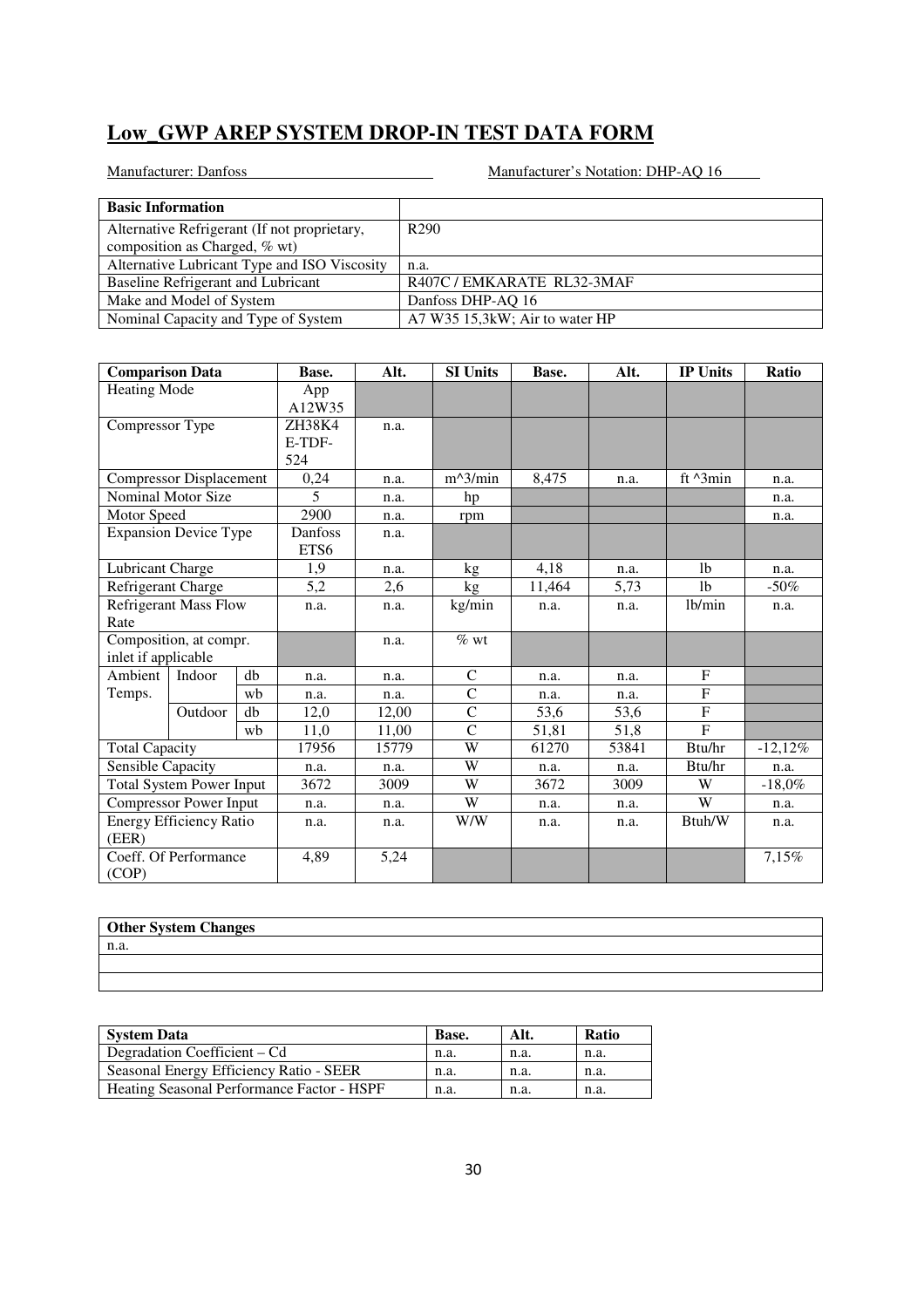Type of System: Air to water HP Alternate Refrigerant: R290

(e.g., SSHP, window RAC, chiller, etc.) (and composition as charged, % weight, if not proprietary)

| <b>Air/Water Side Data</b> | Base. | Alt.  | <b>SI Units</b>   | Base. | Alt.  | <b>IP Units</b> | Ratio      |
|----------------------------|-------|-------|-------------------|-------|-------|-----------------|------------|
| Evaporator                 |       |       |                   |       |       |                 |            |
| Heat Exchange Fluid        | Air   | Air   |                   |       |       |                 |            |
| Flow Rate (gas)            | n.a.  | n.a.  | $m \lambda$ 3/min | n.a.  | n.a.  | ft $3/min$      | n.a.       |
| Flow Rate (liquid)         | n.a.  | n.a.  | L/min             | n.a.  | n.a.  | gal/min         | n.a.       |
| <b>Inlet Temperature</b>   | 12,00 | 12,00 | C                 | 53,6  | 53,6  | F               |            |
| <b>Outlet Temperature</b>  | n.a.  | n.a.  | C                 | n.a.  | n.a.  | F               |            |
| Condenser                  |       |       |                   |       |       |                 |            |
| Heat Exchange Fluid        | Water | Water |                   |       |       |                 |            |
| Flow Rate (gas)            | n.a.  | n.a.  | $m \lambda$ 3/min | n.a.  | n.a.  | ft $3/min$      | n.a.       |
| Flow Rate (liquid)         | 45,25 | 40,68 | L/min             | 11,95 | 10,74 | gal/min         | $-10,12\%$ |
| <b>Inlet Temperature</b>   | 29,36 | 29,47 | C                 | 84,85 | 85    | F               |            |
| <b>Outlet Temperature</b>  | 35    | 34,99 | C                 | 95,00 | 94,99 | F               |            |

| <b>Refrigerant Side Data</b>        | <b>Baseline</b> |           | <b>Alternative</b> |           | <b>Baseline</b> |          | <b>Alternative</b> |            |
|-------------------------------------|-----------------|-----------|--------------------|-----------|-----------------|----------|--------------------|------------|
| <b>Temperatures &amp; Pressures</b> | T(C)            | $P$ [kPa] | T(C)               | $P$ [kPa] | T[F]            | P [psia] | T[F]               | $P$ [psia] |
| <b>Compressor Suction</b>           | n.a.            | n.a.      | n.a.               | n.a.      | n.a.            | n.a.     | n.a.               | n.a.       |
| <b>Compressor Discharge</b>         | 62,34           | 1538      | 51,26              | 1245      | 144,22          | 223,17   | 124,28             | 180,6      |
| Condenser Inlet                     | n.a.            | n.a.      | n.a.               | n.a.      | n.a.            | n.a.     | n.a.               | n.a.       |
| <b>Condenser Outlet</b>             | n.a.            | n.a.      | n.a.               | n.a.      | n.a.            | n.a.     | n.a.               | n.a.       |
| <b>Expansion Device Inlet</b>       | 31,12           | 1511      | 32,53              | 1226      | 88              | 219,2    | 90,55              | 177,8      |
| Subcooling, at expan. device        | 3               |           | 2,75               |           | 5,4             |          | 4,95               |            |
| Evaporator Inlet                    | n.a.            | n.a.      | n.a.               | n.a.      | n.a.            | n.a.     | n.a.               | n.a.       |
| <b>Evaporator Outlet</b>            | 9.19            | 568       | 8.66               | 5,46      | 48,55           | 82,42    | 47,59              | 79,24      |
| <b>Evaporator Superheat</b>         | 3,02            |           | 3,71               |           | 5,43            |          | 6,67               |            |

### **Data Source(s) for Refrigerant Properties**

REFPROP 9.1 with update on HMX.BNC file 08.12.2014

### **Additional Notes**

Refrigerant data are average from a stable condition minimum 30min. maximum 70min..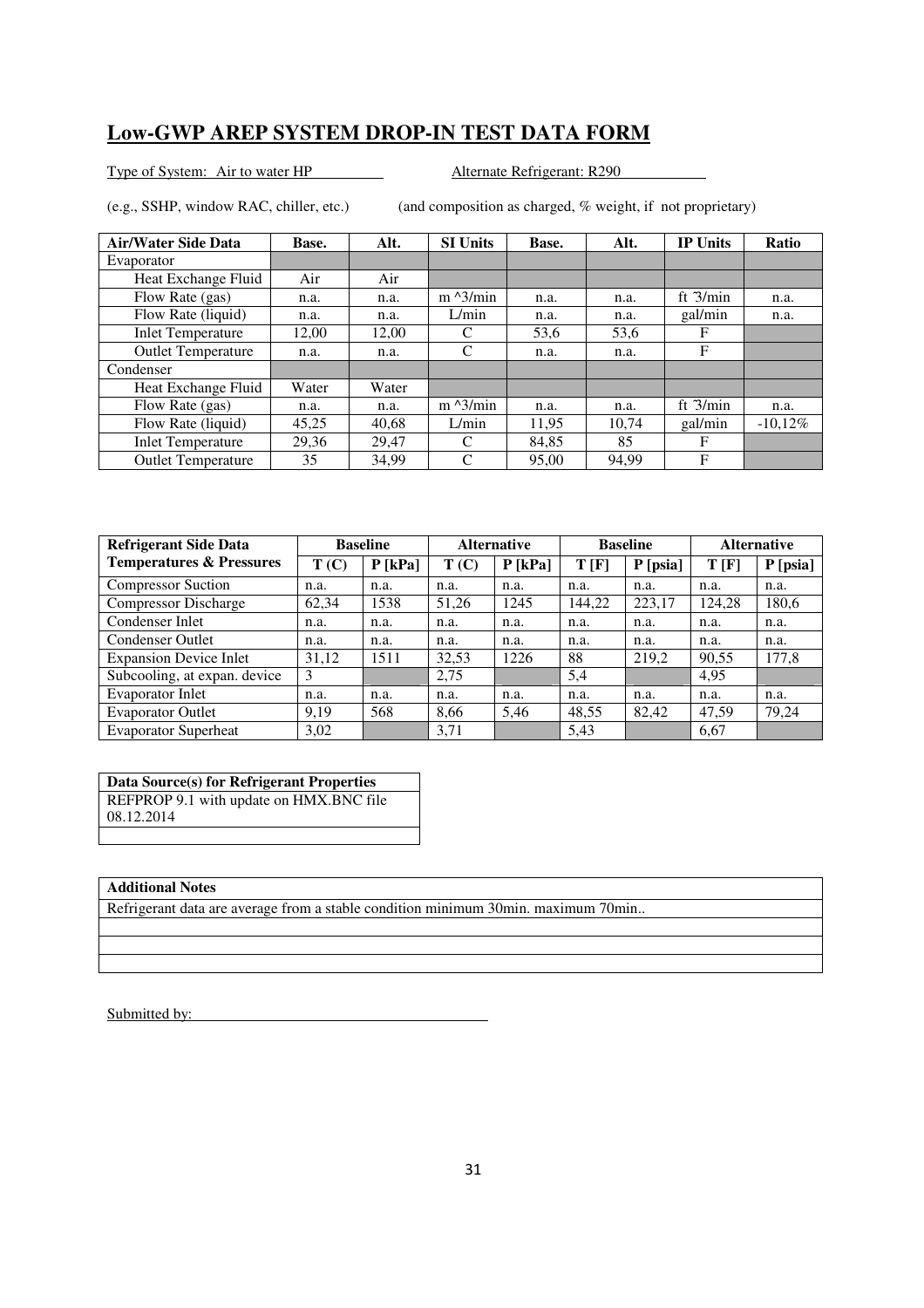| <b>Basic Information</b>                     |                                |
|----------------------------------------------|--------------------------------|
| Alternative Refrigerant (If not proprietary, | R <sub>290</sub>               |
| composition as Charged, % wt)                |                                |
| Alternative Lubricant Type and ISO Viscosity | n.a.                           |
| Baseline Refrigerant and Lubricant           | R407C / EMKARATE RL32-3MAF     |
| Make and Model of System                     | Danfoss DHP-AQ 16              |
| Nominal Capacity and Type of System          | A7 W35 15,3kW; Air to water HP |

| <b>Comparison Data</b>       |                                 | Base. | Alt.         | <b>SI Units</b> | Base.        | Alt.  | <b>IP Units</b> | Ratio              |            |
|------------------------------|---------------------------------|-------|--------------|-----------------|--------------|-------|-----------------|--------------------|------------|
| <b>Heating Mode</b>          |                                 |       | App<br>A7W35 |                 |              |       |                 |                    |            |
| Compressor Type              |                                 |       | ZH38K4       | n.a.            |              |       |                 |                    |            |
|                              |                                 |       | E-TDF-       |                 |              |       |                 |                    |            |
|                              |                                 |       | 524          |                 |              |       |                 |                    |            |
|                              | <b>Compressor Displacement</b>  |       | 0,24         | n.a.            | $m^2/$ min   | 8,475 | n.a.            | ft $^{\wedge}3min$ | n.a.       |
|                              | Nominal Motor Size              |       | 5            | n.a.            | hp           |       |                 |                    | n.a.       |
| Motor Speed                  |                                 |       | 2900         | n.a.            | rpm          |       |                 |                    | n.a.       |
|                              | <b>Expansion Device Type</b>    |       | Danfoss      | n.a.            |              |       |                 |                    |            |
|                              |                                 |       | ETS6         |                 |              |       |                 |                    |            |
| Lubricant Charge             |                                 |       | 1,9          | n.a.            | kg           | 4,18  | n.a.            | 1 <sub>b</sub>     | n.a.       |
| Refrigerant Charge           |                                 | 5,2   | 2,6          | kg              | 11,464       | 5,73  | 1 <sub>b</sub>  | $-50\%$            |            |
| <b>Refrigerant Mass Flow</b> |                                 | n.a.  | n.a.         | kg/min          | n.a.         | n.a.  | lb/min          | n.a.               |            |
| Rate                         |                                 |       |              |                 |              |       |                 |                    |            |
| Composition, at compr.       |                                 |       |              | n.a.            | $\%$ wt      |       |                 |                    |            |
| inlet if applicable          |                                 |       |              |                 |              |       |                 |                    |            |
| Ambient                      | Indoor                          | db    | n.a.         | n.a.            | $\mathsf{C}$ | n.a.  | n.a.            | $\mathbf{F}$       |            |
| Temps.                       |                                 | wb    | n.a.         | n.a.            | $\mathsf{C}$ | n.a.  | n.a.            | F                  |            |
|                              | Outdoor                         | db    | 7,0          | 7,00            | $\mathbf C$  | 44,6  | 44,6            | F                  |            |
|                              |                                 | wh    | 6,3          | 6,31            | $\mathbf C$  | 43,34 | 43,36           | F                  |            |
| <b>Total Capacity</b>        |                                 |       | 15939        | 14285           | W            | 54389 | 48745           | Btu/hr             | $-10,37\%$ |
| Sensible Capacity            |                                 |       | n.a.         | n.a.            | W            | n.a.  | n.a.            | Btu/hr             | n.a.       |
|                              | <b>Total System Power Input</b> |       | 3593         | 2973            | W            | 3593  | 2973            | W                  | $-17,25\%$ |
|                              | <b>Compressor Power Input</b>   |       | n.a.         | n.a.            | W            | n.a.  | n.a.            | W                  | n.a.       |
|                              | <b>Energy Efficiency Ratio</b>  |       | n.a.         | n.a.            | W/W          | n.a.  | n.a.            | Btuh/W             | n.a.       |
| (EER)                        |                                 |       |              |                 |              |       |                 |                    |            |
|                              | Coeff. Of Performance           |       | 4,43         | 4,8             |              |       |                 |                    | 8,35%      |
| (COP)                        |                                 |       |              |                 |              |       |                 |                    |            |

| <b>Other System Changes</b> |  |
|-----------------------------|--|
| n.a.                        |  |
|                             |  |
|                             |  |

| <b>System Data</b>                         | Base. | Alt. | Ratio |
|--------------------------------------------|-------|------|-------|
| Degradation Coefficient – Cd               | n.a.  | n.a. | n.a.  |
| Seasonal Energy Efficiency Ratio - SEER    | n.a.  | n.a. | n.a.  |
| Heating Seasonal Performance Factor - HSPF | n.a.  | n.a. | n.a.  |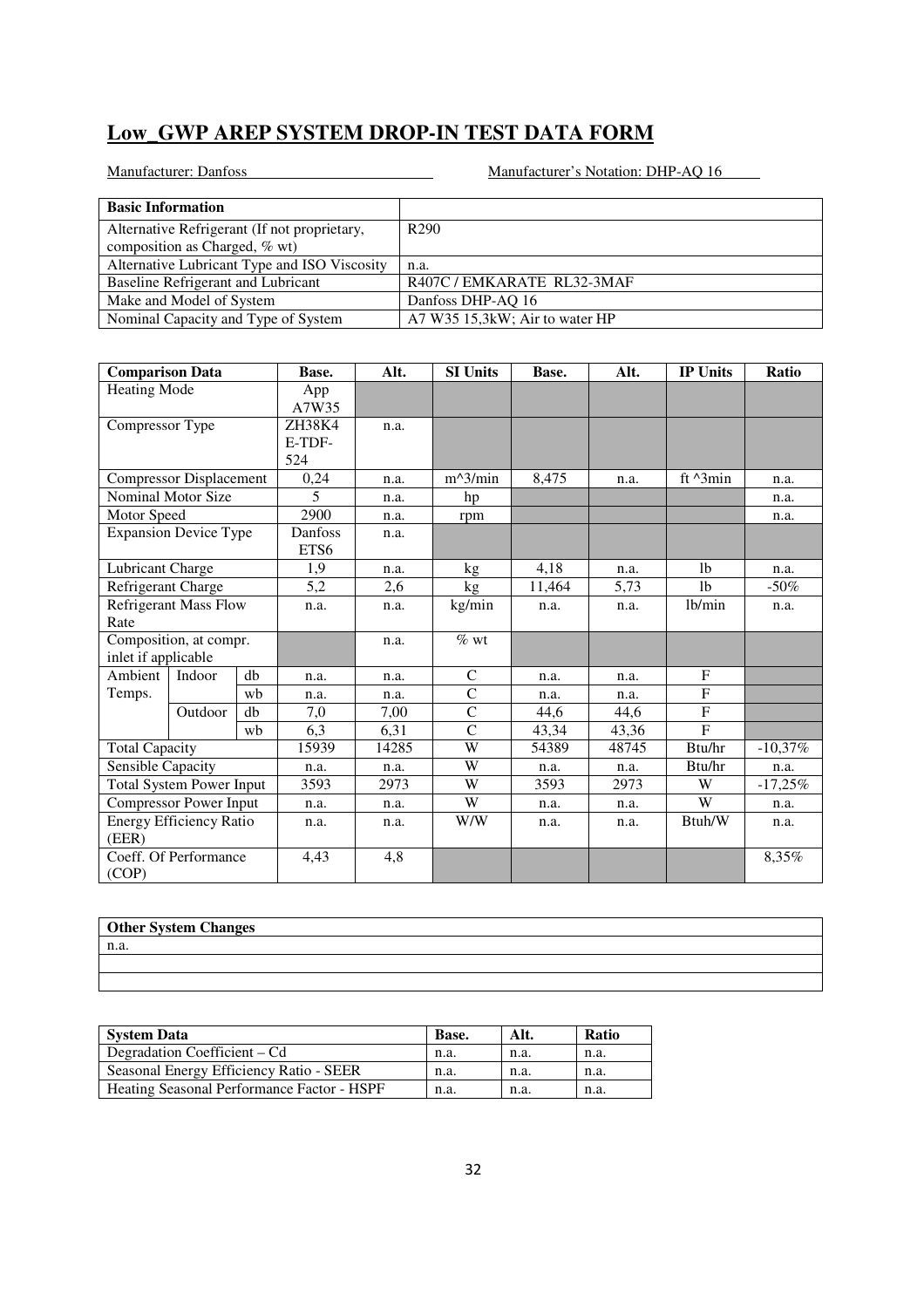Type of System: Air to water HP Alternate Refrigerant: R290

(e.g., SSHP, window RAC, chiller, etc.) (and composition as charged, % weight, if not proprietary)

| <b>Air/Water Side Data</b> | Base. | Alt.  | <b>SI Units</b>   | Base. | Alt.  | <b>IP Units</b> | Ratio      |
|----------------------------|-------|-------|-------------------|-------|-------|-----------------|------------|
| Evaporator                 |       |       |                   |       |       |                 |            |
| Heat Exchange Fluid        | Air   | Air   |                   |       |       |                 |            |
| Flow Rate (gas)            | n.a.  | n.a.  | $m \lambda$ 3/min | n.a.  | n.a.  | ft $3/min$      | n.a.       |
| Flow Rate (liquid)         | n.a.  | n.a.  | L/min             | n.a.  | n.a.  | gal/min         | n.a.       |
| <b>Inlet Temperature</b>   | 7,00  | 7.00  | C                 | 44,6  | 44,6  | F               |            |
| <b>Outlet Temperature</b>  | n.a.  | n.a.  | C                 | n.a.  | n.a.  | F               |            |
| Condenser                  |       |       |                   |       |       |                 |            |
| Heat Exchange Fluid        | Water | Water |                   |       |       |                 |            |
| Flow Rate (gas)            | n.a.  | n.a.  | $m \lambda$ 3/min | n.a.  | n.a.  | ft $3/min$      | n.a.       |
| Flow Rate (liquid)         | 45,25 | 40.68 | L/min             | 11,95 | 10,74 | gal/min         | $-10,12\%$ |
| <b>Inlet Temperature</b>   | 30,0  | 30    | C                 | 86.0  | 86,02 | F               |            |
| <b>Outlet Temperature</b>  | 35,0  | 35    | C                 | 95,0  | 95    | F               |            |

| <b>Refrigerant Side Data</b>        | <b>Baseline</b> |           | <b>Alternative</b> |           | <b>Baseline</b> |            | <b>Alternative</b> |            |
|-------------------------------------|-----------------|-----------|--------------------|-----------|-----------------|------------|--------------------|------------|
| <b>Temperatures &amp; Pressures</b> | T(C)            | $P$ [kPa] | T(C)               | $P$ [kPa] | T[F]            | $P$ [psia] | T[F]               | $P$ [psia] |
| <b>Compressor Suction</b>           | n.a.            | n.a.      | n.a.               | n.a.      | n.a.            | n.a.       | n.a.               | n.a.       |
| <b>Compressor Discharge</b>         | 64,4            | 1531      | 51,95              | 1243      | 147,96          | 222,14     | 125,52             | 180        |
| Condenser Inlet                     | n.a.            | n.a.      | n.a.               | n.a.      | n.a.            | n.a.       | n.a.               | n.a.       |
| <b>Condenser Outlet</b>             | n.a.            | n.a.      | n.a.               | n.a.      | n.a.            | n.a.       | n.a.               | n.a.       |
| <b>Expansion Device Inlet</b>       | 28,97           | 1510      | 29,67              | 1228      | 84,15           | 219,08     | 85,4               | 178,18     |
| Subcooling, at expan. device        | 5,13            |           | 5,69               |           | 9,23            |            | 10,24              |            |
| Evaporator Inlet                    | n.a.            | n.a.      | n.a.               | n.a.      | n.a.            | n.a.       | n.a.               | n.a.       |
| <b>Evaporator Outlet</b>            | 4.53            | 487       | 3,74               | 476       | 40,17           | 70,63      | 38,74              | 69,15      |
| <b>Evaporator Superheat</b>         | 2,67            |           | 3,18               |           | 4,80            |            | 5,72               |            |

### **Data Source(s) for Refrigerant Properties**

REFPROP 9.1 with update on HMX.BNC file 08.12.2014

### **Additional Notes**

Refrigerant data are average from a stable condition minimum 30min. maximum 70min..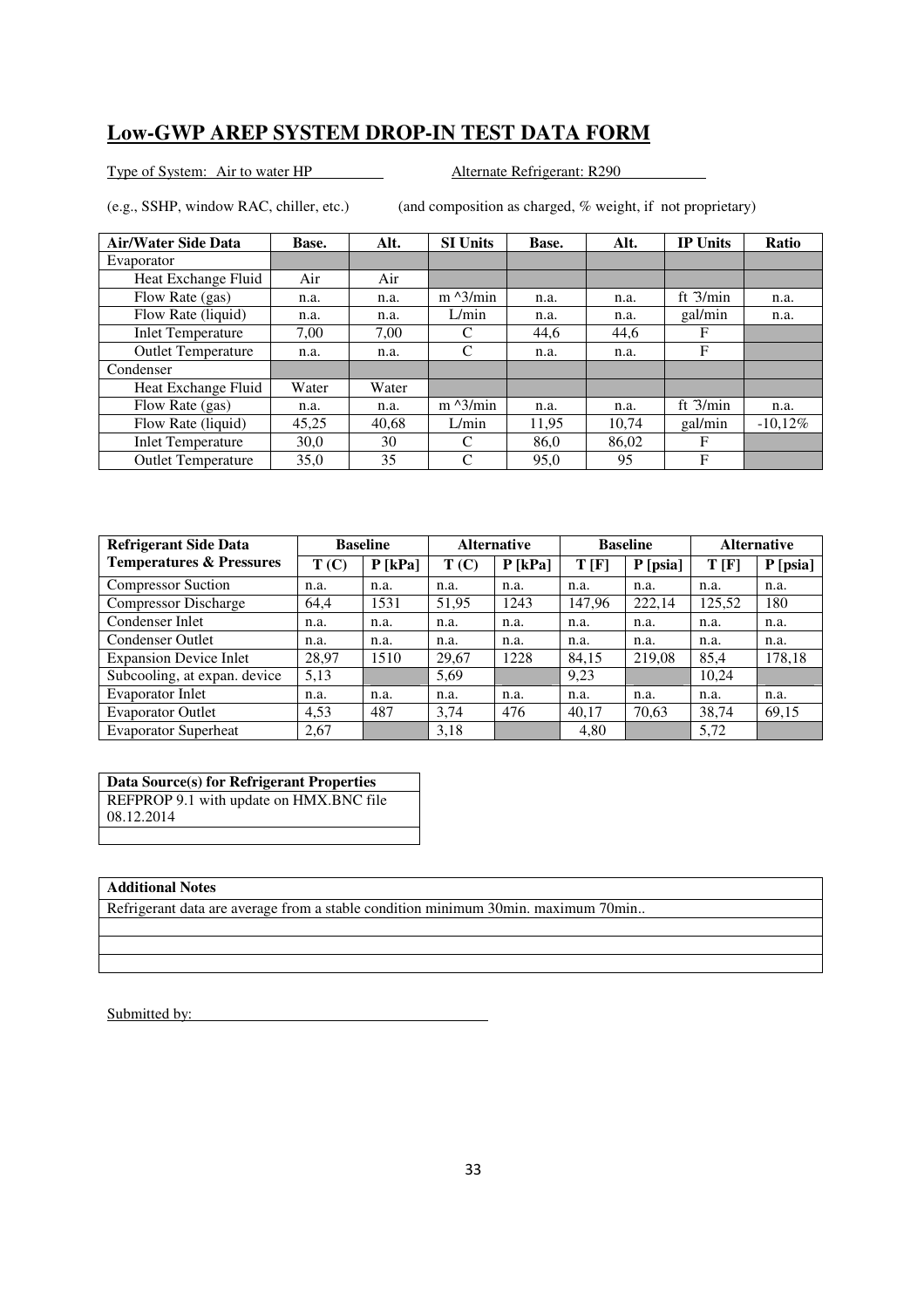| <b>Basic Information</b>                     |                                |
|----------------------------------------------|--------------------------------|
| Alternative Refrigerant (If not proprietary, | R <sub>290</sub>               |
| composition as Charged, % wt)                |                                |
| Alternative Lubricant Type and ISO Viscosity | n.a.                           |
| Baseline Refrigerant and Lubricant           | R407C / EMKARATE RL32-3MAF     |
| Make and Model of System                     | Danfoss DHP-AQ 16              |
| Nominal Capacity and Type of System          | A7 W35 15,3kW; Air to water HP |

| <b>Comparison Data</b>       |                                 | Base. | Alt.                     | <b>SI Units</b> | Base.         | Alt.  | <b>IP Units</b> | Ratio              |           |
|------------------------------|---------------------------------|-------|--------------------------|-----------------|---------------|-------|-----------------|--------------------|-----------|
| <b>Heating Mode</b>          |                                 |       | App<br>A2W35             |                 |               |       |                 |                    |           |
| Compressor Type              |                                 |       | ZH38K4                   | n.a.            |               |       |                 |                    |           |
|                              |                                 |       | E-TDF-                   |                 |               |       |                 |                    |           |
|                              |                                 |       | 524                      |                 |               |       |                 |                    |           |
|                              | Compressor Displacement         |       | 0,24                     | n.a.            | $m^3/m$ in    | 8,475 | n.a.            | ft $^{\wedge}3min$ | n.a.      |
|                              | Nominal Motor Size              |       | $\overline{\phantom{0}}$ | n.a.            | hp            |       |                 |                    | n.a.      |
| Motor Speed                  |                                 |       | 2900                     | n.a.            | rpm           |       |                 |                    | n.a.      |
|                              | <b>Expansion Device Type</b>    |       | Danfoss                  | n.a.            |               |       |                 |                    |           |
|                              |                                 |       | ETS6                     |                 |               |       |                 |                    |           |
| Lubricant Charge             |                                 |       | 1,9                      | n.a.            | kg            | 4,18  | n.a.            | 1 <sub>b</sub>     | n.a.      |
| Refrigerant Charge           |                                 | 5,2   | 2,6                      | kg              | 11,464        | 5,73  | 1 <sub>b</sub>  | $-50\%$            |           |
| <b>Refrigerant Mass Flow</b> |                                 | n.a.  | n.a.                     | kg/min          | n.a.          | n.a.  | lb/min          | n.a.               |           |
| Rate                         |                                 |       |                          |                 |               |       |                 |                    |           |
|                              | Composition, at compr.          |       |                          | n.a.            | $%$ wt        |       |                 |                    |           |
| inlet if applicable          |                                 |       |                          |                 |               |       |                 |                    |           |
| Ambient                      | Indoor                          | db    | n.a.                     | n.a.            | C             | n.a.  | n.a.            | F                  |           |
| Temps.                       |                                 | wb    | n.a.                     | n.a.            | $\mathsf{C}$  | n.a.  | n.a.            | $\mathbf{F}$       |           |
|                              | Outdoor                         | db    | 2,0                      | 2,0             | $\mathsf{C}$  | 35,6  | 35,6            | F                  |           |
|                              |                                 | wb    | 1,01                     | 0,98            | $\mathcal{C}$ | 33,82 | 33,77           | F                  |           |
| <b>Total Capacity</b>        |                                 |       | 13788                    | 12573           | W             | 47047 | 42901           | Btu/hr             | $-8.81\%$ |
| Sensible Capacity            |                                 |       | n.a.                     | n.a.            | W             | n.a.  | n.a.            | Btu/hr             | n.a.      |
|                              | <b>Total System Power Input</b> |       | 3504                     | 2951            | W             | 3504  | 2951            | W                  | $-15,78$  |
|                              | <b>Compressor Power Input</b>   |       | n.a.                     | n.a.            | W             | n.a.  | n.a.            | W                  | n.a.      |
| (EER)                        | <b>Energy Efficiency Ratio</b>  |       | n.a.                     | n.a.            | W/W           | n.a.  | n.a.            | Btuh/W             | n.a.      |
|                              | Coeff. Of Performance           |       | 3,93                     | 4,25            |               |       |                 |                    | 8,14%     |
| (COP)                        |                                 |       |                          |                 |               |       |                 |                    |           |
|                              |                                 |       |                          |                 |               |       |                 |                    |           |

| <b>Other System Changes</b> |  |
|-----------------------------|--|
| n.a.                        |  |
|                             |  |
|                             |  |

| <b>System Data</b>                         | Base. | Alt. | Ratio |
|--------------------------------------------|-------|------|-------|
| Degradation Coefficient – Cd               | n.a.  | n.a. | n.a.  |
| Seasonal Energy Efficiency Ratio - SEER    | n.a.  | n.a. | n.a.  |
| Heating Seasonal Performance Factor - HSPF | n.a.  | n.a. | n.a.  |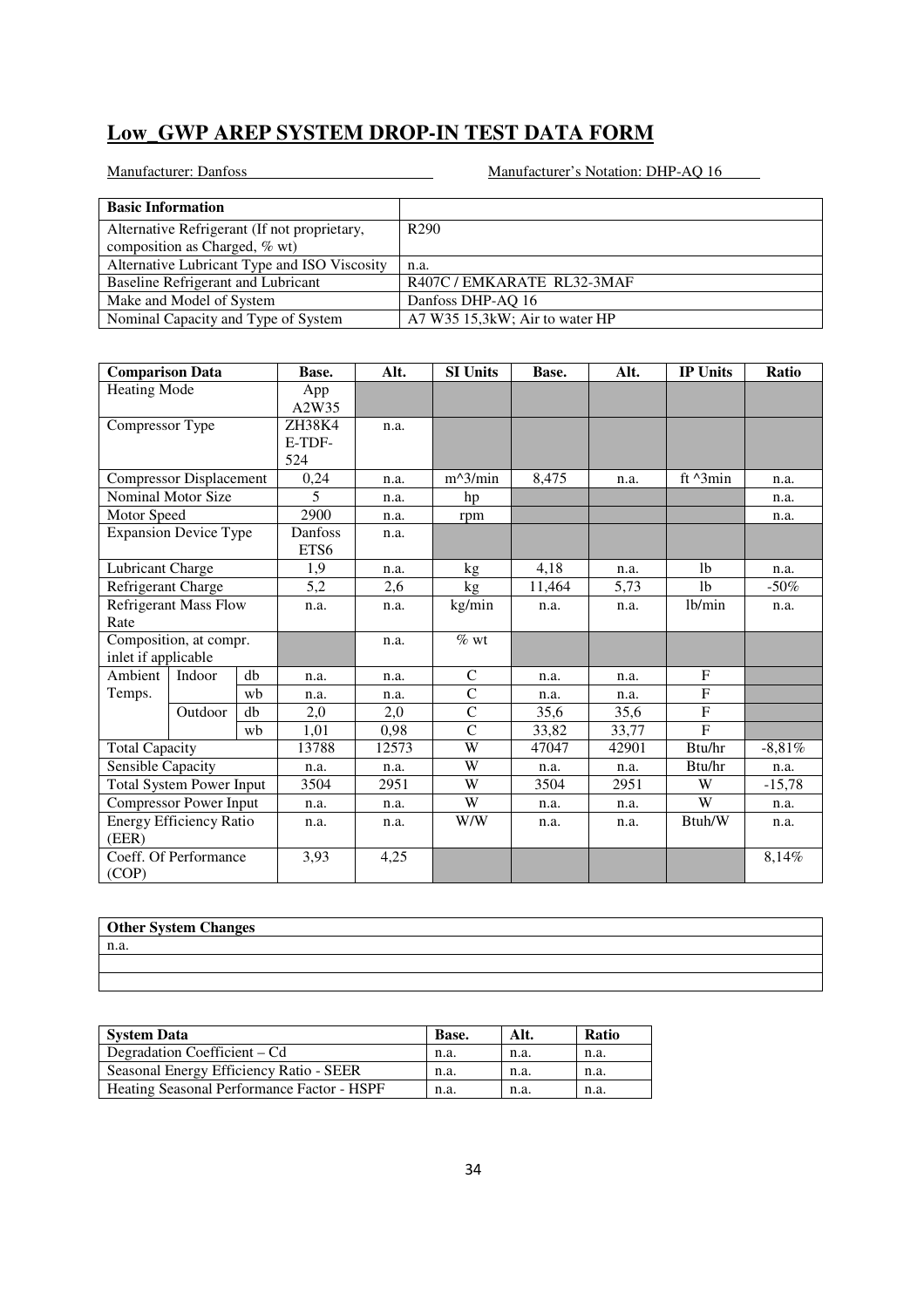Type of System: Air to water HP Alternate Refrigerant: R290

(e.g., SSHP, window RAC, chiller, etc.) (and composition as charged, % weight, if not proprietary)

| <b>Air/Water Side Data</b> | Base. | Alt.  | <b>SI Units</b>   | Base. | Alt.  | <b>IP Units</b> | Ratio      |
|----------------------------|-------|-------|-------------------|-------|-------|-----------------|------------|
| Evaporator                 |       |       |                   |       |       |                 |            |
| Heat Exchange Fluid        | Air   | Air   |                   |       |       |                 |            |
| Flow Rate (gas)            | n.a.  | n.a.  | $m \lambda$ 3/min | n.a.  | n.a.  | ft $3/min$      | n.a.       |
| Flow Rate (liquid)         | n.a.  | n.a.  | L/min             | n.a.  | n.a.  | gal/min         | n.a.       |
| <b>Inlet Temperature</b>   | 2.00  | 2.00  | C                 | 35,6  | 35,6  | F               |            |
| <b>Outlet Temperature</b>  | n.a.  | n.a.  | C                 | n.a.  | n.a.  | F               |            |
| Condenser                  |       |       |                   |       |       |                 |            |
| Heat Exchange Fluid        | Water | Water |                   |       |       |                 |            |
| Flow Rate (gas)            | n.a.  | n.a.  | $m \lambda$ 3/min | n.a.  | n.a.  | ft $3/min$      | n.a.       |
| Flow Rate (liquid)         | 45,25 | 40.68 | L/min             | 11,95 | 10,74 | gal/min         | $-10,12\%$ |
| <b>Inlet Temperature</b>   | 30.7  | 30.6  | C                 | 87,26 | 87,12 | F               |            |
| <b>Outlet Temperature</b>  | 35    | 35    | C                 | 95,0  | 95,0  | F               |            |

| <b>Refrigerant Side Data</b>        |         | <b>Baseline</b> |         | <b>Alternative</b> |       | <b>Baseline</b> |        | <b>Alternative</b> |  |
|-------------------------------------|---------|-----------------|---------|--------------------|-------|-----------------|--------|--------------------|--|
| <b>Temperatures &amp; Pressures</b> | T(C)    | $P$ [kPa]       | T(C)    | $P$ [kPa]          | T[F]  | $P$ [psia]      | T[F]   | $P$ [psia]         |  |
| <b>Compressor Suction</b>           | n.a.    | n.a.            | n.a.    | n.a.               | n.a.  | n.a.            | n.a.   | n.a.               |  |
| <b>Compressor Discharge</b>         | 67,11   | 1512            | 53,54   | 1244               | 152,8 | 219,33          | 128,38 | 180,49             |  |
| Condenser Inlet                     | n.a.    | n.a.            | n.a.    | n.a.               | n.a.  | n.a.            | n.a.   | n.a.               |  |
| <b>Condenser Outlet</b>             | n.a.    | n.a.            | n.a.    | n.a.               | n.a.  | n.a.            | n.a.   | n.a.               |  |
| <b>Expansion Device Inlet</b>       | 27,88   | 1496            | 28,0    | 1232               | 82.19 | 217             | 82.45  | 178,69             |  |
| Subcooling, at expan. device        | 5,84    |                 | 7,45    |                    | 10,51 |                 | 13,41  |                    |  |
| <b>Evaporator Inlet</b>             | n.a.    | n.a.            | n.a.    | n.a.               | n.a.  | n.a.            | n.a.   | n.a.               |  |
| <b>Evaporator Outlet</b>            | $-1,13$ | 404             | $-1,54$ | 403                | 29,95 | 58,72           | 29,21  | 58,5               |  |
| <b>Evaporator Superheat</b>         | 1,83    |                 | 2,33    |                    | 3,29  |                 | 4,19   |                    |  |

### **Data Source(s) for Refrigerant Properties**

REFPROP 9.1 with update on HMX.BNC file 08.12.2014

### **Additional Notes**

Refrigerant data are average from a stable condition minimum 30min. maximum 70min..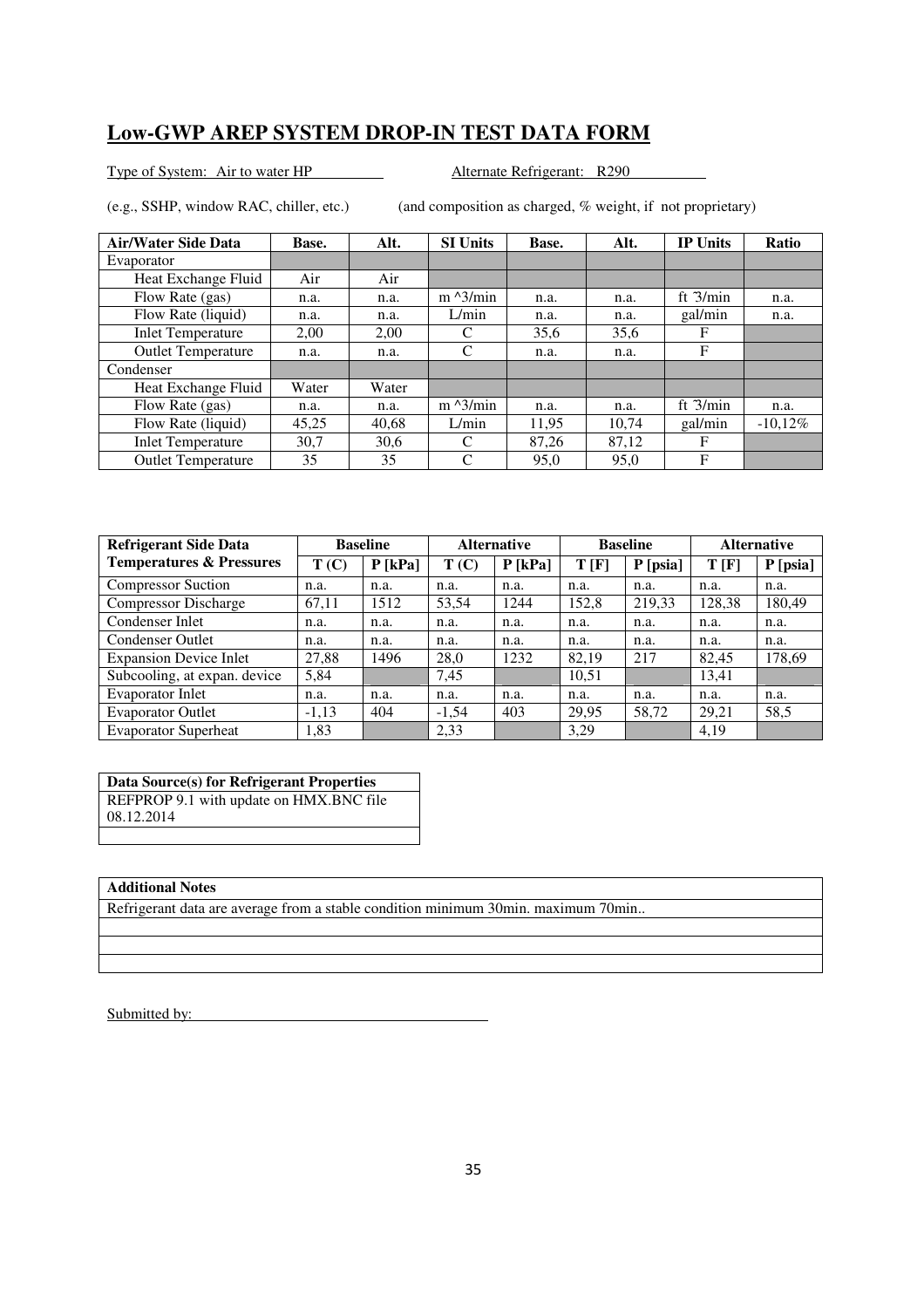| <b>Basic Information</b>                     |                                |
|----------------------------------------------|--------------------------------|
| Alternative Refrigerant (If not proprietary, | R <sub>290</sub>               |
| composition as Charged, % wt)                |                                |
| Alternative Lubricant Type and ISO Viscosity | n.a.                           |
| Baseline Refrigerant and Lubricant           | R407C / EMKARATE RL32-3MAF     |
| Make and Model of System                     | Danfoss DHP-AQ 16              |
| Nominal Capacity and Type of System          | A7 W35 15,3kW; Air to water HP |

| <b>Comparison Data</b>       |                                 | Base.  | Alt.    | <b>SI Units</b> | Base.        | Alt.  | <b>IP Units</b> | Ratio              |            |
|------------------------------|---------------------------------|--------|---------|-----------------|--------------|-------|-----------------|--------------------|------------|
| <b>Heating Mode</b>          |                                 | App A  |         |                 |              |       |                 |                    |            |
|                              |                                 |        | $-7W35$ |                 |              |       |                 |                    |            |
| Compressor Type              |                                 |        | ZH38K4  | n.a.            |              |       |                 |                    |            |
|                              |                                 | E-TDF- |         |                 |              |       |                 |                    |            |
|                              |                                 | 524    |         |                 |              |       |                 |                    |            |
|                              | Compressor Displacement         |        | 0,24    | n.a.            | $m^2/$ min   | 8,475 | n.a.            | ft $^{\wedge}3min$ | n.a.       |
|                              | Nominal Motor Size              |        | 5       | n.a.            | hp           |       |                 |                    | n.a.       |
| Motor Speed                  |                                 |        | 2900    | n.a.            | rpm          |       |                 |                    | n.a.       |
|                              | <b>Expansion Device Type</b>    |        | Danfoss | n.a.            |              |       |                 |                    |            |
|                              |                                 |        | ETS6    |                 |              |       |                 |                    |            |
| Lubricant Charge             |                                 |        | 1,9     | n.a.            | kg           | 4,18  | n.a.            | 1 <sub>b</sub>     | n.a.       |
| Refrigerant Charge           |                                 | 5,2    | 2,6     | kg              | 11,464       | 5,73  | 1 <sub>b</sub>  | $-50\%$            |            |
| <b>Refrigerant Mass Flow</b> |                                 | n.a.   | n.a.    | kg/min          | n.a.         | n.a.  | lb/min          | n.a.               |            |
| Rate                         |                                 |        |         |                 |              |       |                 |                    |            |
|                              | Composition, at compr.          |        |         | n.a.            | $\%$ wt      |       |                 |                    |            |
| inlet if applicable          |                                 |        |         |                 |              |       |                 |                    |            |
| Ambient                      | Indoor                          | db     | n.a.    | n.a.            | $\mathsf{C}$ | n.a.  | n.a.            | $\mathbf{F}$       |            |
| Temps.                       |                                 | wb     | n.a.    | n.a.            | $\mathsf{C}$ | n.a.  | n.a.            | F                  |            |
|                              | Outdoor                         | db     | $-6,99$ | $-6,98$         | $\mathbf C$  | 19,41 | 19,41           | F                  |            |
|                              |                                 | wh     | $-8,0$  | $-8,0$          | $\mathbf C$  | 17,48 | 17,43           | F                  |            |
| <b>Total Capacity</b>        |                                 |        | 10905   | 10180           | W            | 37210 | 34738           | Btu/hr             | $-6,64%$   |
| Sensible Capacity            |                                 |        | n.a.    | n.a.            | W            | n.a.  | n.a.            | Btu/hr             | n.a.       |
|                              | <b>Total System Power Input</b> |        | 3350    | 2922            | W            | 3350  | 2922            | W                  | $-12,77\%$ |
|                              | <b>Compressor Power Input</b>   |        | n.a.    | n.a.            | W            | n.a.  | n.a.            | W                  | n.a.       |
|                              | <b>Energy Efficiency Ratio</b>  |        | n.a.    | n.a.            | W/W          | n.a.  | n.a.            | Btuh/W             | n.a.       |
| (EER)                        |                                 |        |         |                 |              |       |                 |                    |            |
|                              | Coeff. Of Performance           |        | 3,25    | 3,48            |              |       |                 |                    | 7,0%       |
| (COP)                        |                                 |        |         |                 |              |       |                 |                    |            |

| <b>Other System Changes</b> |  |
|-----------------------------|--|
| n.a.                        |  |
|                             |  |
|                             |  |

| <b>System Data</b>                         | Base. | Alt. | <b>Ratio</b> |
|--------------------------------------------|-------|------|--------------|
| Degradation Coefficient – Cd               | n.a.  | n.a. | n.a.         |
| Seasonal Energy Efficiency Ratio - SEER    | n.a.  | n.a. | n.a.         |
| Heating Seasonal Performance Factor - HSPF | n.a.  | n.a. | n.a.         |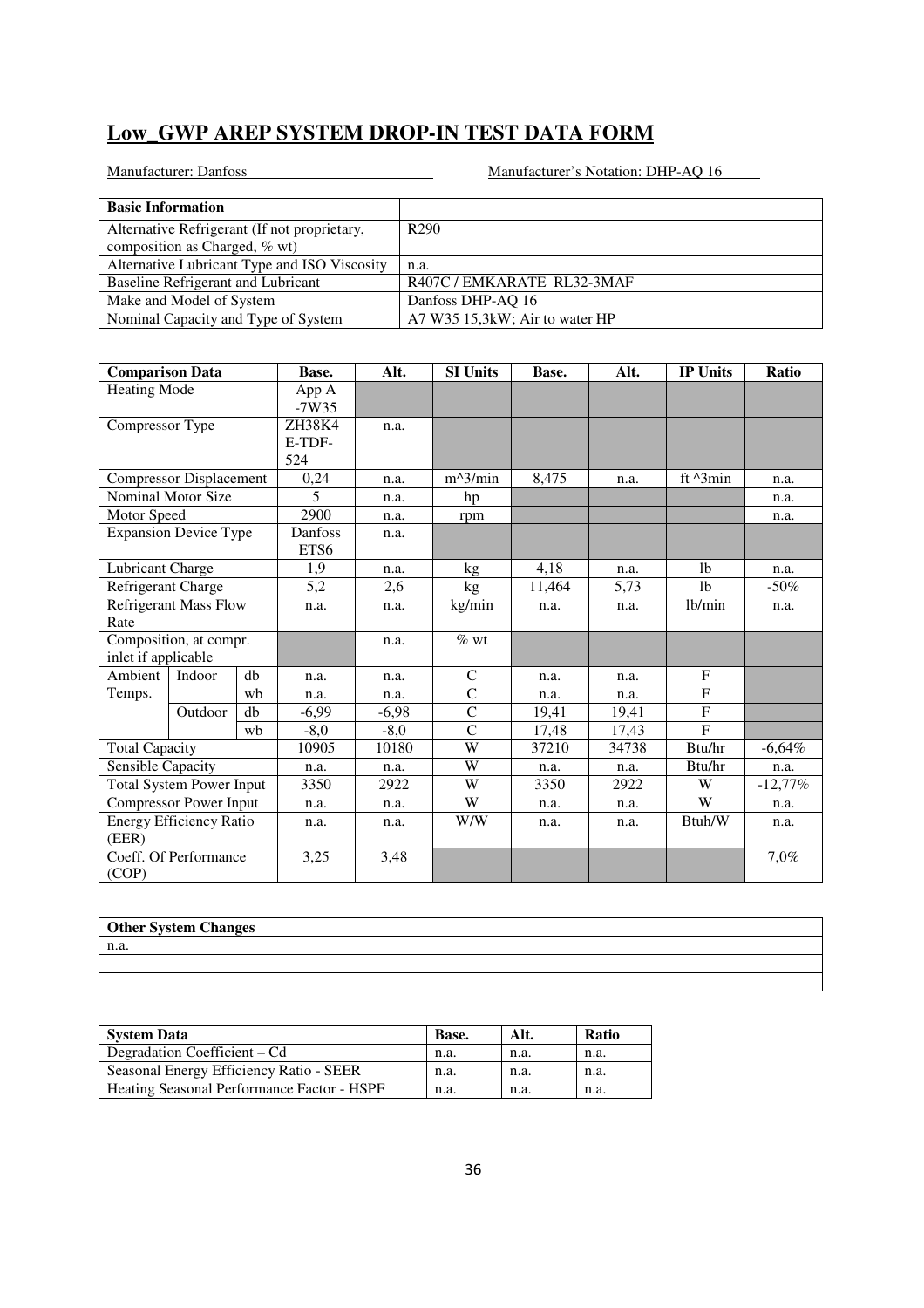Type of System: Air to water HP Alternate Refrigerant: R290

(e.g., SSHP, window RAC, chiller, etc.) (and composition as charged, % weight, if not proprietary)

| <b>Air/Water Side Data</b> | Base.   | Alt.    | <b>SI Units</b>   | Base. | Alt.  | <b>IP Units</b> | Ratio      |
|----------------------------|---------|---------|-------------------|-------|-------|-----------------|------------|
| Evaporator                 |         |         |                   |       |       |                 |            |
| Heat Exchange Fluid        | Air     | Air     |                   |       |       |                 |            |
| Flow Rate (gas)            | n.a.    | n.a.    | $m \lambda$ 3/min | n.a.  | n.a.  | ft $3/min$      | n.a.       |
| Flow Rate (liquid)         | n.a.    | n.a.    | L/min             | n.a.  | n.a.  | gal/min         | n.a.       |
| <b>Inlet Temperature</b>   | $-6,99$ | $-6,98$ | C                 | 19,41 | 19,4  | F               |            |
| <b>Outlet Temperature</b>  | n.a.    | n.a.    | C                 | n.a.  | n.a.  | F               |            |
| Condenser                  |         |         |                   |       |       |                 |            |
| Heat Exchange Fluid        | Water   | Water   |                   |       |       |                 |            |
| Flow Rate (gas)            | n.a.    | n.a.    | $m \lambda$ 3/min | n.a.  | n.a.  | ft $3/min$      | n.a.       |
| Flow Rate (liquid)         | 45,25   | 40.67   | L/min             | 11,95 | 10,74 | gal/min         | $-10,12\%$ |
| <b>Inlet Temperature</b>   | 31,6    | 31.46   | C                 | 88.88 | 88,63 | F               |            |
| <b>Outlet Temperature</b>  | 35      | 35      | C                 | 95    | 95    | F               |            |

| <b>Refrigerant Side Data</b>        |         | <b>Baseline</b> |          | <b>Alternative</b> |       | <b>Baseline</b> |       | <b>Alternative</b> |  |
|-------------------------------------|---------|-----------------|----------|--------------------|-------|-----------------|-------|--------------------|--|
| <b>Temperatures &amp; Pressures</b> | T(C)    | $P$ [kPa]       | T(C)     | $P$ [kPa]          | T[F]  | P [psia]        | T[F]  | $P$ [psia]         |  |
| <b>Compressor Suction</b>           | n.a.    | n.a.            | n.a.     | n.a.               | n.a.  | n.a.            | n.a.  | n.a.               |  |
| <b>Compressor Discharge</b>         | 73,94   | 1518            | 57,83    | 1243               | 165,1 | 220,25          | 136,1 | 180,4              |  |
| Condenser Inlet                     | n.a.    | n.a.            | n.a.     | n.a.               | n.a.  | n.a.            | n.a.  | n.a.               |  |
| <b>Condenser Outlet</b>             | n.a.    | n.a.            | n.a.     | n.a.               | n.a.  | n.a.            | n.a.  | n.a.               |  |
| <b>Expansion Device Inlet</b>       | 27.4    | 1507            | 27,31    | 1234               | 81,37 | 218,61          | 81,17 | 179,0              |  |
| Subcooling, at expan. device        | 6.59    |                 | 8,24     |                    | 11,86 |                 | 14,83 |                    |  |
| Evaporator Inlet                    | n.a.    | n.a.            | n.a.     | n.a.               | n.a.  | n.a.            | n.a.  | n.a.               |  |
| <b>Evaporator Outlet</b>            | $-9,86$ | 306             | $-10,17$ | 315                | 14,23 | 44,44           | 13,68 | 45,77              |  |
| <b>Evaporator Superheat</b>         | 1,92    |                 | 1,56     |                    | 3,45  |                 | 2,8   |                    |  |

### **Data Source(s) for Refrigerant Properties**

REFPROP 9.1 with update on HMX.BNC file 08.12.2014

### **Additional Notes**

Refrigerant data are average from a stable condition minimum 30min. maximum 70min..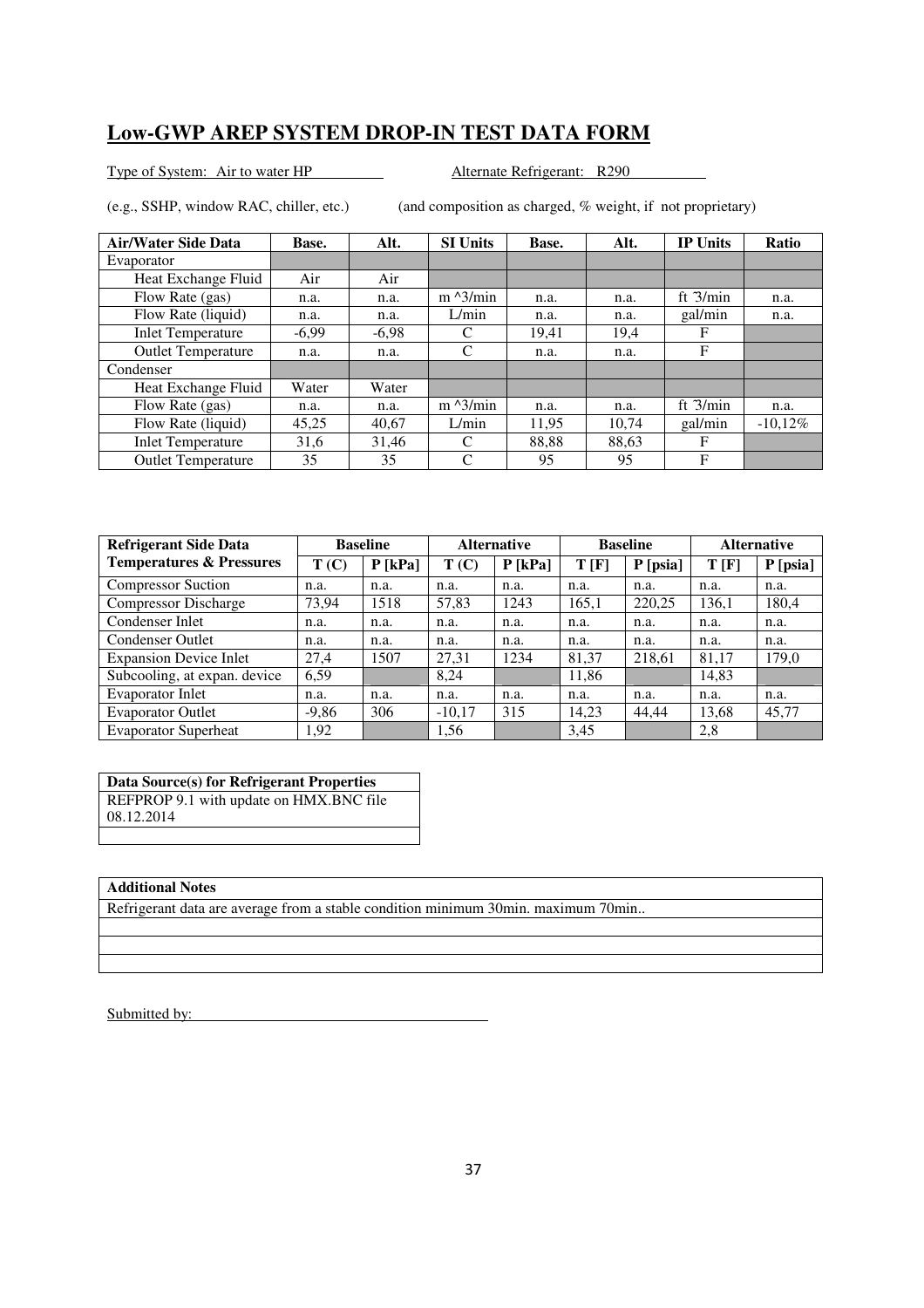| <b>Basic Information</b>                     |                                |
|----------------------------------------------|--------------------------------|
| Alternative Refrigerant (If not proprietary, | R <sub>290</sub>               |
| composition as Charged, % wt)                |                                |
| Alternative Lubricant Type and ISO Viscosity | n.a.                           |
| Baseline Refrigerant and Lubricant           | R407C / EMKARATE RL32-3MAF     |
| Make and Model of System                     | Danfoss DHP-AQ 16              |
| Nominal Capacity and Type of System          | A7 W35 15,3kW; Air to water HP |

| <b>Comparison Data</b>       |                                 | Base. | Alt.              | <b>SI Units</b> | Base.         | Alt.  | <b>IP Units</b> | Ratio              |           |
|------------------------------|---------------------------------|-------|-------------------|-----------------|---------------|-------|-----------------|--------------------|-----------|
| <b>Heating Mode</b>          |                                 |       | App A<br>$-15W35$ |                 |               |       |                 |                    |           |
| Compressor Type              |                                 |       | ZH38K4            | n.a.            |               |       |                 |                    |           |
|                              |                                 |       | E-TDF-            |                 |               |       |                 |                    |           |
|                              |                                 | 524   |                   |                 |               |       |                 |                    |           |
|                              | Compressor Displacement         |       | 0,24              | n.a.            | $m^3/m$ in    | 8,475 | n.a.            | ft $^{\wedge}3min$ | n.a.      |
|                              | Nominal Motor Size              |       | $\overline{5}$    | n.a.            | hp            |       |                 |                    | n.a.      |
| Motor Speed                  |                                 |       | 2900              | n.a.            | rpm           |       |                 |                    | n.a.      |
|                              | <b>Expansion Device Type</b>    |       | Danfoss           | n.a.            |               |       |                 |                    |           |
|                              |                                 |       | ETS6              |                 |               |       |                 |                    |           |
| Lubricant Charge             |                                 |       | 1,9               | n.a.            | kg            | 4,18  | n.a.            | 1 <sub>b</sub>     | n.a.      |
| Refrigerant Charge           |                                 | 5,2   | 2,6               | kg              | 11,464        | 5,73  | 1 <sub>b</sub>  | $-50\%$            |           |
| <b>Refrigerant Mass Flow</b> |                                 | n.a.  | n.a.              | kg/min          | n.a.          | n.a.  | lb/min          | n.a.               |           |
| Rate                         |                                 |       |                   |                 |               |       |                 |                    |           |
|                              | Composition, at compr.          |       |                   | n.a.            | $%$ wt        |       |                 |                    |           |
| inlet if applicable          |                                 |       |                   |                 |               |       |                 |                    |           |
| Ambient                      | Indoor                          | db    | n.a.              | n.a.            | C             | n.a.  | n.a.            | F                  |           |
| Temps.                       |                                 | wb    | n.a.              | n.a.            | $\mathsf{C}$  | n.a.  | n.a.            | $\mathbf{F}$       |           |
|                              | Outdoor                         | db    | -14,99            | $-15,00$        | $\mathsf{C}$  | 5,0   | 4,99            | F                  |           |
|                              |                                 | wb    | $-15,51$          | $-15,44$        | $\mathcal{C}$ | 4,07  | 4,19            | $\overline{F}$     |           |
| <b>Total Capacity</b>        |                                 |       | 8813              | 8370            | W             | 30072 | 28562           | Btu/hr             | $-5.0\%$  |
| Sensible Capacity            |                                 |       | n.a.              | n.a.            | W             | n.a.  | n.a.            | Btu/hr             | n.a.      |
|                              | <b>Total System Power Input</b> |       | 3180              | 2811            | W             | 3180  | 2811            | W                  | $-11,6\%$ |
|                              | <b>Compressor Power Input</b>   |       | n.a.              | n.a.            | W             | n.a.  | n.a.            | W                  | n.a.      |
| (EER)                        | <b>Energy Efficiency Ratio</b>  |       | n.a.              | n.a.            | W/W           | n.a.  | n.a.            | Btuh/W             | n.a.      |
|                              | Coeff. Of Performance           |       | 2,77              | 2,97            |               |       |                 |                    | 7,22%     |
| (COP)                        |                                 |       |                   |                 |               |       |                 |                    |           |

| <b>Other System Changes</b> |  |
|-----------------------------|--|
| n.a.                        |  |
|                             |  |
|                             |  |

| <b>System Data</b>                         | Base. | Alt. | <b>Ratio</b> |
|--------------------------------------------|-------|------|--------------|
| Degradation Coefficient – Cd               | n.a.  | n.a. | n.a.         |
| Seasonal Energy Efficiency Ratio - SEER    | n.a.  | n.a. | n.a.         |
| Heating Seasonal Performance Factor - HSPF | n.a.  | n.a. | n.a.         |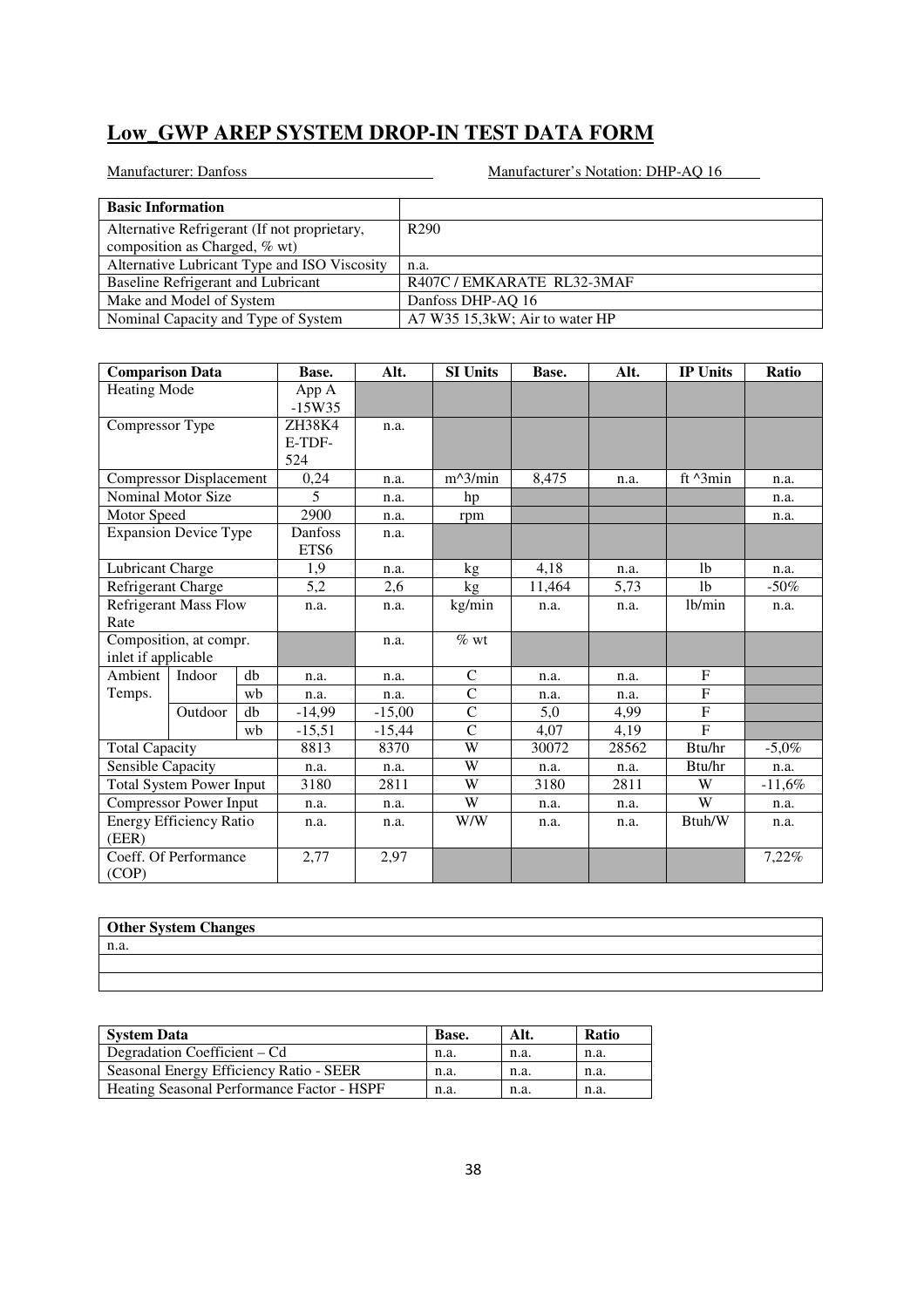Type of System: Air to water HP Alternate Refrigerant: R290

(e.g., SSHP, window RAC, chiller, etc.) (and composition as charged, % weight, if not proprietary)

| <b>Air/Water Side Data</b> | Base.    | Alt.  | <b>SI Units</b>   | Base. | Alt.  | <b>IP Units</b> | Ratio      |
|----------------------------|----------|-------|-------------------|-------|-------|-----------------|------------|
| Evaporator                 |          |       |                   |       |       |                 |            |
| Heat Exchange Fluid        | Air      | Air   |                   |       |       |                 |            |
| Flow Rate (gas)            | n.a.     | n.a.  | $m \lambda$ 3/min | n.a.  | n.a.  | ft $3/min$      | n.a.       |
| Flow Rate (liquid)         | n.a.     | n.a.  | L/min             | n.a.  | n.a.  | gal/min         | n.a.       |
| <b>Inlet Temperature</b>   | $-14,99$ | $-15$ | C                 | 5,0   | 5,0   | F               |            |
| <b>Outlet Temperature</b>  | n.a.     | n.a.  | C                 | n.a.  | n.a.  | F               |            |
| Condenser                  |          |       |                   |       |       |                 |            |
| Heat Exchange Fluid        | Water    | Water |                   |       |       |                 |            |
| Flow Rate (gas)            | n.a.     | n.a.  | $m \lambda$ 3/min | n.a.  | n.a.  | ft $3/min$      | n.a.       |
| Flow Rate (liquid)         | 45,25    | 40.67 | L/min             | 11,95 | 10,74 | gal/min         | $-10,12\%$ |
| <b>Inlet Temperature</b>   | 32,27    | 32,0  | C                 | 90.0  | 89.77 | F               |            |
| <b>Outlet Temperature</b>  | 35       | 34.99 | C                 | 95    | 94,98 | F               |            |

| <b>Refrigerant Side Data</b>        | <b>Baseline</b> |           | <b>Alternative</b> |           | <b>Baseline</b> |            | <b>Alternative</b> |            |
|-------------------------------------|-----------------|-----------|--------------------|-----------|-----------------|------------|--------------------|------------|
| <b>Temperatures &amp; Pressures</b> | T(C)            | $P$ [kPa] | T(C)               | $P$ [kPa] | T[F]            | $P$ [psia] | T[F]               | $P$ [psia] |
| <b>Compressor Suction</b>           | n.a.            | n.a.      | n.a.               | n.a.      | n.a.            | n.a.       | n.a.               | n.a.       |
| <b>Compressor Discharge</b>         | 80,43           | 1518      | 61,8               | 1244      | 176,7           | 220,29     | 143,24             | 180,5      |
| Condenser Inlet                     | n.a.            | n.a.      | n.a.               | n.a.      | n.a.            | n.a.       | n.a.               | n.a.       |
| <b>Condenser Outlet</b>             | n.a.            | n.a.      | n.a.               | n.a.      | n.a.            | n.a.       | n.a.               | n.a.       |
| <b>Expansion Device Inlet</b>       | 27.0            | 1510      | 26,98              | 1236      | 80.7            | 219,0      | 80,56              | 179,34     |
| Subcooling, at expan. device        | 7,02            |           | 8,65               |           | 12,63           |            | 15,57              |            |
| Evaporator Inlet                    | n.a.            | n.a.      | n.a.               | n.a.      | n.a.            | n.a.       | n.a.               | n.a.       |
| <b>Evaporator Outlet</b>            | $-18,25$        | 221       | $-18,38$           | 243       | $-0,85$         | 35,0       | $-1,1$             | 35,25      |
| <b>Evaporator Superheat</b>         | 1.27            |           | 1,08               |           | 2.28            |            | 1,94               |            |

### **Data Source(s) for Refrigerant Properties**

REFPROP 9.1 with update on HMX.BNC file 08.12.2014

### **Additional Notes**

Refrigerant data are average from a stable condition minimum 30min. maximum 70min..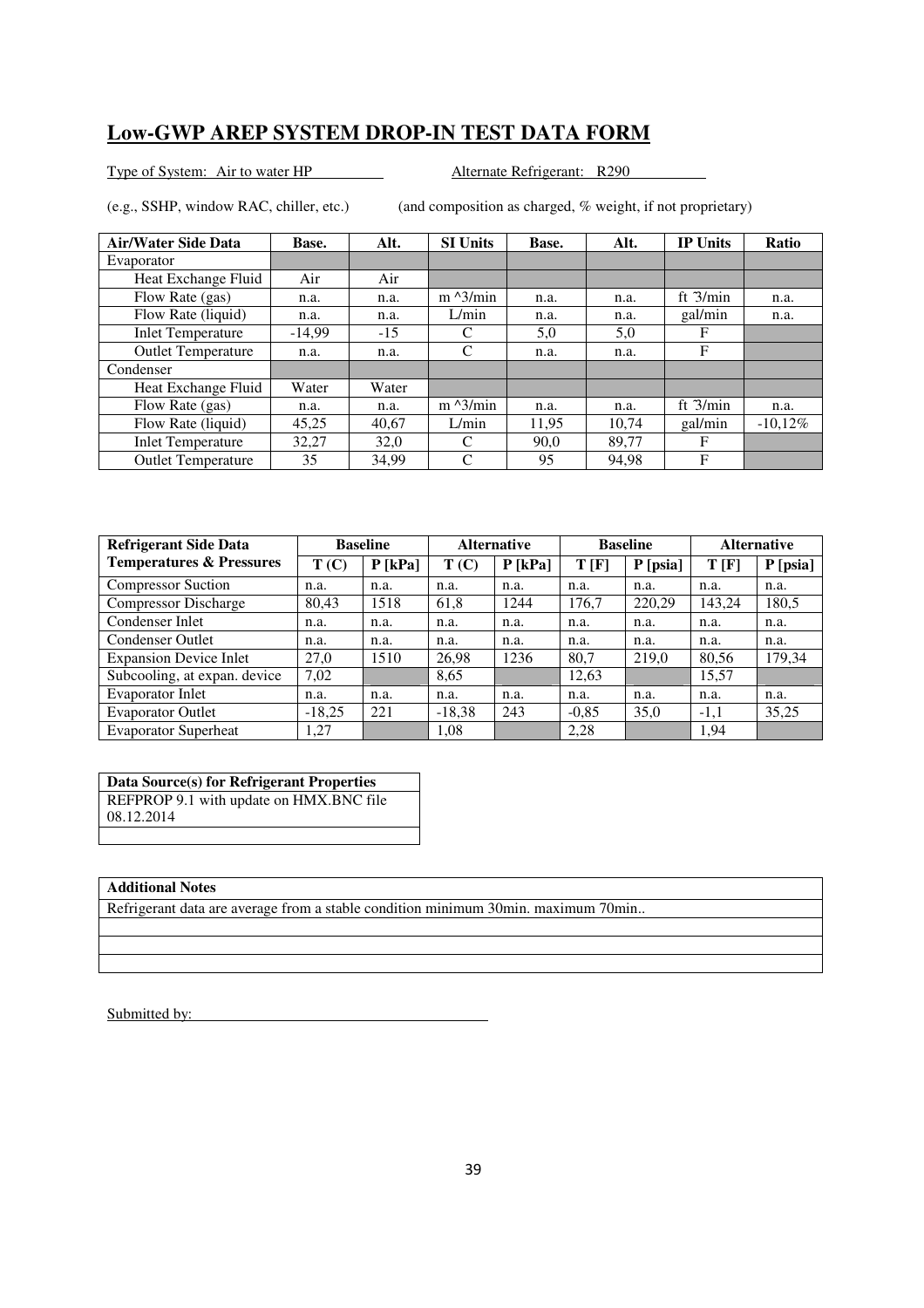## **Appendix B: Analyse of the results with 30 min equilibrium time and 30 min data acquisition time – not according to standard.**

| Capacity | <b>R-407C</b> | DR <sub>3</sub> |        | $R-444B$ |        | $R-290$ |         |
|----------|---------------|-----------------|--------|----------|--------|---------|---------|
|          | kW            | kW              | $\%$   | kW       | $\%$   | kW      | $\%$    |
| A12W35   | 17,96         | 17,04           | $-5,1$ | 18,06    | $+0,6$ | 15,78   | $-12,$  |
| A7W35    | 15,94         | 14,89           | $-6,6$ | 15,23    | $-4,4$ | 14,29   | $-10,4$ |
| A2W35    | 13,79         | 12,83           | $-6,9$ | 13,17    | $-4,5$ | 12,57   | $-8, 8$ |
| $A-7W35$ | 10,91         | 10,03           | $-8,0$ | 10,37    | $-4,9$ | 10,18   | $-6,6$  |
| A-15W35  | 8,81          | 8,24            | $-6,5$ | 8,41     | $-4,6$ | 8,37    | $-5,0$  |

Table A2.1: Capacities measured with fixed outlet water temperature and fixed water flow with deviation from base line refrigerant. This table is based on same data as table 5.

| <b>COP</b> | <b>R-407C</b> | DR <sub>3</sub> |          | $R-444B$ |         | $R-290$ |      |
|------------|---------------|-----------------|----------|----------|---------|---------|------|
|            |               |                 | $\%$     |          | $\%$    |         | $\%$ |
| A12W35     | 4,89          | 4,87            | $-0.4\%$ | 5,03     | 2,9%    | 5,24    | 7,2% |
| A7W35      | 4,43          | 4,37            | $-1,4%$  | 4,38     | $-1,1%$ | 4,80    | 8,4% |
| A2W35      | 3,93          | 3,83            | $-2,5%$  | 3,84     | $-2,3%$ | 4,26    | 8,4% |
| $A-7W35$   | 3,25          | 3,13            | $-3,7%$  | 3,14     | $-3,4%$ | 3,48    | 7,1% |
| $A-15W35$  | 2,77          | 2,71            | $-2,2%$  | 2,68     | $-3,2%$ | 2,98    | 7,6% |

Table A2.2: COP measured with fixed outlet water temperature and fixed water flow with deviation from base line refrigerant. This table is based on same data as table 6.